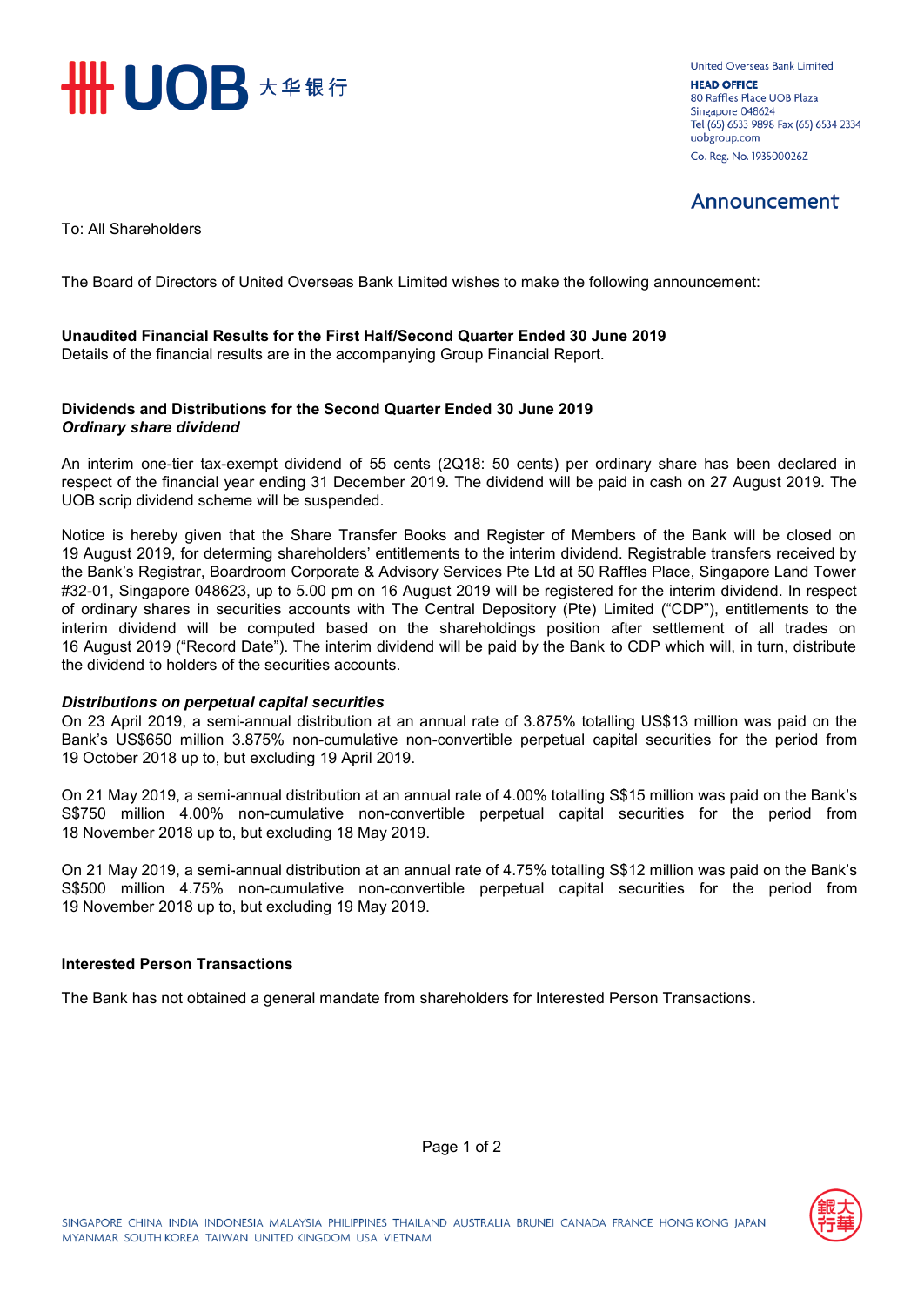

### **Confirmation by Directors**

The Board of Directors hereby confirms that, to the best of its knowledge, nothing has come to its attention which may render the unaudited financial results of the Group for the first half/second quarter ended 30 June 2019 to be false or misleading in any material aspect.

### **Undertakings from Directors and Executive Officers**

The Bank has procured undertakings in the form set out in Appendix 7.7 of the Listing Manual from all its directors and executive officers pursuant to Rule 720(1) of the Listing Manual.

## **BY ORDER OF THE BOARD UNITED OVERSEAS BANK LIMITED**

Ms Joyce Sia **Secretary** 

Dated this 2<sup>nd</sup> day of August 2019

The results are also available at www.UOBgroup.com

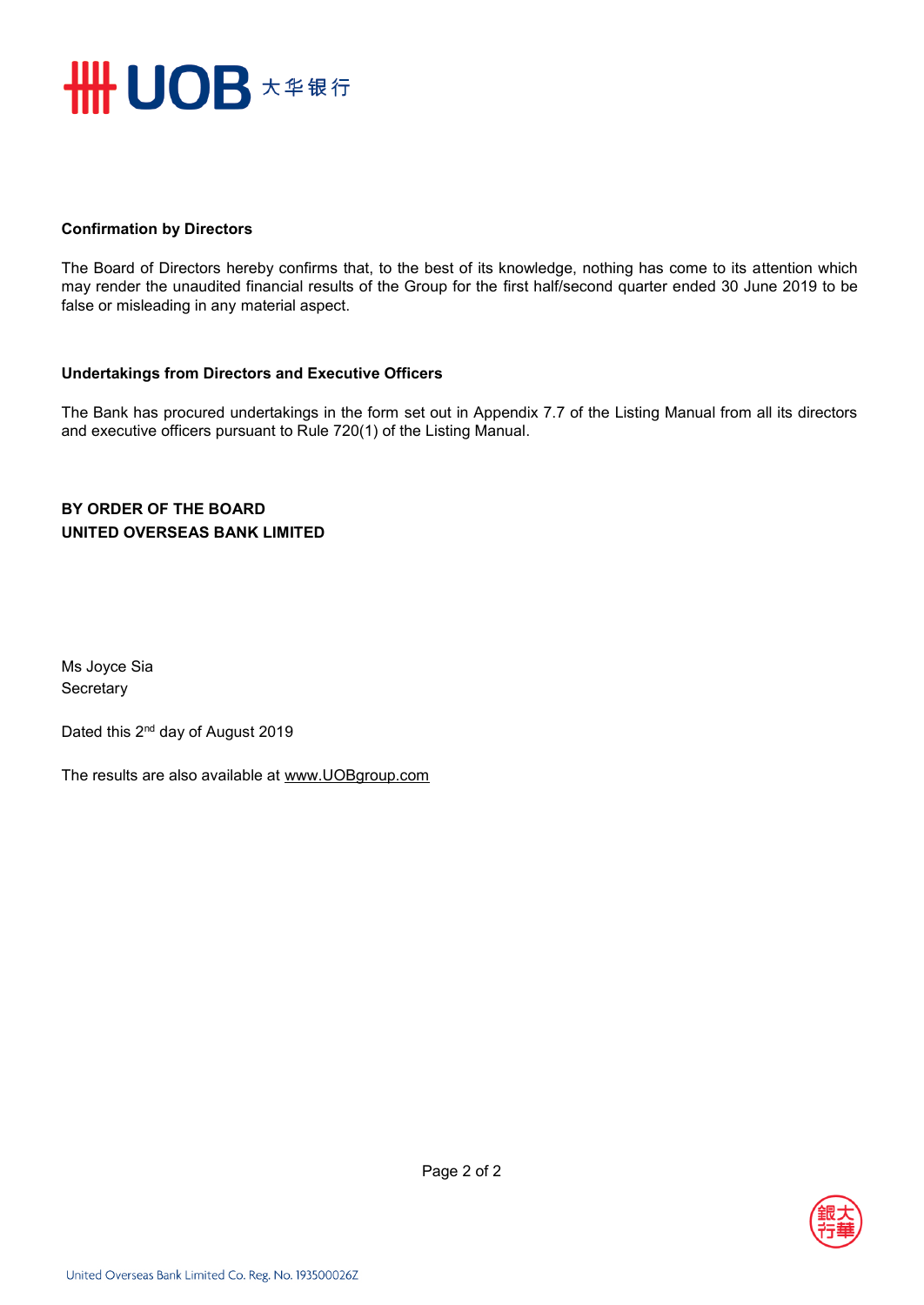

## **Group Financial Report**

 **For the First Half/Second Quarter ended 30 June 2019**

**United Overseas Bank Limited Incorporated in the Republic of Singapore**

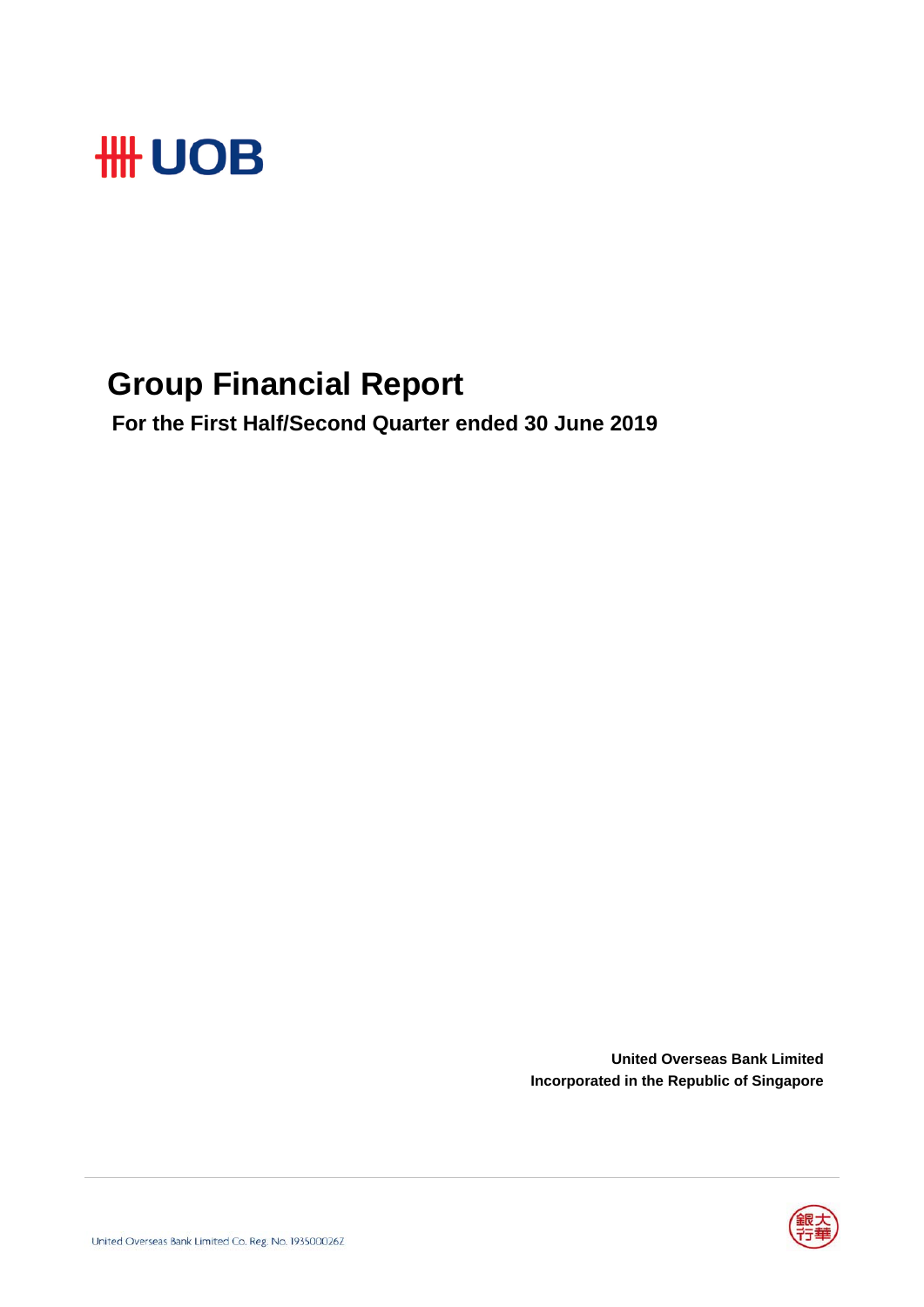# **IOB**

## **Contents**

### **Page**

- 2 Financial Highlights
- 4 Performance Review
- 6 Net Interest Income
- 8 Non-Interest Income
- 9 Operating Expenses
- 10 Allowances for Credit and Other Losses
- 11 Customer Loans
- 12 Non-Performing Assets
- 14 Customer Deposits
- 14 Debts Issued
- 15 Shareholders' Equity
- 15 Changes in Issued Shares of the Bank
- 16 Performance by Business Segment
- 20 Performance by Geographical Segment
- 23 Capital Adequacy and Leverage Ratios

### **Appendix**

- 1 Consolidated Income Statement
- 2 Consolidated Statement of Comprehensive Income
- 3 Consolidated Balance Sheet
- 4 Consolidated Statement of Changes in Equity
- 5 Consolidated Cash Flow Statement
- 6 Balance Sheet of the Bank
- 7 Statement of Changes in Equity of the Bank

#### Notes

- 1 The financial statements are presented in Singapore Dollars.
- 2 Certain comparative figures have been restated to conform with current period's presentation.
- 3 Certain figures in this report may not add up to the respective totals due to rounding.
- 4 Amounts less than \$500,000 in absolute term are shown as "0".
- 5 Non-impaired assets refer to Stage 1 and Stage 2 assets under SFRS(I) 9.
- 6 Impaired assets refer to Stage 3 and purchased or originated credit-impaired assets under SFRS(I) 9.

#### **Abbrevation**

- "1H19" and "1H18" denote first half of 2019 and 2018 respectively.
- "1Q19" denotes first quarter of 2019.
- "2Q19" and "2Q18" denote second quarter of 2019 and 2018 respectively.

"NM" denotes not meaningful.

"NA" denotes not applicable.

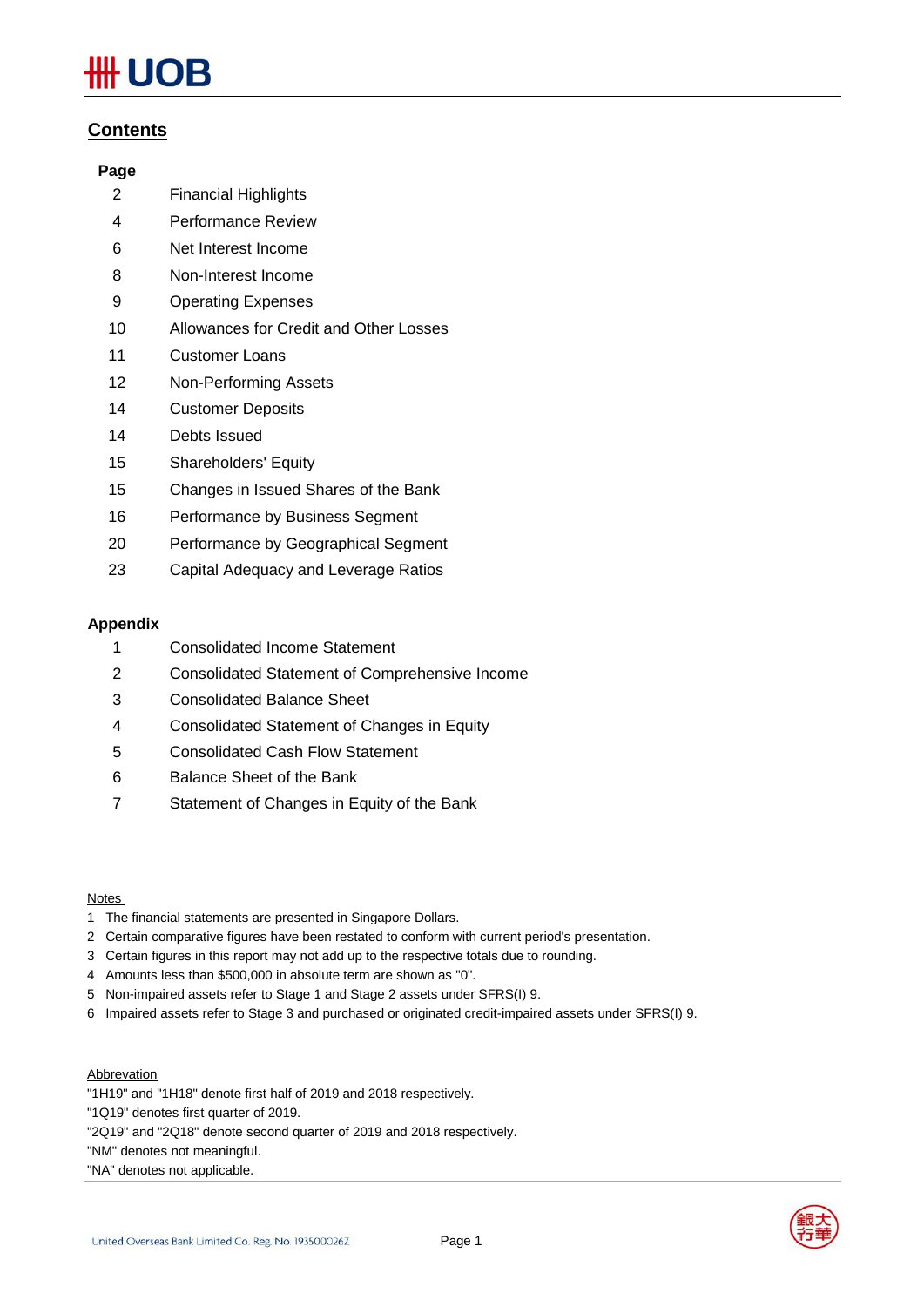## **#H UOB**

## **Financial Highlights**

| $\frac{0}{0}$<br>%<br>$\frac{1}{2}$<br>3,241<br>3,012<br>8<br>1,653<br>1,542<br>$\overline{7}$<br>1,587<br>$\overline{4}$<br>1,005<br>1,015<br>(1)<br>527<br>498<br>6<br>479<br>10<br>743<br>403<br>302<br>33<br>18<br>546<br>36<br>340<br>4,989<br>4,573<br>2,583<br>2,342<br>$\overline{7}$<br>9<br>10<br>2,406<br>2,203<br>2,009<br>1,129<br>1,022<br>1,073<br>5<br>10<br>11<br>9<br>2,787<br>2,564<br>9<br>1,453<br>1,320<br>10<br>1,333<br>170<br>51<br>90<br>93<br>144<br>(15)<br>(44)<br>(45)<br>17<br>81<br>(79)<br>52<br>(>100)<br>17<br>(>100)<br>(0)<br>2,660<br>$\overline{7}$<br>1,403<br>9<br>12<br>2,476<br>1,282<br>1,257<br>235<br>440<br>421<br>5<br>205<br>205<br>14<br>14<br>2,219<br>8<br>8<br>1,052<br>2,055<br>1,168<br>1,077<br>11<br>269,820<br>246,392<br>269,820<br>246,392<br>266,515<br>10<br>10<br>1<br>304,792<br>287,515<br>304,792<br>(1)<br>6<br>287,515<br>6<br>307,701<br>406,382<br>384,263<br>6<br>406,382<br>384,263<br>6<br>400,467<br>$\mathbf{1}$<br>39,033<br>39,033<br>$\mathbf 0$<br>37,660<br>4<br>37,660<br>4<br>38,989<br>1.80<br>1.83<br>1.81<br>1.83<br>1.79<br>35.0<br>34.1<br>36.0<br>34.2<br>34.0<br>43.9<br>44.6<br>44.1<br>43.6<br>43.7<br>39.1<br>41.5<br>37.5<br>40.0<br>40.9<br>Overseas profit before tax contribution<br>Non-impaired<br>1<br>$\mathbf{1}$<br>6<br>(3)<br>3<br>Impaired<br>12<br>11<br>11<br>11<br>13 |                                                       | 1H19 | 1H18 | $+/(-)$ | <b>2Q19</b> | 2Q18 | $+/(-)$ | 1Q19 | $+/(-)$ |
|-----------------------------------------------------------------------------------------------------------------------------------------------------------------------------------------------------------------------------------------------------------------------------------------------------------------------------------------------------------------------------------------------------------------------------------------------------------------------------------------------------------------------------------------------------------------------------------------------------------------------------------------------------------------------------------------------------------------------------------------------------------------------------------------------------------------------------------------------------------------------------------------------------------------------------------------------------------------------------------------------------------------------------------------------------------------------------------------------------------------------------------------------------------------------------------------------------------------------------------------------------------------------------------------------------------------------------------------------------------------------------------|-------------------------------------------------------|------|------|---------|-------------|------|---------|------|---------|
|                                                                                                                                                                                                                                                                                                                                                                                                                                                                                                                                                                                                                                                                                                                                                                                                                                                                                                                                                                                                                                                                                                                                                                                                                                                                                                                                                                                   |                                                       |      |      |         |             |      |         |      |         |
|                                                                                                                                                                                                                                                                                                                                                                                                                                                                                                                                                                                                                                                                                                                                                                                                                                                                                                                                                                                                                                                                                                                                                                                                                                                                                                                                                                                   | Selected income statement items (\$m)                 |      |      |         |             |      |         |      |         |
|                                                                                                                                                                                                                                                                                                                                                                                                                                                                                                                                                                                                                                                                                                                                                                                                                                                                                                                                                                                                                                                                                                                                                                                                                                                                                                                                                                                   | Net interest income                                   |      |      |         |             |      |         |      |         |
|                                                                                                                                                                                                                                                                                                                                                                                                                                                                                                                                                                                                                                                                                                                                                                                                                                                                                                                                                                                                                                                                                                                                                                                                                                                                                                                                                                                   | Net fee and commission income                         |      |      |         |             |      |         |      |         |
|                                                                                                                                                                                                                                                                                                                                                                                                                                                                                                                                                                                                                                                                                                                                                                                                                                                                                                                                                                                                                                                                                                                                                                                                                                                                                                                                                                                   | Other non-interest income                             |      |      |         |             |      |         |      |         |
|                                                                                                                                                                                                                                                                                                                                                                                                                                                                                                                                                                                                                                                                                                                                                                                                                                                                                                                                                                                                                                                                                                                                                                                                                                                                                                                                                                                   | Total income                                          |      |      |         |             |      |         |      |         |
|                                                                                                                                                                                                                                                                                                                                                                                                                                                                                                                                                                                                                                                                                                                                                                                                                                                                                                                                                                                                                                                                                                                                                                                                                                                                                                                                                                                   | Less: Operating expenses                              |      |      |         |             |      |         |      |         |
|                                                                                                                                                                                                                                                                                                                                                                                                                                                                                                                                                                                                                                                                                                                                                                                                                                                                                                                                                                                                                                                                                                                                                                                                                                                                                                                                                                                   | Operating profit                                      |      |      |         |             |      |         |      |         |
|                                                                                                                                                                                                                                                                                                                                                                                                                                                                                                                                                                                                                                                                                                                                                                                                                                                                                                                                                                                                                                                                                                                                                                                                                                                                                                                                                                                   | Less: Allowances for credit and other losses          |      |      |         |             |      |         |      |         |
|                                                                                                                                                                                                                                                                                                                                                                                                                                                                                                                                                                                                                                                                                                                                                                                                                                                                                                                                                                                                                                                                                                                                                                                                                                                                                                                                                                                   | Add: Share of profit of associates and joint ventures |      |      |         |             |      |         |      |         |
|                                                                                                                                                                                                                                                                                                                                                                                                                                                                                                                                                                                                                                                                                                                                                                                                                                                                                                                                                                                                                                                                                                                                                                                                                                                                                                                                                                                   | Net profit before tax                                 |      |      |         |             |      |         |      |         |
|                                                                                                                                                                                                                                                                                                                                                                                                                                                                                                                                                                                                                                                                                                                                                                                                                                                                                                                                                                                                                                                                                                                                                                                                                                                                                                                                                                                   | Less: Tax and non-controlling interests               |      |      |         |             |      |         |      |         |
|                                                                                                                                                                                                                                                                                                                                                                                                                                                                                                                                                                                                                                                                                                                                                                                                                                                                                                                                                                                                                                                                                                                                                                                                                                                                                                                                                                                   | Net profit after tax <sup>1</sup>                     |      |      |         |             |      |         |      |         |
|                                                                                                                                                                                                                                                                                                                                                                                                                                                                                                                                                                                                                                                                                                                                                                                                                                                                                                                                                                                                                                                                                                                                                                                                                                                                                                                                                                                   |                                                       |      |      |         |             |      |         |      |         |
|                                                                                                                                                                                                                                                                                                                                                                                                                                                                                                                                                                                                                                                                                                                                                                                                                                                                                                                                                                                                                                                                                                                                                                                                                                                                                                                                                                                   | Selected balance sheet items (\$m)                    |      |      |         |             |      |         |      |         |
|                                                                                                                                                                                                                                                                                                                                                                                                                                                                                                                                                                                                                                                                                                                                                                                                                                                                                                                                                                                                                                                                                                                                                                                                                                                                                                                                                                                   | Net customer loans                                    |      |      |         |             |      |         |      |         |
|                                                                                                                                                                                                                                                                                                                                                                                                                                                                                                                                                                                                                                                                                                                                                                                                                                                                                                                                                                                                                                                                                                                                                                                                                                                                                                                                                                                   | Customer deposits                                     |      |      |         |             |      |         |      |         |
|                                                                                                                                                                                                                                                                                                                                                                                                                                                                                                                                                                                                                                                                                                                                                                                                                                                                                                                                                                                                                                                                                                                                                                                                                                                                                                                                                                                   | <b>Total assets</b>                                   |      |      |         |             |      |         |      |         |
|                                                                                                                                                                                                                                                                                                                                                                                                                                                                                                                                                                                                                                                                                                                                                                                                                                                                                                                                                                                                                                                                                                                                                                                                                                                                                                                                                                                   | Shareholders' equity <sup>1</sup>                     |      |      |         |             |      |         |      |         |
|                                                                                                                                                                                                                                                                                                                                                                                                                                                                                                                                                                                                                                                                                                                                                                                                                                                                                                                                                                                                                                                                                                                                                                                                                                                                                                                                                                                   |                                                       |      |      |         |             |      |         |      |         |
|                                                                                                                                                                                                                                                                                                                                                                                                                                                                                                                                                                                                                                                                                                                                                                                                                                                                                                                                                                                                                                                                                                                                                                                                                                                                                                                                                                                   | Key financial ratios (%)                              |      |      |         |             |      |         |      |         |
|                                                                                                                                                                                                                                                                                                                                                                                                                                                                                                                                                                                                                                                                                                                                                                                                                                                                                                                                                                                                                                                                                                                                                                                                                                                                                                                                                                                   | Net interest margin <sup>2</sup>                      |      |      |         |             |      |         |      |         |
|                                                                                                                                                                                                                                                                                                                                                                                                                                                                                                                                                                                                                                                                                                                                                                                                                                                                                                                                                                                                                                                                                                                                                                                                                                                                                                                                                                                   | Non-interest income/Total income                      |      |      |         |             |      |         |      |         |
|                                                                                                                                                                                                                                                                                                                                                                                                                                                                                                                                                                                                                                                                                                                                                                                                                                                                                                                                                                                                                                                                                                                                                                                                                                                                                                                                                                                   | Cost/Income ratio                                     |      |      |         |             |      |         |      |         |
|                                                                                                                                                                                                                                                                                                                                                                                                                                                                                                                                                                                                                                                                                                                                                                                                                                                                                                                                                                                                                                                                                                                                                                                                                                                                                                                                                                                   |                                                       |      |      |         |             |      |         |      |         |
|                                                                                                                                                                                                                                                                                                                                                                                                                                                                                                                                                                                                                                                                                                                                                                                                                                                                                                                                                                                                                                                                                                                                                                                                                                                                                                                                                                                   | Credit costs on loans (bp) <sup>2</sup>               |      |      |         |             |      |         |      |         |
|                                                                                                                                                                                                                                                                                                                                                                                                                                                                                                                                                                                                                                                                                                                                                                                                                                                                                                                                                                                                                                                                                                                                                                                                                                                                                                                                                                                   |                                                       |      |      |         |             |      |         |      |         |
| Total<br>13<br>12<br>8<br>13<br>19                                                                                                                                                                                                                                                                                                                                                                                                                                                                                                                                                                                                                                                                                                                                                                                                                                                                                                                                                                                                                                                                                                                                                                                                                                                                                                                                                |                                                       |      |      |         |             |      |         |      |         |
| 1.5<br>1.5<br>1.7<br>1.5<br>1.7                                                                                                                                                                                                                                                                                                                                                                                                                                                                                                                                                                                                                                                                                                                                                                                                                                                                                                                                                                                                                                                                                                                                                                                                                                                                                                                                                   | NPL ratio <sup>3</sup>                                |      |      |         |             |      |         |      |         |

Notes:

1 Relate to amount attributable to equity holders of the Bank.

2 Computed on an annualised basis.

3 Refer to non-performing loans as a percentage of gross customer loans.

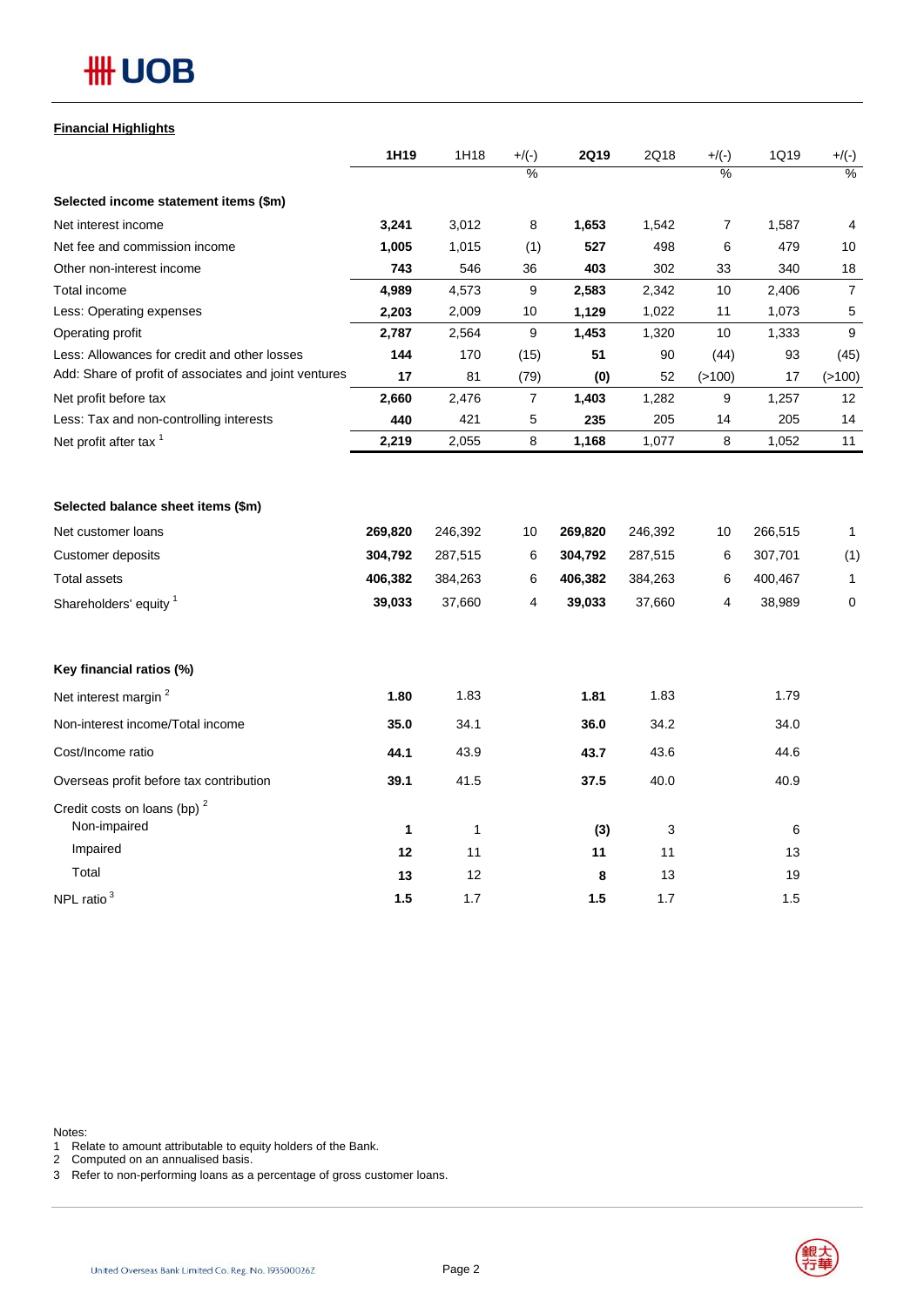# **## UOB**

### **Financial Highlights** *(cont'd)*

|                                                                | 1H19  | 1H18  | 2Q19  | 2Q18  | 1Q19  |
|----------------------------------------------------------------|-------|-------|-------|-------|-------|
| Key financial ratios (%) (cont'd)                              |       |       |       |       |       |
| Return on average ordinary shareholders' equity <sup>1,2</sup> | 12.0  | 11.6  | 12.5  | 12.1  | 11.4  |
| Return on average total assets <sup>1</sup>                    | 1.12  | 1.12  | 1.17  | 1.16  | 1.07  |
| Return on average risk-weighted assets <sup>1</sup>            | 1.95  | 2.04  | 2.02  | 2.13  | 1.88  |
| Loan/Deposit ratio <sup>3</sup>                                | 88.5  | 85.7  | 88.5  | 85.7  | 86.6  |
| Liquidity coverage ratios ("LCR") <sup>4</sup>                 |       |       |       |       |       |
| All-currency                                                   | 147   | 135   | 147   | 142   | 146   |
| Singapore Dollar                                               | 282   | 191   | 312   | 206   | 251   |
| Net stable funding ratio ("NSFR") <sup>5</sup>                 | 108   | 110   | 108   | 110   | 109   |
| Capital adequacy ratios                                        |       |       |       |       |       |
| Common Equity Tier 1                                           | 13.9  | 14.5  | 13.9  | 14.5  | 13.9  |
| Tier 1                                                         | 14.9  | 16.0  | 14.9  | 16.0  | 14.9  |
| Total                                                          | 17.2  | 18.4  | 17.2  | 18.4  | 17.0  |
| Leverage ratio <sup>6</sup>                                    | 7.5   | 7.7   | 7.5   | 7.7   | 7.6   |
| Earnings per ordinary share $(\$)^{1,2}$                       |       |       |       |       |       |
| <b>Basic</b>                                                   | 2.61  | 2.39  | 2.75  | 2.51  | 2.47  |
| <b>Diluted</b>                                                 | 2.60  | 2.38  | 2.74  | 2.50  | 2.46  |
| Net asset value ("NAV") per ordinary share $(\$)$ <sup>7</sup> | 22.12 | 20.77 | 22.12 | 20.77 | 22.13 |
| Revalued NAV per ordinary share $(\$)^7$                       | 25.00 | 23.63 | 25.00 | 23.63 | 25.01 |

Notes:

1 Computed on an annualised basis.

2 Calculated based on profit attributable to equity holders of the Bank net of perpetual capital securities distributions.

- 3 Refer to net customer loans and customer deposits.
- 4 Figures reported are based on average LCR for the respective periods. A minimum requirement of Singapore Dollar LCR of 100% and all-currency LCR of 100% shall be maintained at all times with effect from 1 January 2019 (2018: 90%). Public disclosure required under MAS Notice 651 is available in the UOB website at www.UOBgroup.com/investor/financial/overview.html.

5 NSFR is calculated based on MAS Notice 652 which requires a minimum of 100% to be maintained. Public disclosure required under MAS Notice 653 is available in the UOB website at www.UOBgroup.com/investor/financial/overview.html.

6 Leverage ratio is calculated based on MAS Notice 637 which requires a minimum ratio of 3%.

7 Perpetual capital securities are excluded from the computation.

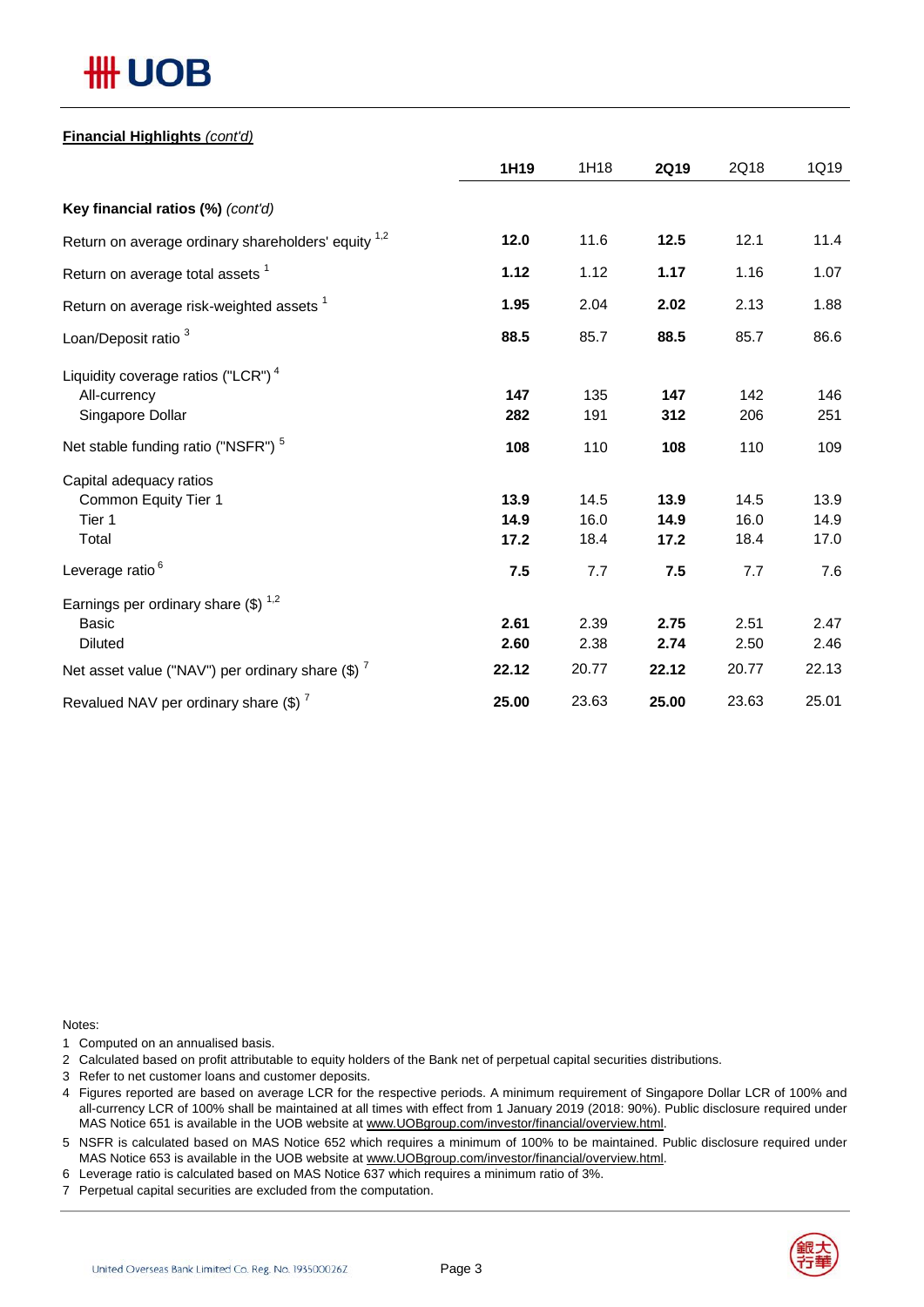

#### **Performance Review**

#### **Changes in Accounting Policies**

The Group adopted the following changes with effect from 1 January 2019:

- SFRS(I) 16 Leases
- SFRS(I) INT 23 Uncertainty over Income Tax Treatments
- Amendments to SFRS(I) 9: Prepayment Features with Negative Compensation
- Amendments to SFRS(I) 1-28: Long-term Interests in Associates and Joint Ventures
- Amendments to SFRS(I) 1-19: Plan Amendment, Curtailment or Settlement

The adoption of the above changes did not have a significant impact on the Group's financial statements.

Other than the above changes, the accounting policies and computation methods applied in the financial statements for the first half of 2019 are the same as those applied in the audited financial statements for the financial year ended 31 December 2018.

#### **1H19 versus 1H18**

The Group achieved net earnings of \$2.22 billion for 1H19, up 8% from a year ago.

Net interest income grew 8% to \$3.24 billion led by strong loan growth of 9%.

Net fee and commission income was largely flat at \$1.01 billion, as higher fees from loan-related and credit cards were partly moderated by lower fund management fees. Other non-interest income rose 36% to \$743 million, with stronger gains in trading income and investments as the rebound in financial markets since the start of 2019 was largely sustained.

All business segments delivered healthy income growth compared with a year ago. Group Retail registered 7% income growth to \$2.07 billion. Group Wholesale Banking's income rose 9% to \$2.06 billion, led by volume growth and stronger contribution from the investment banking and treasury businesses. Global Markets income grew 4% to \$283 million, mainly from higher trading and investment income.

Total expenses increased 10% to \$2.20 billion due to higher staff, revenue-related and IT-related expenses, in line with the Group's continued commitment to investing in talent and technology to enhance customer experience, product capabilities and productivity. Cost-to-income ratio increased marginally to 44.1%.

Total allowances decreased 15% to \$144 million from a year ago as allowances for non-impaired assets ended lower, reflecting the stabilising credit environment. Credit costs on impaired loans were stable at 12 basis points.

Contributions from associated companies declined to \$17 million mainly due to the reduction of interest in associated companies.

#### **2Q19 versus 2Q18**

The Group reported net earnings of \$1.17 billion in 2Q19, 8% higher than the same quarter last year.

Net interest income increased 7% to \$1.65 billion as gross loans grew 9% year on year.

Net fee and commission income increased 6% to \$527 million as wealth management saw strong flows, coupled with higher volume in credit cards and loan-related fees. Other non-interest income rose 33% to \$403 million, driven by higher trading income and gains from investment securities.

Total expenses increased 11% to \$1.13 billion in line with operating income growth while cost-to-income ratio was maintained at 43.7%.

Total allowances decreased 44% to \$51 million, due to a write-back in allowances on non-impaired assets.

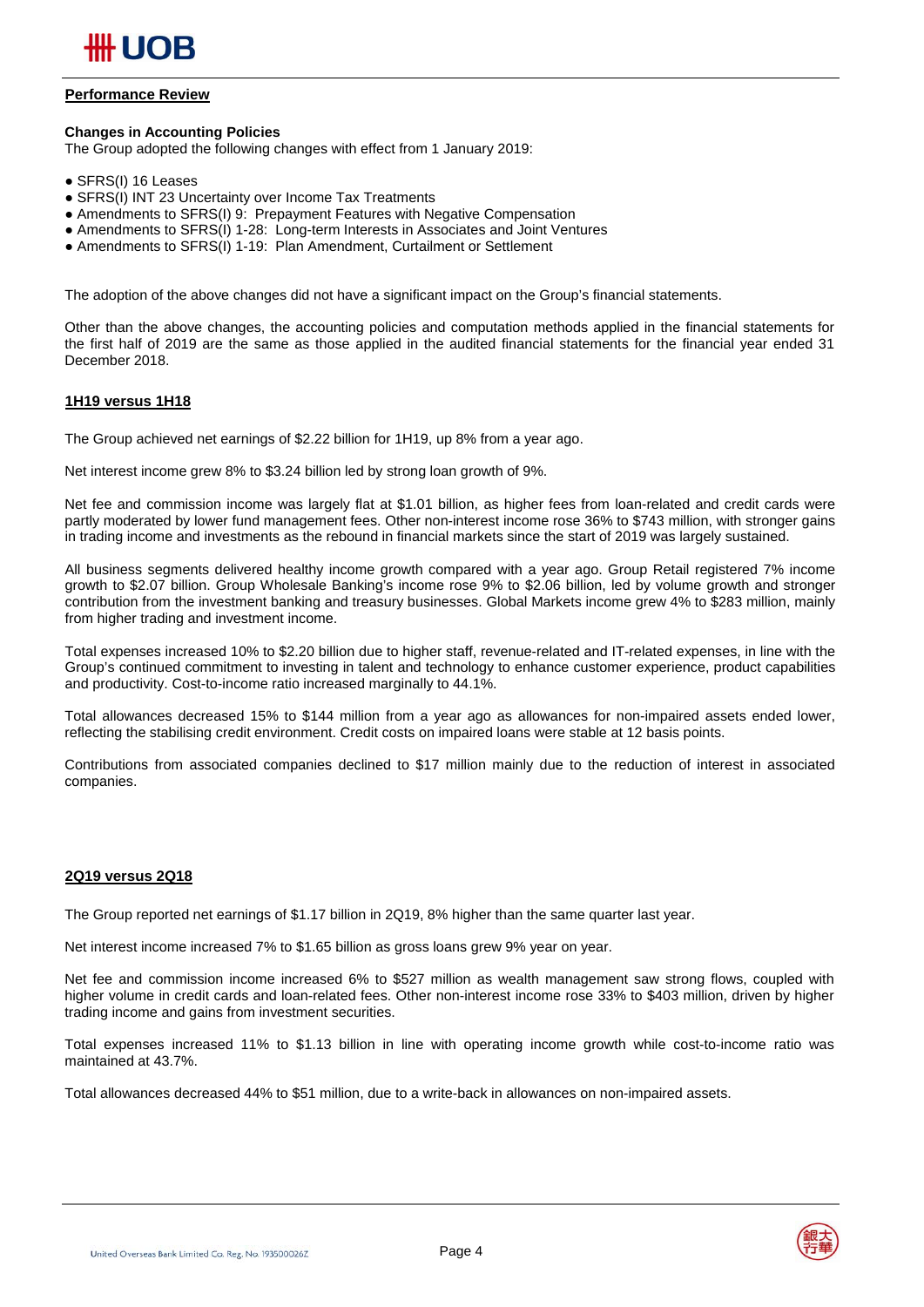#### **Performance Review** *(cont'd)*

#### **2Q19 versus 1Q19**

Net earnings recorded strong momentum growth of 11%, compared with the previous quarter.

Net interest income increased 4% to \$1.65 billion, boosted by an improvement in net interest margin of two basis points to 1.81%, on the back of loan repricing.

Net fee and commission income rose 10% to \$527 million, led by double-digit growth in wealth management, credit cards and fund management fees, coupled with higher loan-related fees. Other non-interest income grew 18% to \$403 million, due to higher dividend income and net gains from investment securities.

Total operating expenses increased 5%, slower than the 7% increase in total income resulting in 0.9% point improvement to cost-to-income ratio.

Total allowances declined 45% from a write-back in allowances for non-impaired assets, coupled with recoveries from impaired assets.

#### **Balance sheet and capital position**

As at 30 June 2019, loan-to-deposit ratio was healthy at 88.5%. The Group's funding position remained stable in 2Q19 with the average Singapore dollar and all-currency liquidity coverage ratios at 312% and 147% respectively while the net stable funding ratio was 108%.

The non-performing loan ratio stayed at 1.5% with coverage for non-performing assets stable at 84%, or 191% after taking collateral into account. Total allowances for non-impaired assets stood at \$1.98 billion as at 30 June 2019.

As at 30 June 2019, the Group's Common Equity Tier 1 capital adequacy ratio remained strong at 13.9% and leverage ratio at 7.5% was well above the regulatory requirement. The Group remains well capitalised to navigate the macro uncertainties ahead.

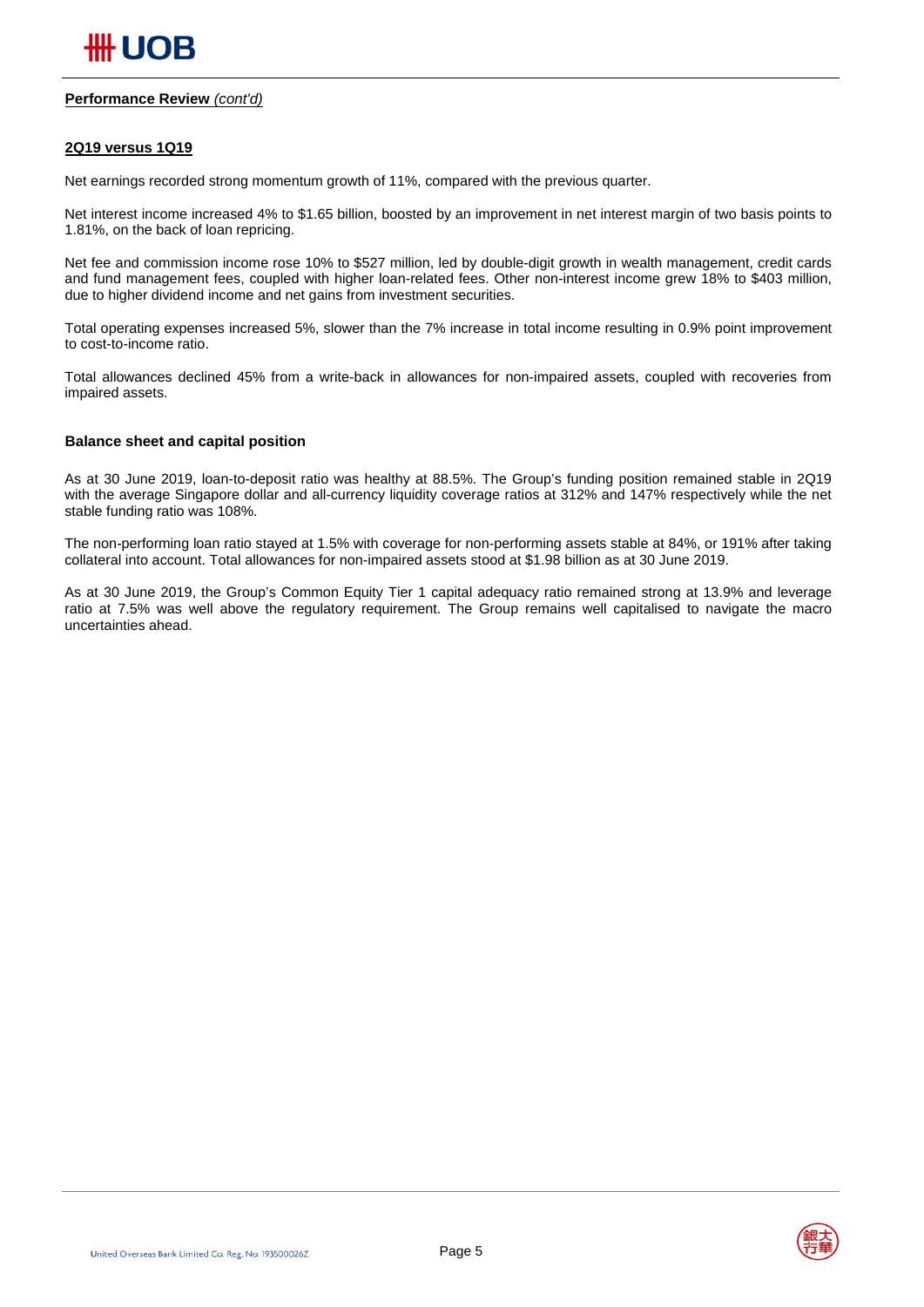### **Net Interest Income**

#### **Net interest margin**

|                                     |         | 1H <sub>19</sub> |         |         |          |         |
|-------------------------------------|---------|------------------|---------|---------|----------|---------|
|                                     | Average |                  | Average | Average |          | Average |
|                                     | balance | <b>Interest</b>  | rate    | balance | Interest | rate    |
|                                     | \$m     | \$m              | %       | \$m     | \$m      | $\%$    |
| Interest bearing assets             |         |                  |         |         |          |         |
| Customer loans                      | 264,839 | 5,050            | 3.85    | 237,490 | 4,132    | 3.51    |
| Interbank balances                  | 66,307  | 815              | 2.48    | 67,101  | 692      | 2.08    |
| <b>Securities</b>                   | 32,434  | 430              | 2.67    | 26,640  | 359      | 2.72    |
| Total                               | 363,580 | 6,295            | 3.49    | 331,231 | 5,183    | 3.16    |
| <b>Interest bearing liabilities</b> |         |                  |         |         |          |         |
| Customer deposits                   | 306,439 | 2,542            | 1.67    | 278,671 | 1,808    | 1.31    |
| Interbank balances/others           | 41,408  | 512              | 2.50    | 38,047  | 363      | 1.92    |
| Total                               | 347,846 | 3,054            | 1.77    | 316.718 | 2,171    | 1.38    |
| Net interest margin                 |         |                  | 1.80    |         |          | 1.83    |

|                                  |         | <b>2Q19</b>     |         |         | 2Q18     |         |         | 1Q19     |         |
|----------------------------------|---------|-----------------|---------|---------|----------|---------|---------|----------|---------|
|                                  | Average |                 | Average | Average |          | Average | Average |          | Average |
|                                  | balance | <b>Interest</b> | rate    | balance | Interest | rate    | balance | Interest | rate    |
|                                  | \$m     | \$m             | %       | \$m\$   | \$m\$    | %       | \$m     | \$m      | %       |
| Interest bearing assets          |         |                 |         |         |          |         |         |          |         |
| Customer loans                   | 268,507 | 2,581           | 3.86    | 240,568 | 2,162    | 3.61    | 261,131 | 2,469    | 3.84    |
| Interbank balances               | 64,634  | 391             | 2.43    | 69.710  | 381      | 2.19    | 67,999  | 423      | 2.52    |
| <b>Securities</b>                | 33,619  | 222             | 2.65    | 27,463  | 186      | 2.71    | 31,235  | 208      | 2.70    |
| Total                            | 366,759 | 3,194           | 3.49    | 337,741 | 2,729    | 3.24    | 360,365 | 3,101    | 3.49    |
| Interest bearing liabilities     |         |                 |         |         |          |         |         |          |         |
| Customer deposits                | 306,943 | 1,276           | 1.67    | 283,545 | 980      | 1.39    | 305,929 | 1,266    | 1.68    |
| Interbank balances/others        | 43,045  | 266             | 2.48    | 39,035  | 207      | 2.12    | 39,752  | 247      | 2.52    |
| Total                            | 349,988 | 1,541           | 1.77    | 322,580 | 1,186    | 1.48    | 345,681 | 1,513    | 1.78    |
| Net interest margin <sup>1</sup> |         |                 | 1.81    |         |          | 1.83    |         |          | 1.79    |

Note:

1 Net interest margin represents annualised net interest income as a percentage of total interest bearing assets.

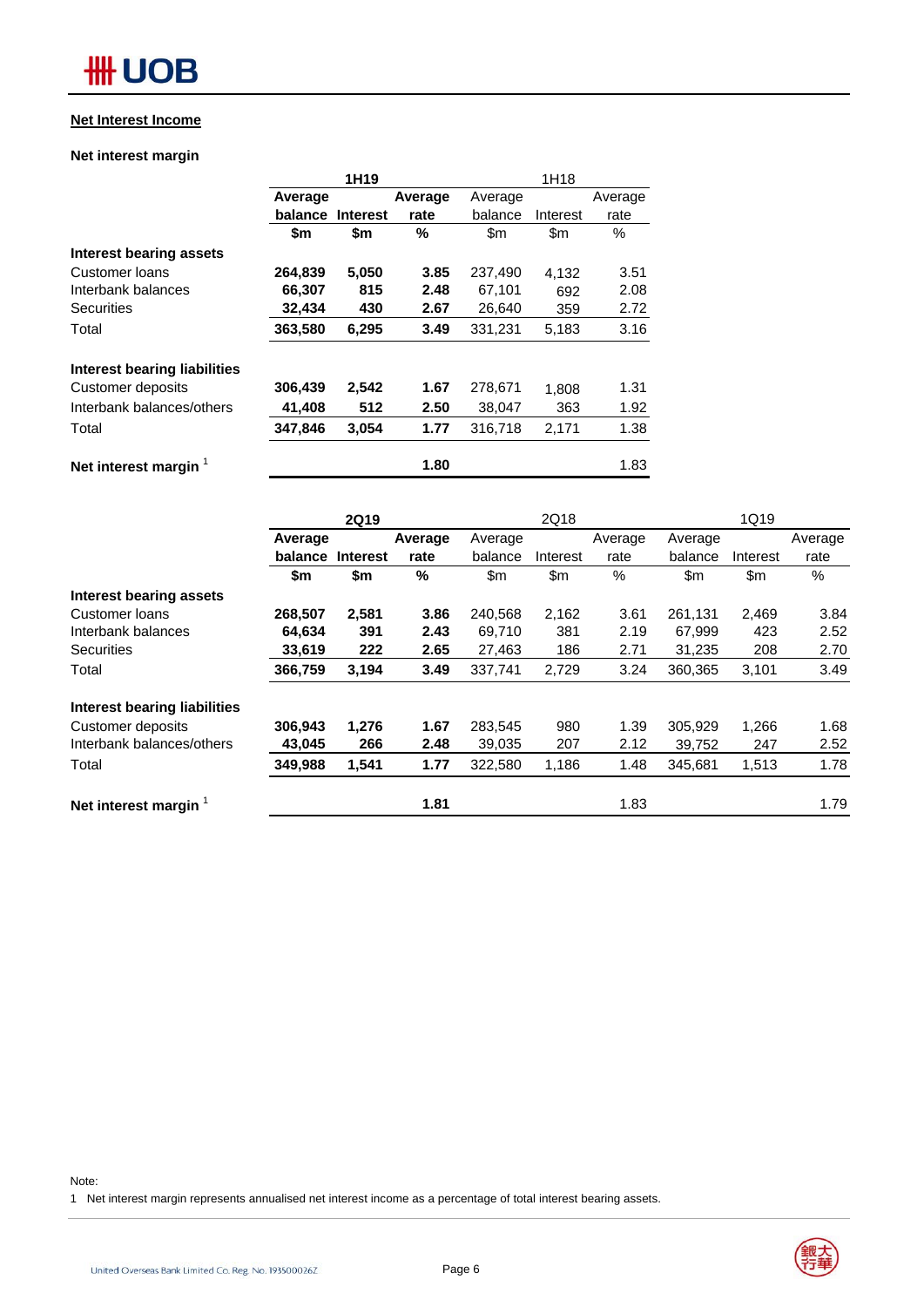#### **Net Interest Income** *(cont'd)*

#### **Volume and rate analysis**

|                           |        | 1H19 vs 1H18 |            |        | 2Q19 vs 2Q18 |            |        | 2Q19 vs 1Q19 |        |
|---------------------------|--------|--------------|------------|--------|--------------|------------|--------|--------------|--------|
|                           | Volume | Rate         | <b>Net</b> | Volume | Rate         | <b>Net</b> | Volume | Rate         | Net    |
|                           | change | change       | change     | change | change       | change     | change | change       | change |
|                           | \$m    | \$m          | \$m        | \$m\$  | \$m          | \$m        | \$m    | \$m          | \$m    |
| Interest income           |        |              |            |        |              |            |        |              |        |
| Customer loans            | 476    | 442          | 918        | 251    | 168          | 419        | 70     | 13           | 83     |
| Interbank balances        | (8)    | 131          | 123        | (28)   | 38           | 11         | (21)   | (15)         | (36)   |
| <b>Securities</b>         | 78     | (7)          | 71         | 42     | (5)          | 36         | 16     | (4)          | 12     |
| Total                     | 546    | 566          | 1,112      | 265    | 201          | 466        | 65     | (6)          | 59     |
| Interest expense          |        |              |            |        |              |            |        |              |        |
| Customer deposits         | 180    | 554          | 734        | 81     | 215          | 296        | 4      | (9)          | (5)    |
| Interbank balances/others | 32     | 117          | 150        | 21     | 38           | 59         | 20     | (4)          | 16     |
| Total                     | 212    | 672          | 884        | 102    | 253          | 355        | 25     | (14)         | 11     |
| Change in number of days  |        |              |            |        |              |            |        | -            | 18     |
| Net interest income       | 334    | (105)        | 228        | 163    | (52)         | 111        | 40     | 8            | 66     |

Net interest income grew 8% to \$3.24 billion year on year, led by strong loan growth of 9%.

Against the same quarter last year, net interest income increased 7% to \$1.65 billion as gross loans grew 9% year on year.

Compared with last quarter, net interest income increased 4%, boosted by an improvement in net interest margin of two basis points to 1.81%, on the back of loan repricing.

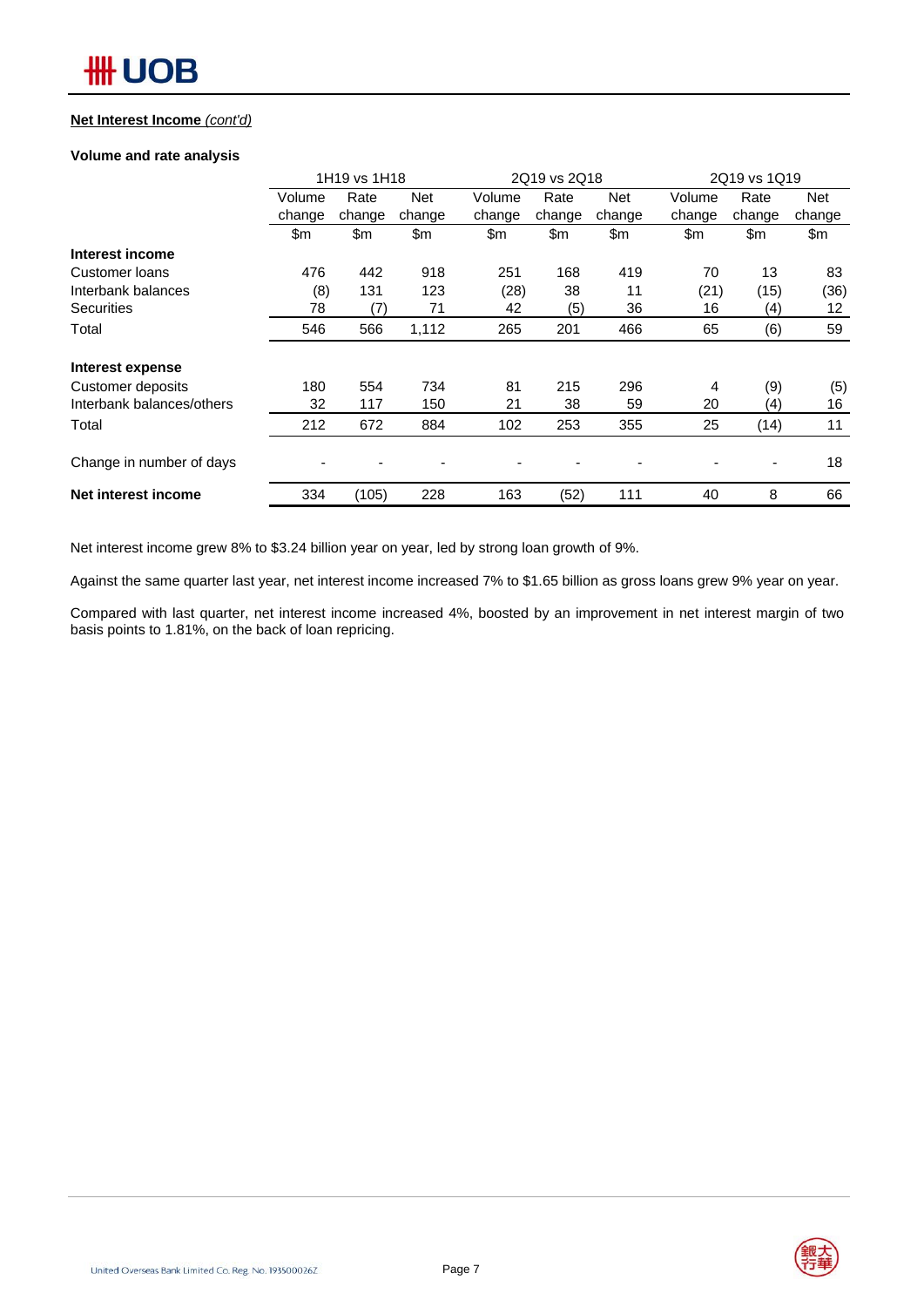## **\HH UOB**

#### **Non-Interest Income**

|                                     | 1H19  | 1H18  | $+$ /(-) | <b>2Q19</b> | 2Q18 | $+$ /(-) | 1Q19          | $+/(-)$ |
|-------------------------------------|-------|-------|----------|-------------|------|----------|---------------|---------|
|                                     | \$m   | \$m   | %        | \$m         | \$m  | %        | $\mathsf{Sm}$ | $\%$    |
| Net fee and commission income       |       |       |          |             |      |          |               |         |
| Credit card <sup>1</sup>            | 227   | 207   | 9        | 121         | 108  | 12       | 106           | 15      |
| Fund management                     | 111   | 136   | (18)     | 59          | 68   | (13)     | 52            | 13      |
| Wealth management                   | 295   | 296   | (0)      | 160         | 132  | 21       | 136           | 18      |
| Loan-related <sup>2</sup>           | 316   | 290   | 9        | 162         | 148  | 9        | 154           | 5       |
| Service charges                     | 77    | 73    | 5        | 38          | 37   | 2        | 39            | (4)     |
| Trade-related <sup>3</sup>          | 142   | 146   | (3)      | 72          | 74   | (2)      | 70            | 3       |
| <b>Others</b>                       | 23    | 35    | (34)     | 11          | 15   | (29)     | 12            | (13)    |
|                                     | 1,190 | 1,183 | 1        | 621         | 581  | 7        | 569           | 9       |
| Less: Fee and commission expenses   | (185) | (168) | (10)     | (95)        | (83) | (14)     | (90)          | (5)     |
|                                     | 1,005 | 1,015 | (1)      | 527         | 498  | 6        | 479           | 10      |
| Other non-interest income           |       |       |          |             |      |          |               |         |
| Net trading income                  | 487   | 390   | 25       | 245         | 215  | 14       | 243           |         |
| Net gain from investment securities | 95    | 13    | >100     | 67          | 1    | >100     | 28            | >100    |
| Dividend income                     | 41    | 21    | 93       | 40          | 20   | >100     | 1             | >100    |
| Rental income                       | 56    | 60    | (8)      | 28          | 30   | (7)      | 28            |         |
| Other income                        | 65    | 61    | 6        | 24          | 36   | (34)     | 41            | (42)    |
|                                     | 743   | 546   | 36       | 403         | 302  | 33       | 340           | 18      |
| Total                               | 1,749 | 1,561 | 12       | 930         | 800  | 16       | 819           | 13      |

Net fee and commission income was largely flat at \$1.01 billion, as higher fees from loan-related and credit cards were partly moderated by lower fund management fees. Other non-interest income rose 36% to \$743 million, with stronger gains in trading income and investments as the rebound in financial markets since the start of 2019 was largely sustained.

Against the same quarter last year, net fee and commission income increased 6% to \$527 million as wealth management saw strong flows, coupled with higher volume in credit cards and loan-related fees. Other non-interest income rose 33% to \$403 million, driven by higher trading income and gains from investment securities.

Quarter on quarter, net fee and commission income rose 10% led by double-digit growth in wealth management, credit cards and fund management fees, coupled with higher loan-related fees. Other non-interest income grew 18% to \$403 million due to higher dividend income and net gains from investment securities.

Notes:





<sup>1</sup> Credit card fees are net of interchange fees paid.

<sup>2</sup> Loan-related fees include fees earned from corporate finance activities.

<sup>3</sup> Trade-related fees include trade, remittance and guarantees related fees.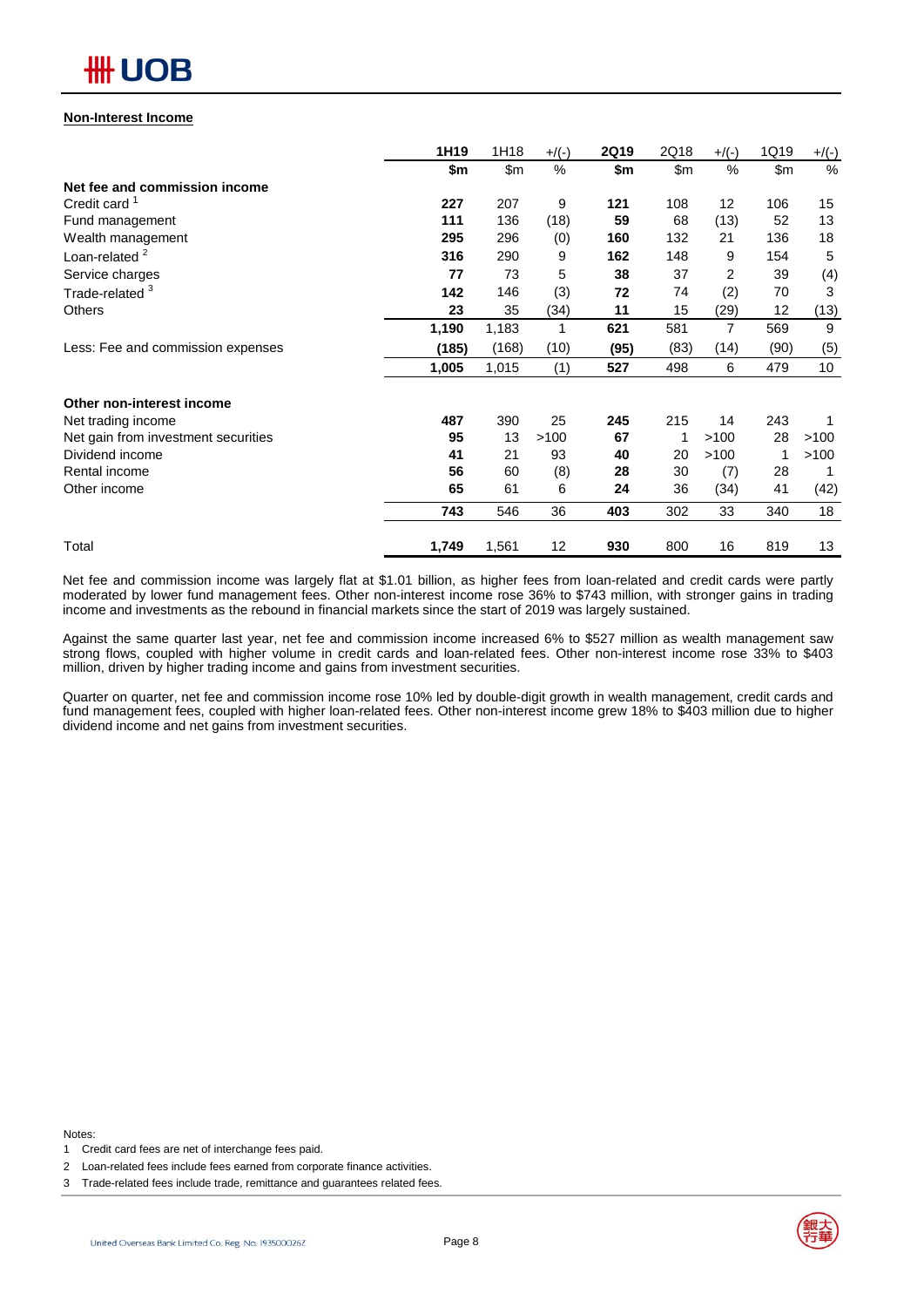## **Operating Expenses**

|                          | 1H19   | 1H18   | $+$ /(-) | <b>2Q19</b> | 2Q18   | $+$ /(-) | 1Q19           | $+/(-)$        |
|--------------------------|--------|--------|----------|-------------|--------|----------|----------------|----------------|
|                          | \$m    | \$m\$  | %        | \$m         | \$m\$  | $\%$     | $\mathsf{S}$ m | %              |
| <b>Staff costs</b>       | 1,335  | 1,224  | 9        | 675         | 619    | 9        | 660            | $\overline{2}$ |
| Other operating expenses |        |        |          |             |        |          |                |                |
| Revenue-related          | 332    | 292    | 13       | 173         | 149    | 16       | 159            | 9              |
| Occupancy-related        | 163    | 161    |          | 85          | 81     | 4        | 78             | 8              |
| IT-related               | 253    | 215    | 18       | 134         | 112    | 20       | 119            | 13             |
| <b>Others</b>            | 120    | 116    | 3        | 63          | 61     | 3        | 57             | 10             |
|                          | 868    | 785    | 11       | 455         | 403    | 13       | 413            | 10             |
| Total                    | 2,203  | 2,009  | 10       | 1,129       | 1,022  | 11       | 1,073          | 5              |
| Of which,                |        |        |          |             |        |          |                |                |
| Depreciation of assets   | 188    | 131    | 43       | 98          | 68     | 45       | 91             | 8              |
| Manpower (number)        | 26,867 | 25,424 | 6        | 26,867      | 25,424 | 6        | 26,651         | 1              |

Total expenses increased 10% to \$2.20 billion on higher staff, revenue and IT-related expenses, in line with the Group's continued commitment to investing in talent and technology to enhance customer experience, product capabilities and productivity. Cost-to-income ratio increased marginally to 44.1%.

Compared with the same quarter last year and last quarter, total expenses increased 11% and 5% respectively to \$1.13 billion, in line with operating income growth while cost-to-income ratio was maintained at 43.7%.

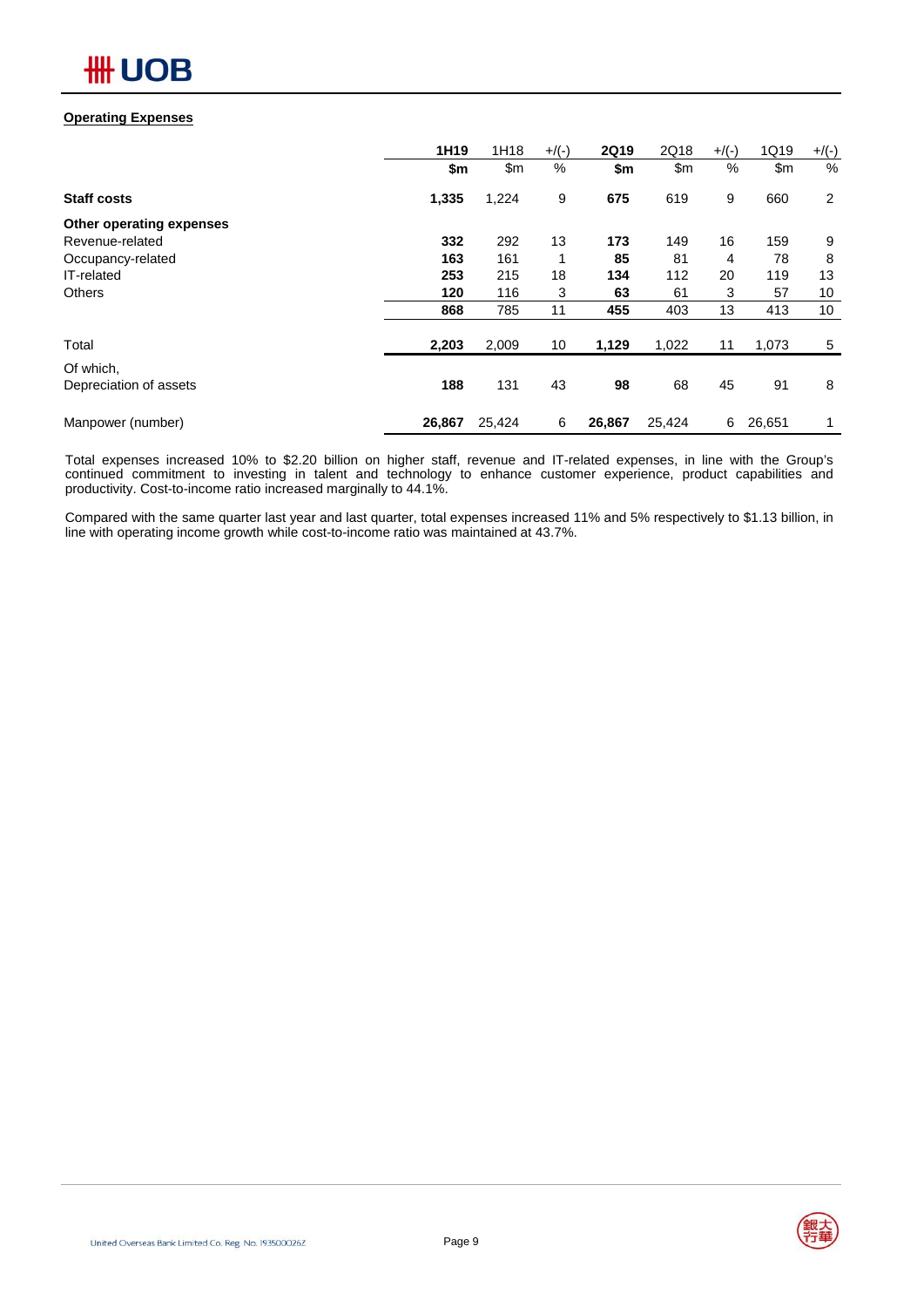

#### **Allowances for Credit and Other Losses**

|                                               | 1H <sub>19</sub> | 1H18 | $+/(-)$  | <b>2Q19</b> | 2Q18          | $+$ /(-) | 1Q19          | $+/(-)$        |
|-----------------------------------------------|------------------|------|----------|-------------|---------------|----------|---------------|----------------|
|                                               | \$m              | \$m  | %        | \$m         | $\mathsf{Sm}$ | %        | $\mathsf{Sm}$ | $\%$           |
| Allowances for non-impaired assets            | (15)             | 18   | (>100)   | (21)        | 27            | (>100)   |               | $6$ ( $>100$ ) |
| Allowances for impaired loans                 | 158              | 136  | 17       | 75          | 64            | 16       | 84            | (11)           |
| Singapore                                     | 64               | 19   | >100     | 8           | 12            | (34)     | 56            | (86)           |
| Malaysia                                      | 26               |      | >100     | 13          | (1)           | >100     | 13            | 3              |
| Thailand                                      | 55               | 55   | $\Omega$ | 34          | 19            | 79       | 21            | 61             |
| Indonesia                                     | 17               | 59   | (71)     | 10          | 27            | (62)     | 7             | 51             |
| Greater China <sup>2</sup>                    | (4)              |      | (>100)   | 8           | (0)           | >100     | (12)          | >100           |
| <b>Others</b>                                 | (0)              |      | (>100)   |             |               | (91)     | (1)           | >100           |
| Allowances for impaired securities and others | 0                | 17   | (97)     | (3)         | (1)           | (>100)   | 3             | (>100)         |
| Total                                         | 144              | 170  | (15)     | 51          | 90            | (44)     | 93            | (45)           |

Total allowances decreased 15% to \$144 million from a year ago as allowances for non-impaired assets ended lower, reflecting the stabilising credit environment. Credit costs on impaired loans were stable at 12 basis points.

Against the same quarter last year and the previous quarter, total allowances decreased 44% and 45% respectively to \$51 million due to a write-back in allowances on non-impaired assets and recoveries from impaired assets.

Notes:

1 Allowances for impaired loans by geography are classified according to where credit risks reside, largely represented by the borrower's country of incorporation/operation for non-individuals and residence for individuals.

2 Comprise China, Hong Kong and Taiwan.



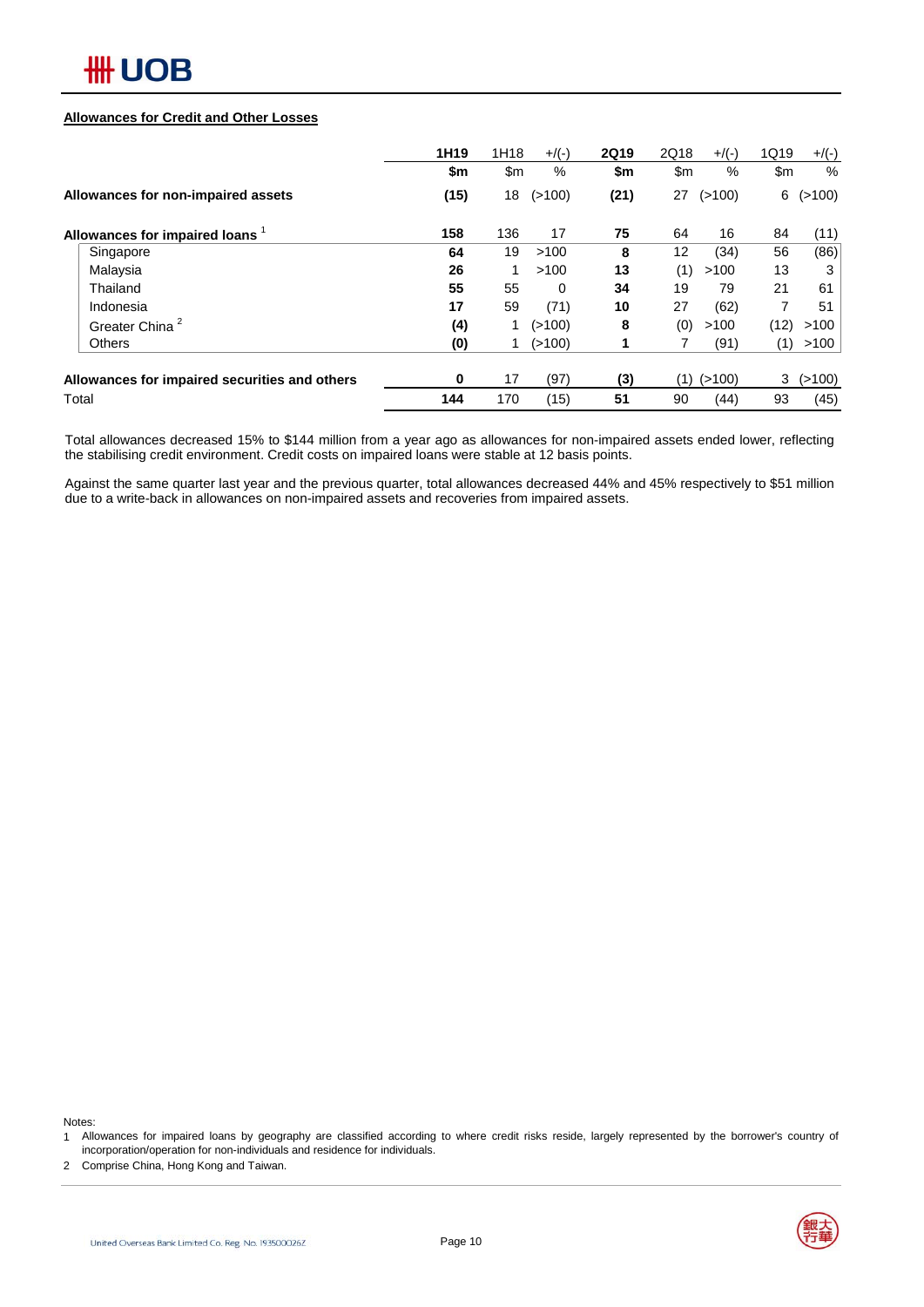## **#HUOB**

## **Customer Loans**

|                                                          | <b>Jun-19</b> | Mar-19  | Dec-18  | Jun-18  |
|----------------------------------------------------------|---------------|---------|---------|---------|
|                                                          | \$m           | \$m\$   | \$m\$   | \$m\$   |
| Gross customer loans                                     | 272,881       | 269,683 | 261,707 | 249,739 |
| Less: Allowances for non-impaired loans                  | 1,697         | 1,618   | 1,571   | 1,581   |
| Allowances for impaired loans                            | 1,364         | 1,549   | 1,508   | 1,766   |
| Net customer loans                                       | 269,820       | 266,515 | 258,627 | 246,392 |
| <b>By industry</b>                                       |               |         |         |         |
| Transport, storage and communication                     | 10,682        | 10,795  | 10,185  | 9,575   |
| Building and construction                                | 68,087        | 67,102  | 63,139  | 57,861  |
| Manufacturing                                            | 22,478        | 23,440  | 21,112  | 21,809  |
| Financial institutions, investment and holding companies | 26,750        | 23,138  | 23,199  | 21,558  |
| General commerce                                         | 33,662        | 33,658  | 32,928  | 31,470  |
| Professionals and private individuals                    | 29,225        | 29,230  | 29,288  | 28,851  |
| Housing loans                                            | 68,498        | 68,740  | 68,387  | 66,983  |
| Others                                                   | 13,498        | 13,580  | 13,469  | 11,633  |
| Total (gross)                                            | 272,881       | 269,683 | 261,707 | 249,739 |
| <b>By currency</b>                                       |               |         |         |         |
| Singapore Dollar                                         | 127,395       | 124,326 | 123,347 | 118,168 |
| <b>US Dollar</b>                                         | 52,278        | 52,632  | 50,674  | 49,367  |
| Malaysian Ringgit                                        | 25,438        | 25,532  | 25,328  | 25,100  |
| Thai Baht                                                | 16,974        | 16,441  | 15,600  | 14,487  |
| Indonesian Rupiah                                        | 5,414         | 5,445   | 5,288   | 5,044   |
| Others                                                   | 45,381        | 45,306  | 41,471  | 37,572  |
| Total (gross)                                            | 272,881       | 269,683 | 261,707 | 249,739 |
| By maturity                                              |               |         |         |         |
| Within 1 year                                            | 108,350       | 106,134 | 104,686 | 104,084 |
| Over 1 year but within 3 years                           | 52,094        | 50,756  | 48,826  | 43,553  |
| Over 3 years but within 5 years                          | 33,634        | 33,045  | 30,452  | 26,626  |
| Over 5 years                                             | 78,802        | 79,748  | 77,744  | 75,476  |
| Total (gross)                                            | 272,881       | 269,683 | 261,707 | 249,739 |
| By geography $1$                                         |               |         |         |         |
| Singapore                                                | 141,696       | 139,199 | 137,176 | 130,503 |
| Malaysia                                                 | 29,010        | 29,287  | 29,315  | 29,009  |
| Thailand                                                 | 18,084        | 17,600  | 16,813  | 15,685  |
| Indonesia                                                | 11,363        | 11,372  | 11,289  | 10,892  |
| <b>Greater China</b>                                     | 42,737        | 42,830  | 40,081  | 38,190  |
| Others                                                   | 29,991        | 29,395  | 27,033  | 25,460  |
| Total (gross)                                            | 272,881       | 269,683 | 261,707 | 249,739 |

As at 30 June 2019, gross loans rose 9% year on year and 1% quarter on quarter to \$273 billion. The growth over last year was led by broad-based increase across all territories and industries. During the quarter, the growth was mainly contributed by Singapore.

Singapore loans continue to grow 9% year on year and 2% quarter on quarter to \$142 billion, while overseas contributed a strong growth of 10% in the same period last year.

Note:

<sup>1</sup> Loans by geography are classified according to where credit risks reside, largely represented by the borrower's country of incorporation/operation for non-individuals and residence for individuals.

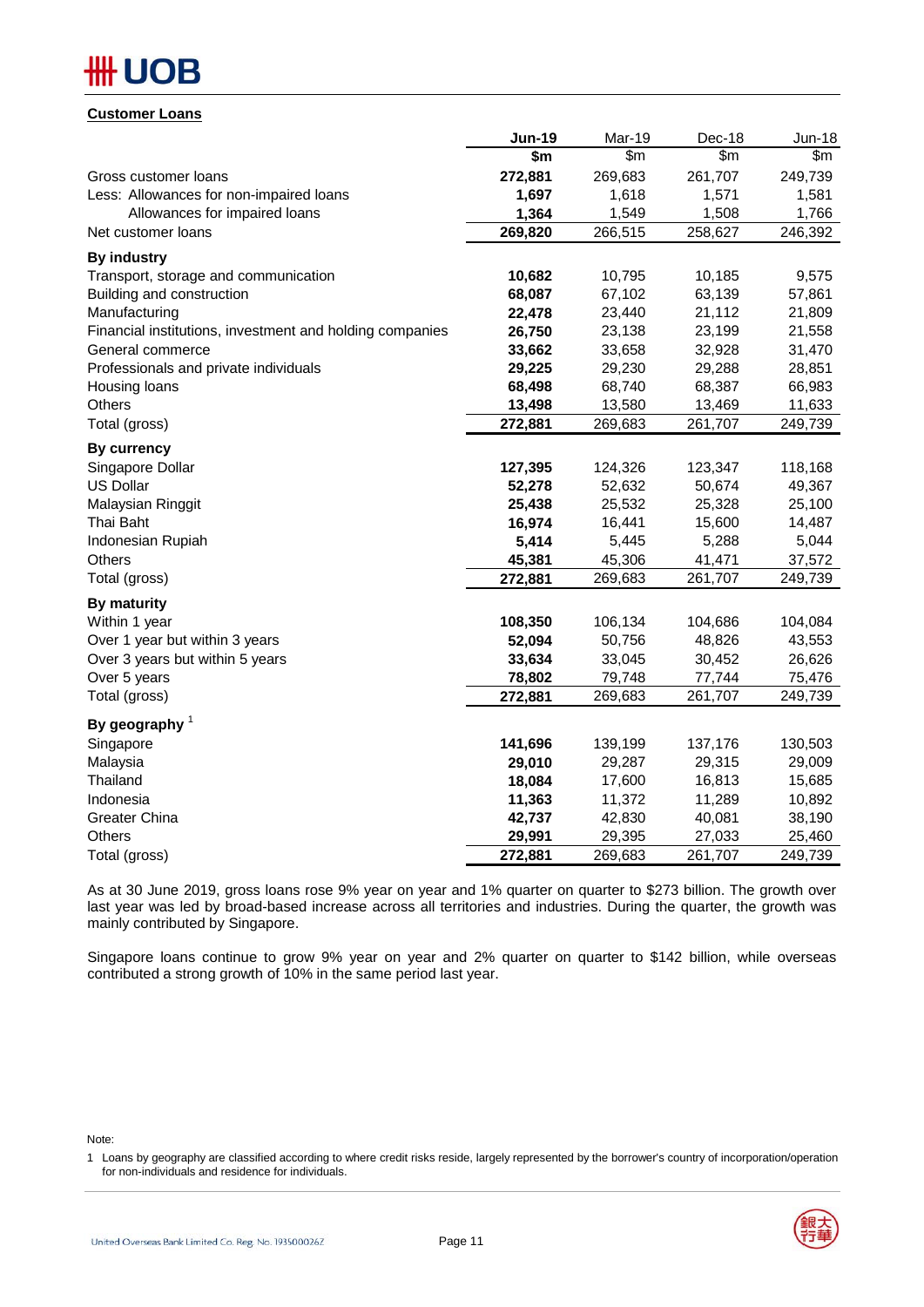## **HH UOB**

| <b>Non-Performing Assets</b>                   |            |               |            |            |            |            |            |               |
|------------------------------------------------|------------|---------------|------------|------------|------------|------------|------------|---------------|
|                                                |            | <b>Jun-19</b> |            | Mar-19     |            | Dec-18     |            | <b>Jun-18</b> |
|                                                |            | \$m           |            | \$m\$      |            | \$m\$      |            | \$m           |
| Loans ("NPL")                                  |            | 4,030         |            | 4,055      |            | 3,994      |            | 4,208         |
| Debt securities and others                     |            | 155           |            | 160        |            | 172        |            | 196           |
| Non-performing assets ("NPA")                  |            | 4,185         |            | 4,215      |            | 4,166      |            | 4,404         |
| <b>By grading</b>                              |            |               |            |            |            |            |            |               |
| Substandard                                    |            | 2,716         |            | 2,548      |            | 2,512      |            | 2,467         |
| Doubtful                                       |            | 146           |            | 169        |            | 230        |            | 260           |
| Loss                                           |            | 1,323         |            | 1,498      |            | 1,424      |            | 1,677         |
| Total                                          |            | 4,185         |            | 4,215      |            | 4,166      |            | 4,404         |
| <b>By security</b>                             |            |               |            |            |            |            |            |               |
| Secured by collateral type:                    |            |               |            |            |            |            |            |               |
| Properties                                     |            | 1,896         |            | 1,926      |            | 1,897      |            | 1,896         |
| Shares and debentures<br><b>Fixed deposits</b> |            | 6<br>16       |            | 7<br>15    |            | 6<br>13    |            | 7<br>15       |
| Others <sup>1</sup>                            |            | 418           |            | 433        |            | 453        |            | 416           |
|                                                |            | 2,336         |            | 2,381      |            | 2,369      |            | 2,334         |
| Unsecured                                      |            | 1,849         |            | 1,834      |            | 1,797      |            | 2,070         |
| Total                                          |            | 4,185         |            | 4,215      |            | 4,166      |            | 4,404         |
| <b>By ageing</b>                               |            |               |            |            |            |            |            |               |
| Current                                        |            | 1,000         |            | 905        |            | 885        |            | 713           |
| Within 90 days                                 |            | 419           |            | 392        |            | 581        |            | 400           |
| Over 90 to 180 days                            |            | 432           |            | 475        |            | 379        |            | 422           |
| Over 180 days                                  |            | 2,334         |            | 2,443      |            | 2,321      |            | 2,869         |
| Total                                          |            | 4,185         |            | 4,215      |            | 4,166      |            | 4,404         |
| <b>Total allowances</b>                        |            |               |            |            |            |            |            |               |
| Non-impaired                                   |            | 1,980         |            | 2,001      |            | 1,984      |            | 1,998         |
| Impaired                                       |            | 1,494         |            | 1,684      |            | 1,651      |            | 1,937         |
| Total                                          |            | 3,474         |            | 3,685      |            | 3,636      |            | 3,935         |
|                                                |            | <b>NPL</b>    |            | <b>NPL</b> |            | <b>NPL</b> |            | <b>NPL</b>    |
|                                                | <b>NPL</b> | ratio         | <b>NPL</b> | ratio      | <b>NPL</b> | ratio      | <b>NPL</b> | ratio         |
| <b>NPL by industry</b>                         | \$m        | $\%$          | \$m\$      | $\%$       | \$m        | $\%$       | \$m        | $\%$          |
| Transport, storage and communication           | 685        | 6.4           | 814        | 7.5        | 813        | 8.0        | 1,131      | 11.8          |
| Building and construction                      | 733        | 1.1           | 517        | 0.8        | 497        | 0.8        | 474        | 0.8           |
| Manufacturing                                  | 697        | 3.1           | 730        | 3.1        | 709        | 3.4        | 589        | 2.7           |
| Financial institutions, investment and holding |            |               |            |            |            |            |            |               |
| companies                                      | 39         | 0.1           | 41         | 0.2        | 41         | 0.2        | 66         | 0.3           |
| General commerce                               | 487        |               | 559        | 1.7        | 511        | 1.6        | 586        | 1.9           |
|                                                |            | 1.4           |            |            |            |            |            |               |
| Professionals and private individuals          | 273        | 0.9           | 295        | 1.0        | 320        | 1.1        | 296        | 1.0           |
| Housing loans                                  | 766        | 1.1           | 740        | 1.1        | 739        | 1.1        | 736        | 1.1           |
| Others                                         | 350        | 2.6           | 359        | 2.6        | 364        | 2.7        | 330        | 2.8           |
| Total                                          | 4,030      | 1.5           | 4,055      | 1.5        | 3,994      | 1.5        | 4,208      | 1.7           |

Note:

1 Comprise mainly marine vessels.

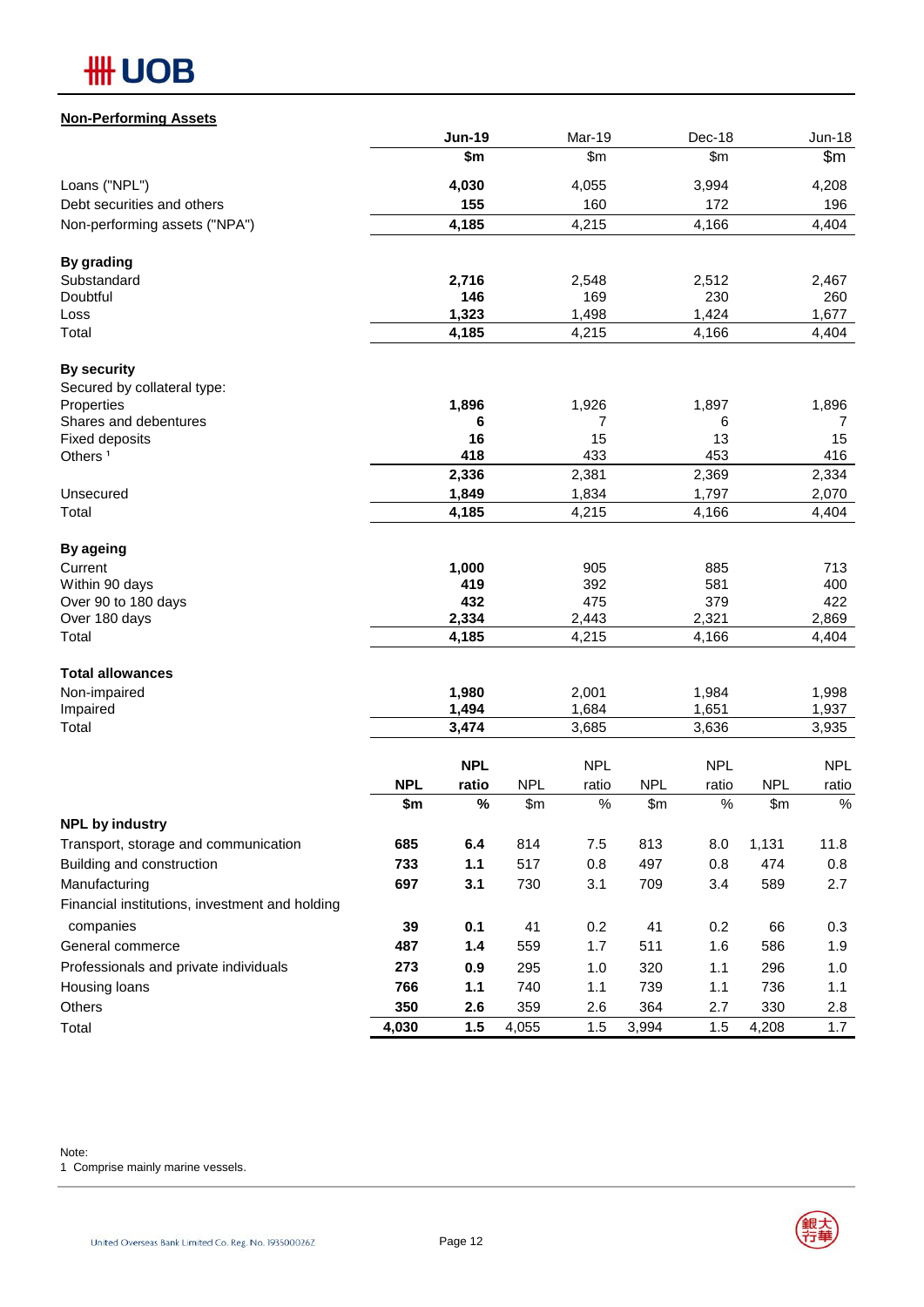## **#H UOB**

#### **Non-Performing Assets** *(cont'd)*

|                      |                            |                         |                                      | <b>Allowances for</b> |
|----------------------|----------------------------|-------------------------|--------------------------------------|-----------------------|
|                      |                            |                         | <b>Allowances for</b>                | impaired assets as a  |
|                      | <b>NPL/NPA</b>             | <b>NPL ratio</b>        | impaired assets                      | % of NPL/NPA          |
| NPL by geography $1$ | \$m                        | %                       | \$m                                  | $\%$                  |
| Singapore            |                            |                         |                                      |                       |
| <b>Jun-19</b>        | 1,963                      | 1.4                     | 681                                  | 35                    |
| Mar-19               | 2,138                      | 1.5                     | 852                                  | 40                    |
| Dec-18               | 2,085                      | 1.5                     | 818                                  | 39                    |
| <b>Jun-18</b>        | 1,943                      | 1.5                     | 821                                  | 42                    |
| <b>Malaysia</b>      |                            |                         |                                      |                       |
| <b>Jun-19</b>        | 553                        | 1.9                     | 167                                  | 30                    |
| Mar-19               | 571                        | 1.9                     | 166                                  | 29                    |
| Dec-18               | 558                        | 1.9                     | 161                                  | 29                    |
| <b>Jun-18</b>        | 623                        | 2.1                     | 202                                  | 32                    |
| <b>Thailand</b>      |                            |                         |                                      |                       |
| <b>Jun-19</b>        | 495                        | 2.7                     | 172                                  | 35                    |
| Mar-19               | 485                        | 2.8                     | 164                                  | 34                    |
| Dec-18               | 456                        | 2.7                     | 153                                  | 34                    |
| <b>Jun-18</b>        | 482                        | 3.1                     | 159                                  | 33                    |
| Indonesia            |                            |                         |                                      |                       |
| <b>Jun-19</b>        | 497                        | 4.4                     | 205                                  | 41                    |
| Mar-19               | 531                        | 4.7                     | 230                                  | 43                    |
| Dec-18               | 545                        | 4.8                     | 221                                  | 41                    |
| <b>Jun-18</b>        | 721                        | 6.6                     | 351                                  | 49                    |
|                      |                            |                         |                                      |                       |
| <b>Greater China</b> |                            |                         |                                      |                       |
| <b>Jun-19</b>        | 106                        | 0.2                     | 41                                   | 39                    |
| Mar-19               | 107                        | 0.2                     | 39                                   | 36                    |
| Dec-18               | 120                        | 0.3                     | 53                                   | 44                    |
| <b>Jun-18</b>        | 139                        | 0.4                     | 79                                   | 57                    |
| <b>Others</b>        |                            |                         |                                      |                       |
| <b>Jun-19</b>        | 416                        | 1.4                     | 98                                   | 24                    |
| Mar-19               | 223                        | 0.8                     | 98                                   | 44                    |
| Dec-18               | 230                        | 0.9                     | 102                                  | 44                    |
| <b>Jun-18</b>        | 300                        | 1.2                     | 154                                  | 51                    |
| <b>Group NPL</b>     |                            |                         |                                      |                       |
| <b>Jun-19</b>        | 4,030                      | 1.5                     | 1,364                                | 34                    |
| Mar-19               | 4,055                      | 1.5                     | 1,549                                | 38                    |
| Dec-18               | 3,994                      | 1.5                     | 1,508                                | 38                    |
| <b>Jun-18</b>        | 4,208                      | 1.7                     | 1,766                                | 42                    |
| <b>Group NPA</b>     |                            |                         |                                      |                       |
| <b>Jun-19</b>        | 4,185                      |                         | 1,494                                | 36                    |
| Mar-19               | 4,215                      |                         | 1,684                                | 40                    |
| Dec-18               | 4,166                      |                         | 1,651                                | 40                    |
| <b>Jun-18</b>        | 4,404                      |                         | 1,937                                | 44                    |
|                      |                            | <b>Total allowances</b> |                                      |                       |
|                      | as a % of NPA <sup>2</sup> |                         | as a % of unsecured NPA <sup>2</sup> |                       |
|                      |                            |                         |                                      |                       |

|               | as a % of $NPA2$ | as a % of unsecured NPA <sup>2</sup> |
|---------------|------------------|--------------------------------------|
| Group         | %                | %                                    |
| <b>Jun-19</b> | 84               | 191                                  |
| Mar-19        | 89               | 203                                  |
| Dec-18        | 87               | 202                                  |
| $Jun-18$      | 89               | 190                                  |

The Group's overall loan portfolio remained sound. Total NPA decreased 1% from last quarter to \$4.18 billion.

NPL ratio was stable at 1.5% as at 30 June 2019. The coverage for non-performing assets remained adequate at 84%, or 191% after taking collateral into account.

Notes:

2 Includes regulatory loss allowance reserves (RLAR) as part of total allowances.



<sup>1</sup> NPL by geography are classified according to where credit risks reside, largely represented by the borrower's country of incorporation/ operation for nonindividuals and residence for individuals.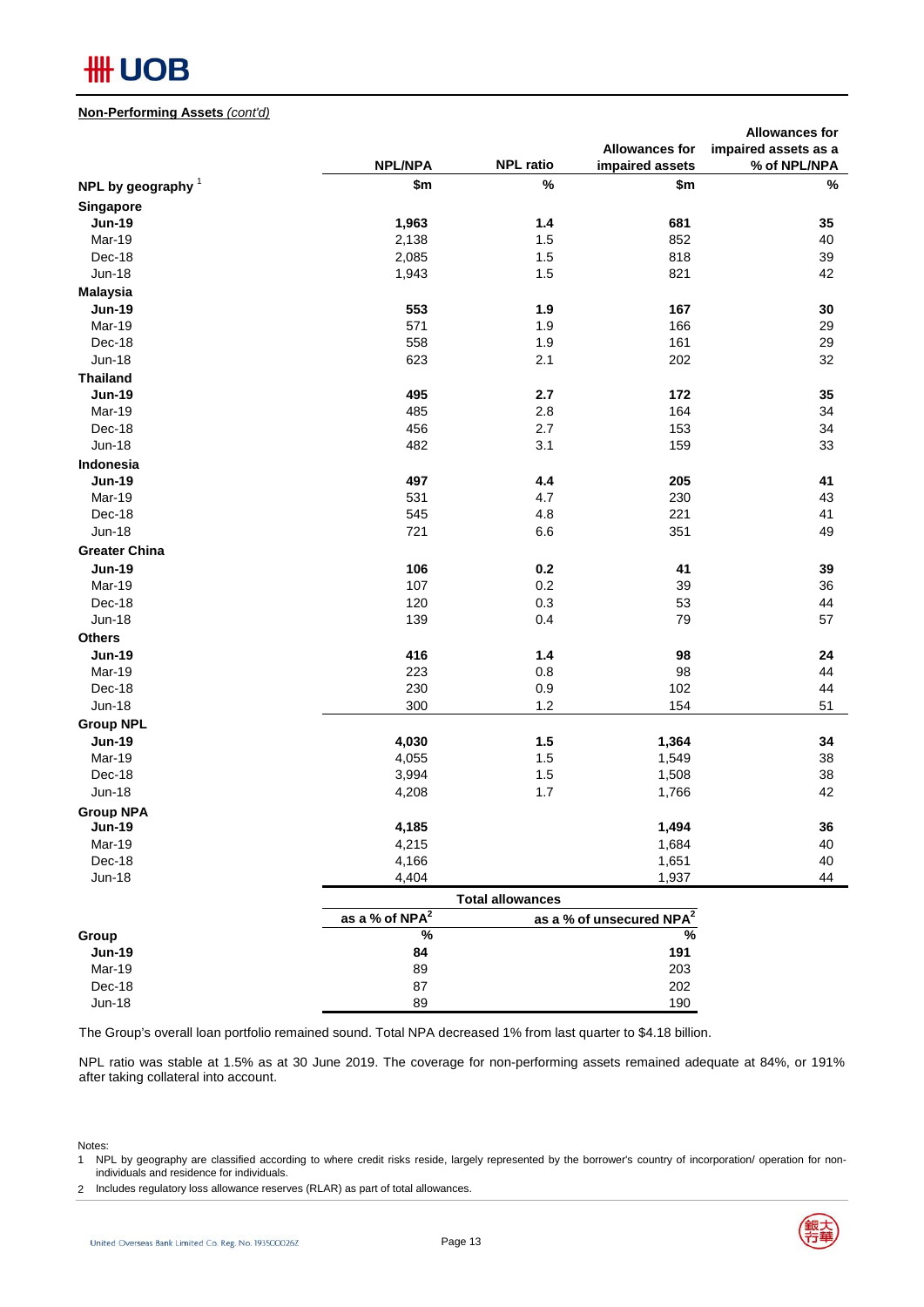# **OB**

## **Customer Deposits**

|                                         | <b>Jun-19</b> | Mar-19  | Dec-18  | <b>Jun-18</b> |
|-----------------------------------------|---------------|---------|---------|---------------|
|                                         | \$m           | \$m\$   | \$m     | \$m           |
| By product                              |               |         |         |               |
| <b>Fixed deposits</b>                   | 159,707       | 162,700 | 150,071 | 148,755       |
| Savings deposits                        | 75,158        | 72,729  | 71,601  | 69,513        |
| <b>Current accounts</b>                 | 56,245        | 58,696  | 58,858  | 56,817        |
| Others                                  | 13,682        | 13,576  | 12,656  | 12,430        |
| Total                                   | 304,792       | 307,701 | 293,186 | 287,515       |
| <b>By maturity</b>                      |               |         |         |               |
| Within 1 year                           | 299,678       | 303,464 | 289,448 | 282,021       |
| Over 1 year but within 3 years          | 3,689         | 2,684   | 2,085   | 3,692         |
| Over 3 years but within 5 years         | 736           | 766     | 833     | 1,094         |
| Over 5 years                            | 689           | 787     | 819     | 708           |
| Total                                   | 304,792       | 307,701 | 293,186 | 287,515       |
| By currency                             |               |         |         |               |
| Singapore Dollar                        | 136,656       | 136,661 | 130,981 | 123,671       |
| <b>US Dollar</b>                        | 73,506        | 78,645  | 71,704  | 75,874        |
| Malaysian Ringgit                       | 28,727        | 28,504  | 28,312  | 28,649        |
| Thai Baht                               | 19,423        | 17,387  | 17,148  | 16,383        |
| Indonesian Rupiah                       | 5,183         | 5,214   | 5,148   | 5,151         |
| <b>Others</b>                           | 41,297        | 41,289  | 39,894  | 37,787        |
| Total                                   | 304,792       | 307,701 | 293,186 | 287,515       |
| Group Loan/Deposit ratio (%)            | 88.5          | 86.6    | 88.2    | 85.7          |
| Singapore Dollar Loan/Deposit ratio (%) | 92.5          | 90.3    | 93.5    | 94.8          |
| US Dollar Loan/Deposit ratio (%)        | 70.1          | 65.8    | 69.5    | 63.5          |

Customer deposits grew in tandem with loan growth by 6% from a year ago and decreased marginally during the quarter to \$305 billion as at 30 June 2019.

As at 30 June 2019, the Group's loan-to-deposit ratio and Singapore Dollar loan-to-deposit ratio remained stable at 88.5% and 92.5% respectively.

### **Debts Issued**

|                               | <b>Jun-19</b> | Mar-19 | Dec-18 | $Jun-18$ |
|-------------------------------|---------------|--------|--------|----------|
|                               | \$m           | \$m    | \$m    | \$m\$    |
| <b>Unsecured</b>              |               |        |        |          |
| Subordinated debts            | 5,946         | 5,076  | 5,062  | 4,833    |
| Commercial papers             | 13,975        | 5,821  | 13,974 | 12,788   |
| Fixed and floating rate notes | 5,183         | 5,517  | 5,586  | 4,869    |
| <b>Others</b>                 | 1,830         | 1,690  | 1,583  | 1,602    |
| <b>Secured</b>                |               |        |        |          |
| Covered bonds                 | 4,404         | 4,357  | 4.401  | 3,664    |
| Total                         | 31,338        | 22,461 | 30,606 | 27,756   |
| Due within 1 year             | 16,369        | 7,744  | 15,680 | 14,499   |
| Due after 1 year              | 14,970        | 14,717 | 14,926 | 13,257   |
| Total                         | 31,338        | 22,461 | 30,606 | 27,756   |

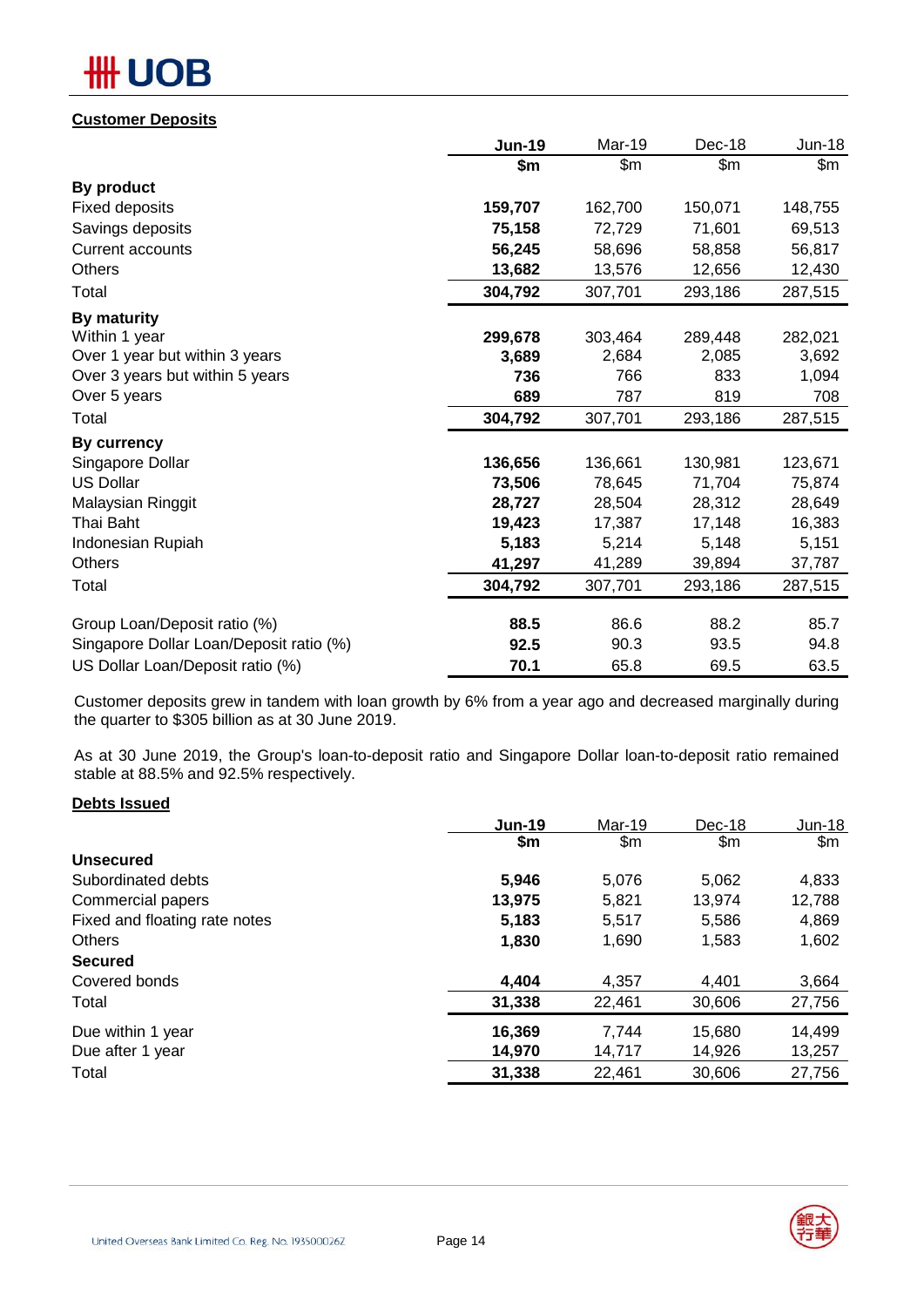

## **Shareholders' Equity**

|                                                    | <b>Jun-19</b> | Mar-19 | Dec-18 | Jun-18 |
|----------------------------------------------------|---------------|--------|--------|--------|
|                                                    | \$m           | \$m    | \$m    | \$m    |
| Shareholders' equity                               | 39,033        | 38,989 | 37.623 | 37.660 |
| Add: Revaluation surplus                           | 4.801         | 4.798  | 4.802  | 4.775  |
| Shareholders' equity including revaluation surplus | 43,834        | 43.787 | 42.425 | 42.434 |

Shareholders' equity increased 4% year on year to \$39.0 billion mainly driven by higher retained earnings.

As at 30 June 2019, the revaluation surplus of \$4.80 billion relating to the Group's properties, was not recognised in the financial statements.

### **Changes in Issued Shares of the Bank**

|                                           |           | <b>Number of shares</b> |             |           |
|-------------------------------------------|-----------|-------------------------|-------------|-----------|
|                                           | 1H19      | 1H18                    | <b>2Q19</b> | 2Q18      |
|                                           | '000      | '000                    | '000        | '000      |
| <b>Ordinary shares</b>                    |           |                         |             |           |
| Balance at beginning and at end of period | 1,680,541 | 1,671,534               | 1,680,541   | 1,671,534 |
| Shares issued under scrip dividend scheme |           | 9,007                   |             | 9,007     |
| Balance at end of period                  | 1,680,541 | 1,680,541               | 1,680,541   | 1,680,541 |
| <b>Treasury shares</b>                    |           |                         |             |           |
| Balance at beginning of period            | (14, 834) | (8, 879)                | (14, 819)   | (10, 177) |
| Shares re-purchased - held in treasury    |           | (3,731)                 |             | (2, 354)  |
| Shares issued under share-based           |           |                         |             |           |
| compensation plans                        | 2,493     | 1,833                   | 2,478       | 1,754     |
| Balance at end of period                  | (12, 341) | (10, 777)               | (12, 341)   | (10, 777) |
| Ordinary shares net of treasury shares    | 1,668,200 | 1,669,764               | 1,668,200   | 1,669,764 |
|                                           |           |                         |             |           |

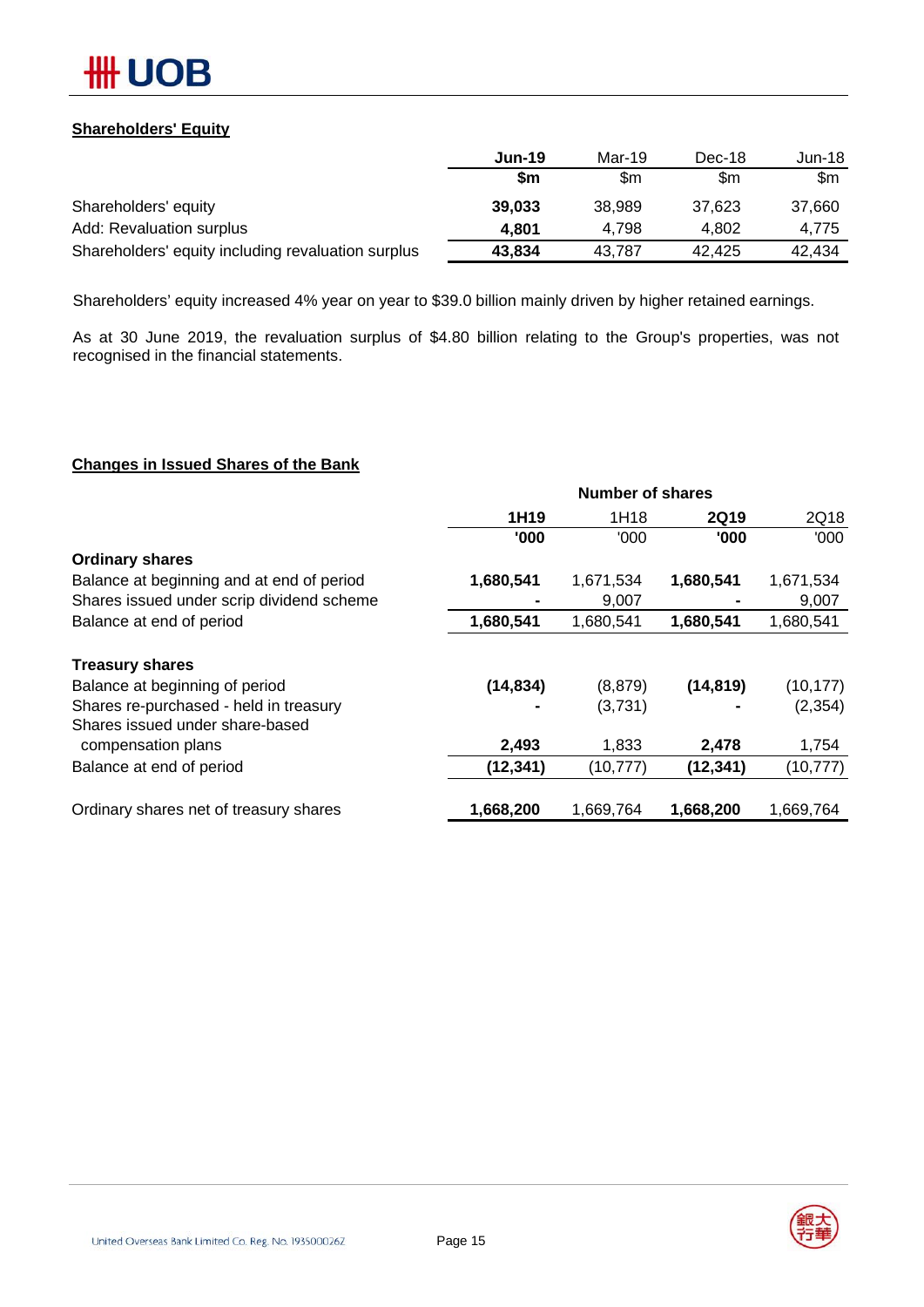## **HH UOB**

| Performance by Business Segment <sup>1</sup>     |               |               |               |               |               |
|--------------------------------------------------|---------------|---------------|---------------|---------------|---------------|
| Selected income statement items                  | <b>GR</b>     | <b>GWB</b>    | <b>GM</b>     | <b>Others</b> | <b>Total</b>  |
|                                                  | $\frac{2}{3}$ | $\frac{2}{3}$ | $\frac{2}{3}$ | $\frac{2}{3}$ | $\frac{2}{3}$ |
| 1H19                                             |               |               |               |               |               |
| Net interest income                              | 1,460         | 1,479         | 13            | 288           | 3,241         |
| Non-interest income                              | 611           | 583           | 270           | 285           | 1,749         |
| Operating income                                 | 2,071         | 2,062         | 283           | 573           | 4,989         |
| Operating expenses                               | (1,010)       | (493)         | (123)         | (577)         | (2, 203)      |
| Allowances for credit and other losses           | (91)          | (98)          | 4             | 41            | (144)         |
| Share of profit of associates and joint ventures |               | 1             |               | 16            | 17            |
| Profit before tax                                | 970           | 1,472         | 165           | 53            | 2,660         |
| Tax                                              |               |               |               |               | (432)         |
| Profit for the financial period                  |               |               |               |               | 2,228         |
|                                                  |               |               |               |               |               |
| Other information:                               |               |               |               |               |               |
| Capital expenditure                              | 27<br>28      | 26<br>12      | 12<br>5       | 205<br>143    | 270           |
| Depreciation of assets                           |               |               |               |               | 188           |
| 1H18                                             |               |               |               |               |               |
| Net interest income                              | 1,314         | 1,352         | 69            | 277           | 3,012         |
| Non-interest income                              | 629           | 532           | 202           | 198           | 1,561         |
| Operating income                                 | 1,943         | 1,884         | 271           | 475           | 4,573         |
| Operating expenses                               | (922)         | (408)         | (126)         | (553)         | (2,009)       |
| Allowances for credit and other losses           | (93)          | (43)          | (12)          | (22)          | (170)         |
| Share of profit of associates and joint ventures |               | 20            |               | 61            | 81            |
| Profit before tax                                | 928           | 1,453         | 133           | (38)          | 2,476         |
| Tax                                              |               |               |               |               | (414)         |
| Profit for the financial period                  |               |               |               |               | 2,061         |
| <b>Other information:</b>                        |               |               |               |               |               |
| Capital expenditure                              | 27            | 14            | 11            | 182           | 234           |
| Depreciation of assets                           | 11            | 5             | 3             | 112           | 131           |

Notes:

1 Comparative segment information for prior periods have been adjusted for changes in organisational structure and management reporting methodology.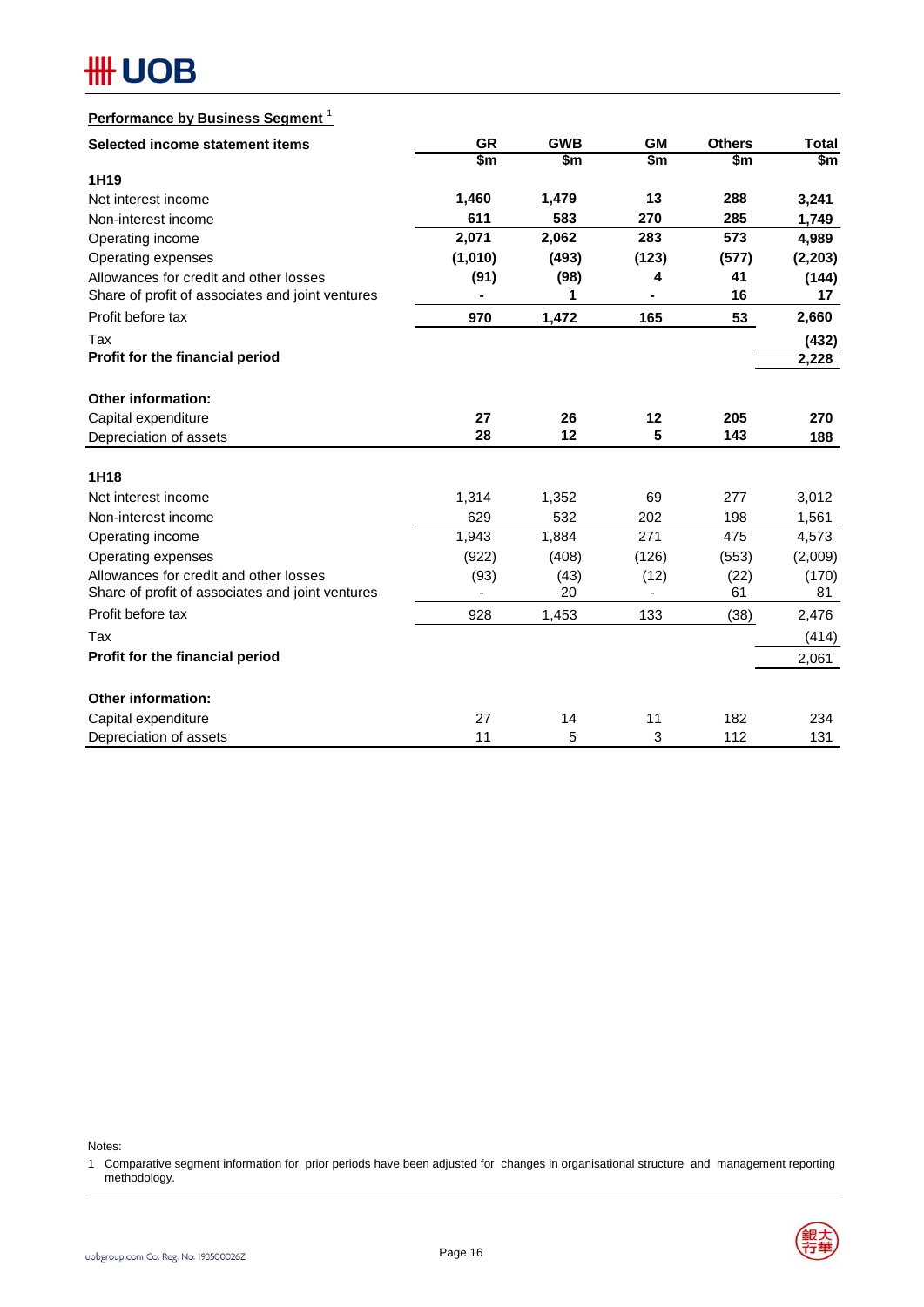## **HH UOB**

## **Performance by Business Segment** <sup>1</sup> *(cont'd)*

| Selected income statement items                  | <b>GR</b><br>\$m         | <b>GWB</b><br>\$m | <b>GM</b><br>\$m | <b>Others</b><br>\$m | <b>Total</b><br>\$m |
|--------------------------------------------------|--------------------------|-------------------|------------------|----------------------|---------------------|
|                                                  |                          |                   |                  |                      |                     |
| <b>2Q19</b>                                      |                          |                   |                  |                      |                     |
| Net interest income                              | 744                      | 745               | 10               | 154                  | 1,653               |
| Non-interest income                              | 327                      | 296               | 130              | 177                  | 930                 |
| Operating income                                 | 1,071                    | 1,041             | 140              | 331                  | 2,583               |
| Operating expenses                               | (518)                    | (252)             | (63)             | (296)                | (1, 129)            |
| Allowances for credit and other losses           | (56)                     | 8                 | 8                | (11)                 | (51)                |
| Share of profit of associates and joint ventures |                          | (5)               |                  | 5                    | (0)                 |
| Profit before tax                                | 497                      | 792               | 85               | 29                   | 1,403               |
| Tax                                              |                          |                   |                  |                      | (231)               |
| Profit for the financial period                  |                          |                   |                  |                      | 1,171               |
| <b>Other information:</b>                        |                          |                   |                  |                      |                     |
| Capital expenditure                              | 11                       | 14                | 7                | 108                  | 140                 |
| Depreciation of assets                           | 15                       | $\overline{7}$    | $\mathbf{2}$     | 74                   | 98                  |
| <b>1Q19</b>                                      |                          |                   |                  |                      |                     |
| Net interest income                              | 717                      | 734               | 4                | 132                  | 1,587               |
| Non-interest income                              | 284                      | 286               | 140              | 109                  | 819                 |
| Operating income                                 | 1,001                    | 1,020             | 144              | 241                  | 2,406               |
| Operating expenses                               | (492)                    | (241)             | (60)             | (280)                | (1,073)             |
| Allowances for credit and other losses           | (36)                     | (106)             | (4)              | 53                   | (93)                |
| Share of profit of associates and joint ventures | $\overline{\phantom{0}}$ | 6                 | ۰                | 11                   | 17                  |
| Profit before tax                                | 473                      | 679               | 80               | 25                   | 1,257               |
| Tax                                              |                          |                   |                  |                      | (200)               |
| Profit for the financial period                  |                          |                   |                  |                      | 1,057               |
| <b>Other information:</b>                        |                          |                   |                  |                      |                     |
| Capital expenditure                              | 16                       | 12                | 4                | 98                   | 130                 |
| Depreciation of assets                           | 13                       | 6                 | $\overline{c}$   | 70                   | 91                  |
| <b>2Q18</b>                                      |                          |                   |                  |                      |                     |
| Net interest income                              | 676                      | 716               | 22               | 128                  | 1,542               |
| Non-interest income                              | 305                      | 273               | 107              | 115                  | 800                 |
| Operating income                                 | 981                      | 989               | 129              | 243                  | 2,342               |
| Operating expenses                               | (471)                    | (214)             | (63)             | (274)                | (1,022)             |
| Allowances for credit and other losses           | (49)                     | (48)              | 7                | 1                    | (90)                |
| Share of profit of associates and joint ventures |                          | 19                | -                | 33                   | 52                  |
| Profit before tax                                | 461                      | 746               | 73               | 3                    | 1,282               |
| Tax                                              |                          |                   |                  |                      | (202)               |
| Profit for the financial period                  |                          |                   |                  |                      | 1,080               |
| Other information:                               |                          |                   |                  |                      |                     |
| Capital expenditure                              | 17                       | 10                | 7                | 117                  | 151                 |
| Depreciation of assets                           | 6                        | 3                 | $\overline{c}$   | 57                   | 68                  |

Note:

1 Comparative segment information for prior periods have been adjusted for changes in organisational structure and management reporting methodology.

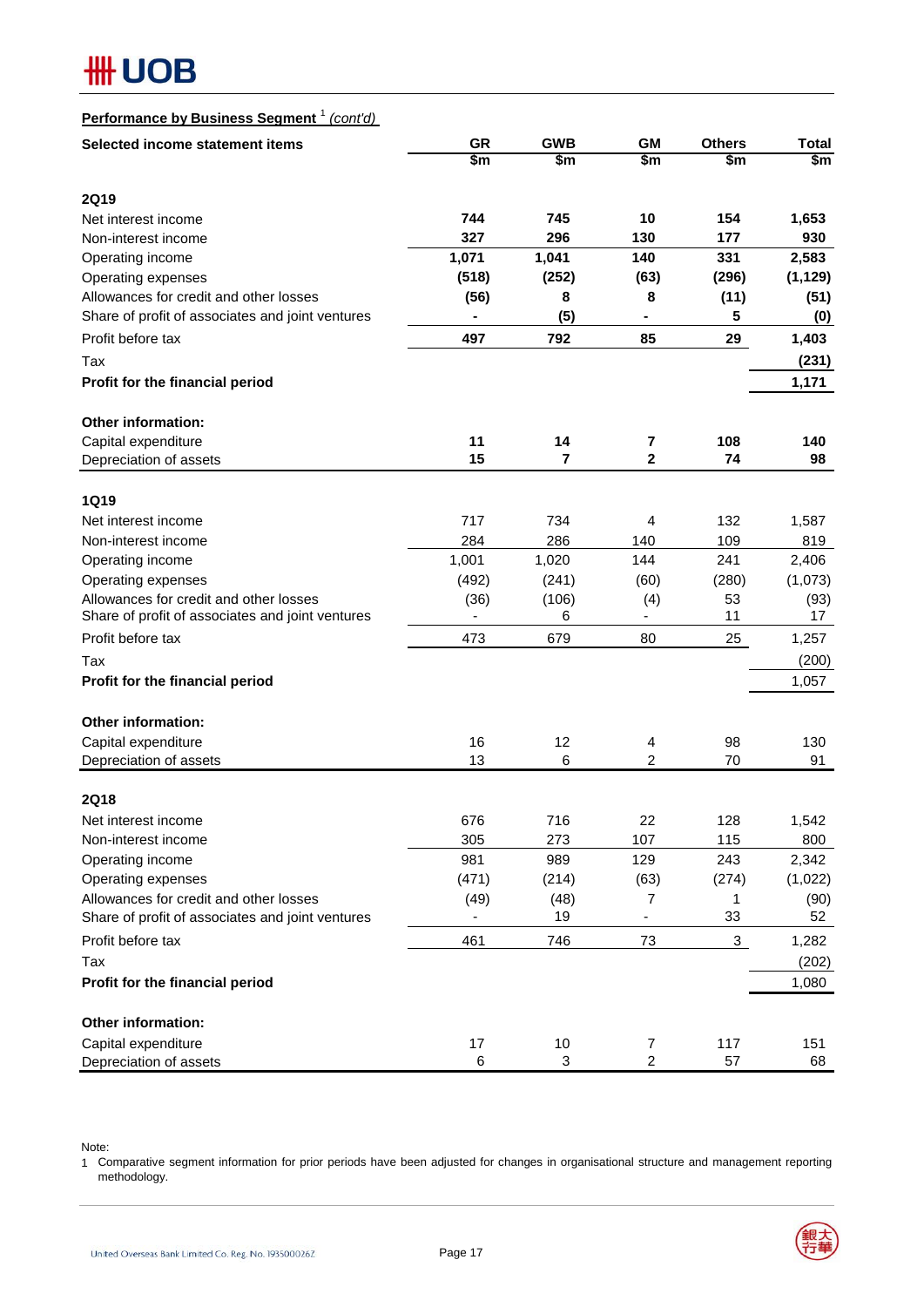## **#H UOB**

## **Performance by Business Segment** <sup>1</sup> *(cont'd)*

| Selected balance sheet items                | <b>GR</b>     | <b>GWB</b>    | <b>GM</b>                | <b>Others</b> | <b>Total</b> |  |
|---------------------------------------------|---------------|---------------|--------------------------|---------------|--------------|--|
|                                             | $\frac{2}{3}$ | $\frac{2}{3}$ | \$m                      | \$m           | \$m          |  |
| At 30 June 2019                             |               |               |                          |               |              |  |
| <b>Segment assets</b>                       | 108,505       | 189,521       | 66,814                   | 36,221        | 401,061      |  |
| Intangible assets                           | 1,316         | 2,086         | 660                      | 81            | 4,143        |  |
| Investment in associates and joint ventures |               | 182           | $\overline{\phantom{a}}$ | 996           | 1,178        |  |
| <b>Total assets</b>                         | 109,821       | 191,789       | 67,474                   | 37,298        | 406,382      |  |
| <b>Segment liabilities</b>                  | 148,344       | 162,939       | 41,717                   | 14,147        | 367,147      |  |
| Other information:                          |               |               |                          |               |              |  |
| Gross customer loans                        | 108,408       | 163,603       | 851                      | 19            | 272,881      |  |
| Non-performing assets                       | 1,229         | 2,932         | 8                        | 16            | 4,185        |  |
| At 31 March 2019                            |               |               |                          |               |              |  |
| <b>Segment assets</b>                       | 108,747       | 186,233       | 62,177                   | 37,987        | 395,144      |  |
| Intangible assets                           | 1,315         | 2,085         | 659                      | 81            | 4,140        |  |
| Investment in associates and joint ventures |               | 179           | $\overline{\phantom{a}}$ | 1,004         | 1,183        |  |
| <b>Total assets</b>                         | 110,062       | 188,497       | 62,836                   | 39,072        | 400,467      |  |
| <b>Segment liabilities</b>                  | 145,697       | 169,264       | 32,578                   | 13,740        | 361,279      |  |
| Other information:                          |               |               |                          |               |              |  |
| Gross customer loans                        | 108,659       | 160,370       | 635                      | 19            | 269,683      |  |
| Non-performing assets                       | 1,228         | 2,965         | 7                        | 15            | 4,215        |  |
| At 30 June 2018                             |               |               |                          |               |              |  |
| <b>Segment assets</b>                       | 105,832       | 176,191       | 66,116                   | 30,734        | 378,873      |  |
| Intangible assets                           | 1,315         | 2,084         | 659                      | 81            | 4,138        |  |
| Investment in associates and joint ventures |               | 163           |                          | 1,089         | 1,252        |  |
| <b>Total assets</b>                         | 107,147       | 178,438       | 66,775                   | 31,903        | 384,263      |  |
| <b>Segment liabilities</b>                  | 138,456       | 154,412       | 42,951                   | 10,594        | 346,413      |  |
| <b>Other information:</b>                   |               |               |                          |               |              |  |
| Gross customer loans                        | 105,875       | 143,238       | 605                      | 21            | 249,739      |  |
| Non-performing assets                       | 1,215         | 3,160         | 8                        | 21            | 4,404        |  |

Note:

1 Comparative segment information for prior periods have been adjusted for changes in organisational structure and management reporting methodology.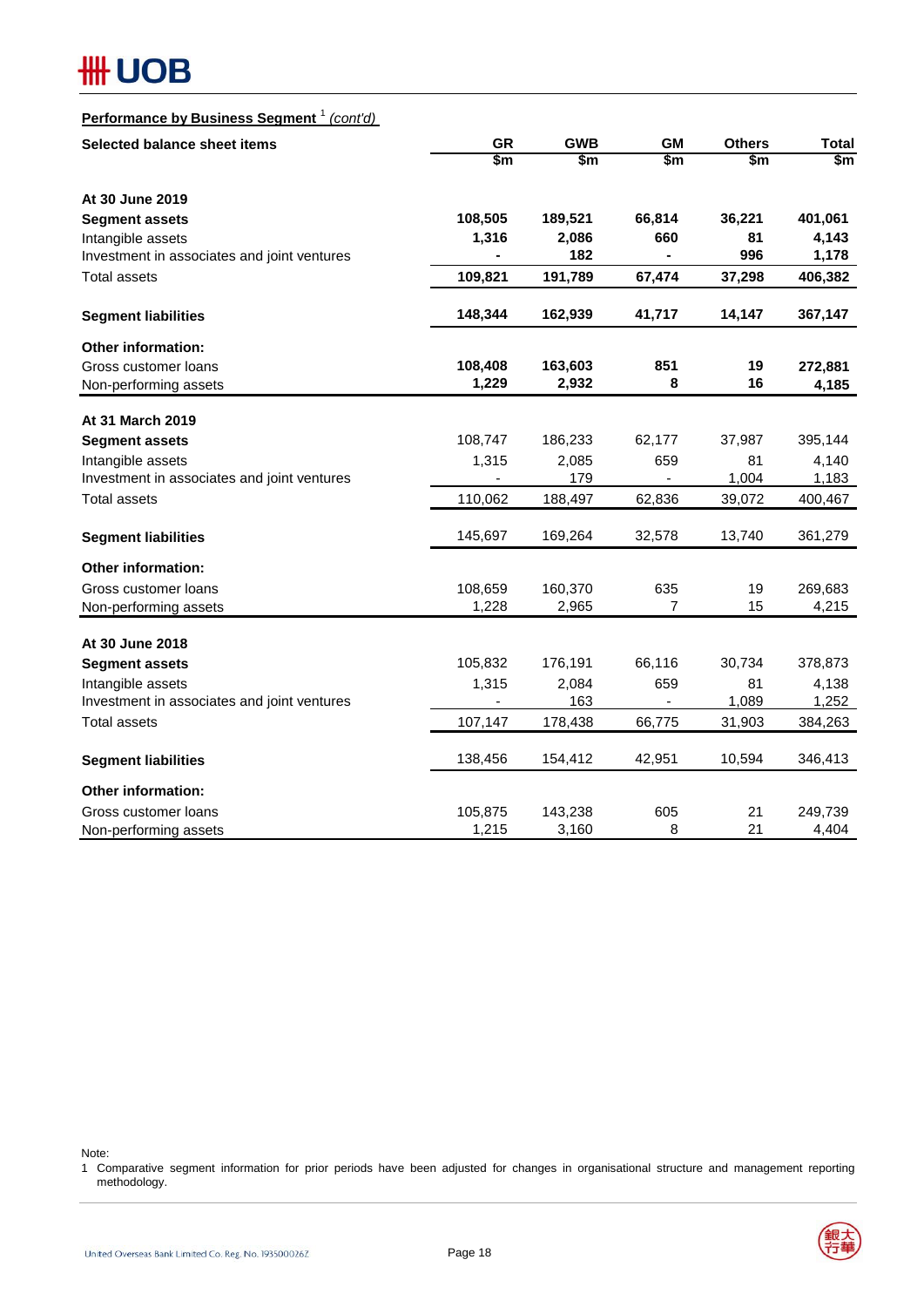

#### **Performance by Business Segment** *(cont'd)*

Business segment performance reporting is prepared based on the Group's internal organisation structure and the methodologies adopted in the management reporting framework. Business segments' results include all applicable revenue, expenses, internal fund transfer price and cost allocations associated with the activities of the business. Transactions between business segments are operated on an arm's length basis in a manner similar to third party transactions and they are eliminated on consolidation.

The Banking Group is organised into three major business segments - Group Retail, Group Wholesale Banking and Global Markets. Others include non-banking activities and corporate functions.

#### **Group Retail ("GR")**

GR segment covers personal and small enterprise customers.

Customers have access to a diverse range of products and services, including deposits, insurance, card, wealth management, investment, loan and trade financing products which are available across the Group's global branch network.

For the first half of 2019, profit before tax was \$970 million, 5% higher than a year ago. Total income grew 7% to \$2.07 billion from higher loan and deposit balances, coupled with improvement in deposit margin. Expenses increased 10% to \$1.01 billion primarily from investments in digital capabilities and headcount for franchise growth. Total allowances for credit and other losses at \$91 million, relatively flat against last year.

Against the same quarter last year, profit before tax rose 8% to \$497 million. Total income grew 9% to \$1.07 billion, driven by increase in deposit margin and wealth management fees. Expenses were 10% higher at \$518 million while total allowances at \$56 million. Profit before tax increased 5% against the previous quarter largely supported by growth in wealth management, credit card and net interest income.

#### **Group Wholesale Banking ("GWB")**

GWB encompasses corporate and institutional client segments which include medium and large enterprises, local corporations, multi-national corporations, financial institutions, government-linked entities, financial sponsors and property funds.

GWB provides customers with a broad range of products and services, including financing, trade services, cash management, capital markets solutions and advisory and treasury products.

Compared to a year ago, operating profit in 1H19 increased over 6% to \$1.57 billion. Net interest income grew 9% to \$1.48 billion from loan growth while non-interest income improved 10% to \$583 million from investment banking and treasury customer income. Expenses were higher at \$493 million, mainly from performance-related bonus provision, investment in people and technology to support strategic initiatives. Profit before tax marginally higher at \$1.47 billion, as last year included write-back in total allowances.

Against same quarter last year and the previous quarter, profit before tax grew 6% and 17% respectively to \$792 million, on the back of strong loans growth, higher fee based income and lower allowances for credit and other losses.

#### **Global Markets ("GM")**

GM provides a comprehensive suite of treasury products and services across multi-asset classes which includes foreign exchange, interest rate, credit, commodities, equities and structured investment products to help customers manage market risks and volatility. GM also engages in market making activities and management of funding and liquidity.

Income from products and services offered to customers of Group Retail and Group Wholesale Banking are reflected in the respective client segments.

Profit before tax grew 24% to \$165 million in 1H19 from a year ago. Total income rose 4% to \$283 million largely from higher trading and investment income. Expenses declined marginally to \$123 million, coupled with allowances for credit and other losses recorded last year not repeated.

As compared to the same quarter last year, profit before tax increased 17% to \$85 million mainly from higher income. Profit before tax was higher by 6% than the previous quarter, supported by write-back in total allowances.

#### **Others**

Others includes corporate support functions, decisions not attributable to business segments mentioned above and other activities, which comprises property, insurance and investment management.

Profit before tax improved to \$53 million in 1H19 as compared to a loss of \$38 million a year ago, led by higher income from central treasury activities, dividend income and gain on sale of investment securities while total allowances decreased. This was partially offset by higher operating expenses and lower share of associates' profits.

Compared to the same quarter last year and previous quarter, profit before tax was higher at \$29 million from central treasury and investment activities, offset by increase in operating expenses and lower contribution from associates.

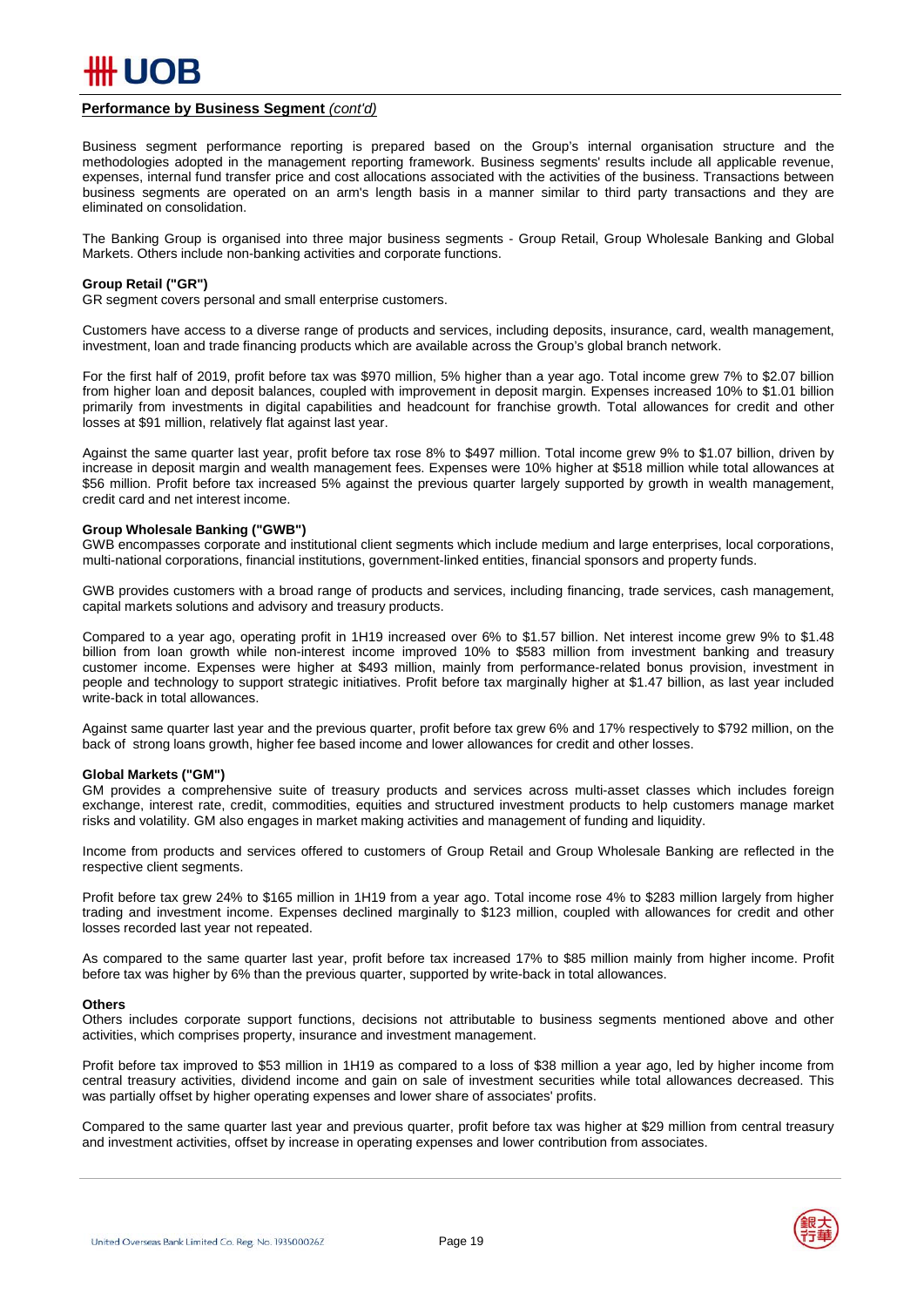#### **Performance by Geographical Segment** <sup>1</sup>

|                                                                                   |           |                 |                 |                | Greater |               |              |
|-----------------------------------------------------------------------------------|-----------|-----------------|-----------------|----------------|---------|---------------|--------------|
|                                                                                   | Singapore | <b>Malaysia</b> | <b>Thailand</b> | Indonesia      | China   | <b>Others</b> | <b>Total</b> |
|                                                                                   | \$m       | \$m             | \$m             | \$m            | \$m     | \$m           | \$m          |
| 1H19                                                                              |           |                 |                 |                |         |               |              |
| Net interest income                                                               | 1,887     | 357             | 373             | 162            | 198     | 264           | 3,241        |
| Non-interest income                                                               | 1,014     | 156             | 138             | 74             | 283     | 84            | 1,749        |
| Operating income                                                                  | 2,901     | 513             | 511             | 236            | 481     | 348           | 4,989        |
| Operating expenses                                                                | (1,251)   | (205)           | (318)           | (165)          | (191)   | (73)          | (2, 203)     |
| Allowances for credit and other losses<br>Share of profit of associates and joint | (52)      | (28)            | (33)            | (34)           | 14      | (11)          | (144)        |
| ventures                                                                          | 22        | $\blacksquare$  | $\blacksquare$  | $\blacksquare$ |         | (5)           | 17           |
| Profit before tax                                                                 | 1,620     | 280             | 160             | 37             | 304     | 259           | 2,660        |
| Tax                                                                               | (192)     | (65)            | (25)            | (13)           | (51)    | (86)          | (432)        |
| Profit for the financial period                                                   | 1,428     | 215             | 135             | 24             | 253     | 173           | 2,228        |
| Total assets before intangible assets                                             | 236,811   | 40,521          | 24,470          | 9,866          | 56,288  | 34,284        | 402,239      |
| Intangible assets                                                                 | 3,182     |                 | 728             | 233            |         |               | 4,143        |
| <b>Total assets</b>                                                               | 239,993   | 40,521          | 25,198          | 10,099         | 56,288  | 34,284        | 406,382      |
| 1H18                                                                              |           |                 |                 |                |         |               |              |
| Net interest income                                                               | 1,719     | 361             | 345             | 160            | 207     | 220           | 3,012        |
| Non-interest income                                                               | 877       | 167             | 123             | 57             | 235     | 102           | 1,561        |
| Operating income                                                                  | 2,596     | 528             | 468             | 217            | 442     | 322           | 4,573        |
| Operating expenses                                                                | (1, 138)  | (196)           | (272)           | (147)          | (184)   | (72)          | (2,009)      |
| Allowances for credit and other losses<br>Share of profit of associates and joint | (47)      | (28)            | (59)            | (19)           | (37)    | 20            | (170)        |
| ventures                                                                          | 38        |                 | $\sim$          | ٠              | 21      | 22            | 81           |
| Profit before tax                                                                 | 1.449     | 304             | 137             | 51             | 242     | 292           | 2,476        |
| Tax                                                                               | (199)     | (70)            | (21)            | (10)           | (42)    | (72)          | (414)        |
| Profit for the financial period                                                   | 1,250     | 234             | 116             | 41             | 200     | 220           | 2,061        |
| Total assets before intangible assets                                             | 225,965   | 40,110          | 21,365          | 8,666          | 55,229  | 28,790        | 380,125      |
| Intangible assets                                                                 | 3,182     |                 | 724             | 232            |         |               | 4,138        |
| <b>Total assets</b>                                                               | 229,147   | 40,110          | 22,089          | 8,898          | 55,229  | 28,790        | 384,263      |

Note:

1 Based on the location where the transaction and assets are booked. The information is stated after elimination of inter-segment-transactions.

金銀大学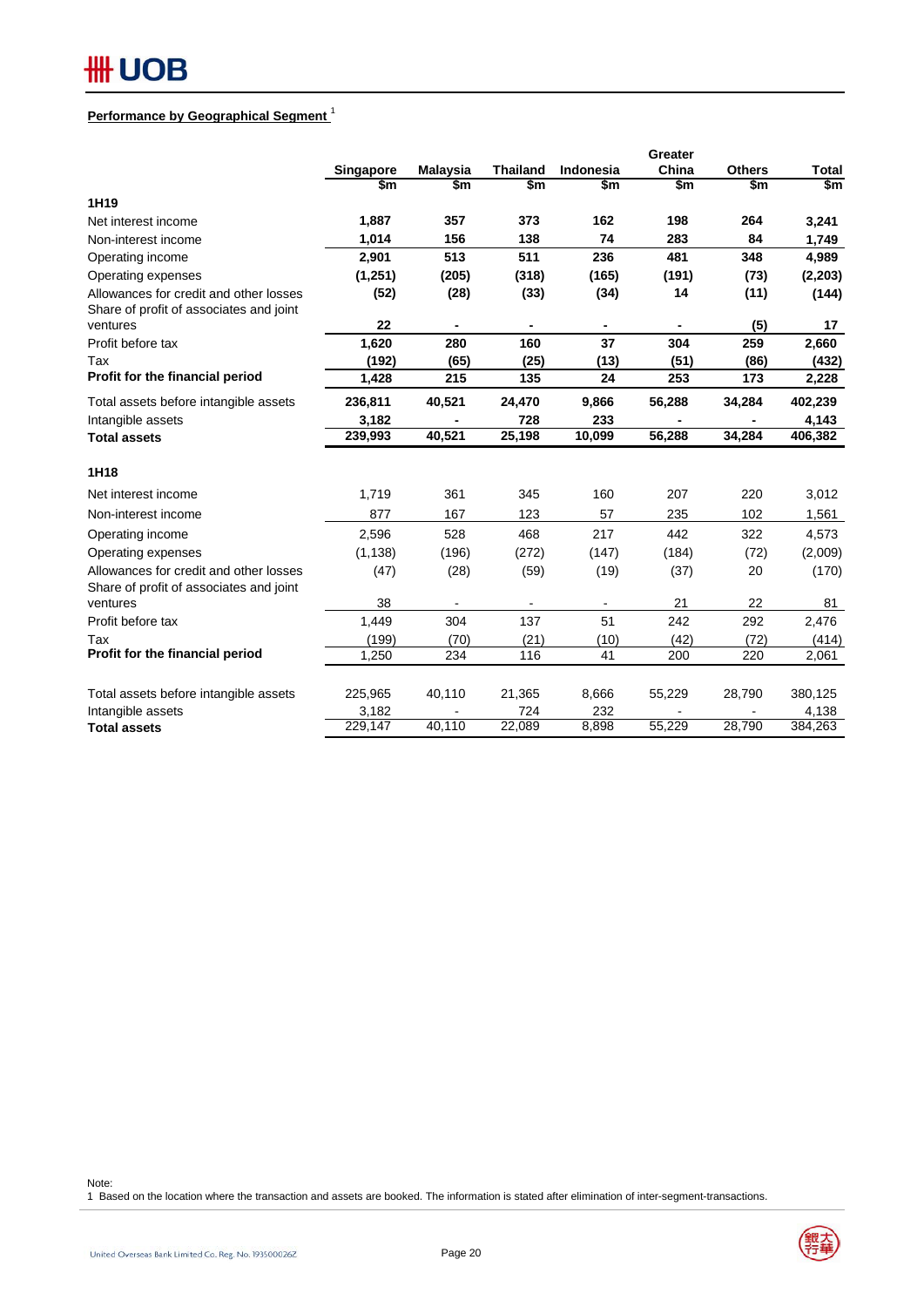#### **Performance by Geographical Segment** <sup>1</sup> *(cont'd* )

|                                                                                   |           |                 |                 |                  | Greater   |               |                          |
|-----------------------------------------------------------------------------------|-----------|-----------------|-----------------|------------------|-----------|---------------|--------------------------|
|                                                                                   | Singapore | <b>Malaysia</b> | <b>Thailand</b> | <b>Indonesia</b> | China     | <b>Others</b> | Total                    |
|                                                                                   | \$m       | \$m             | \$m             | \$m              | \$m       | \$m           | $\overline{\mathsf{sm}}$ |
| 2Q19                                                                              |           |                 |                 |                  |           |               |                          |
| Net interest income                                                               | 970       | 177             | 189             | 79               | 106       | 132           | 1,653                    |
| Non-interest income                                                               | 533       | 80              | 72              | 38               | 150       | 57            | 930                      |
| Operating income                                                                  | 1,503     | 257             | 261             | 117              | 256       | 189           | 2,583                    |
| Operating expenses                                                                | (645)     | (105)           | (161)           | (83)             | (99)      | (36)          | (1, 129)                 |
| Allowances for credit and other losses<br>Share of profit of associates and joint | 9         | (26)            | (38)            | (17)             | 27        | (6)           | (51)                     |
| ventures                                                                          | 9         |                 |                 |                  |           | (9)           |                          |
| Profit before tax                                                                 | 876       | 126             | 62              | 17               | 184       | 138           | 1,403                    |
| Tax                                                                               | (108)     | (28)            | (13)            | (5)              | (31)      | (46)          | (231)                    |
| Profit for the financial period                                                   | 768       | 98              | 49              | 12               | 153       | 91            | 1,171                    |
| Total assets before intangible assets                                             | 236,811   | 40,521          | 24,470          | 9,866            | 56,288    | 34,284        | 402,239                  |
| Intangible assets                                                                 | 3,182     |                 | 728             | 233              |           |               | 4,143                    |
| <b>Total assets</b>                                                               | 239,993   | 40,521          | 25,198          | 10,099           | 56,288    | 34,284        | 406,382                  |
| 1Q19                                                                              |           |                 |                 |                  |           |               |                          |
| Net interest income                                                               | 918       | 180             | 184             | 82               | 92        | 131           | 1,587                    |
| Non-interest income                                                               | 482       | 76              | 66              | 36               | 134       | 25            | 819                      |
| Operating income                                                                  | 1,400     | 256             | 250             | 118              | 226       | 156           | 2,406                    |
| Operating expenses                                                                | (608)     | (100)           | (156)           | (82)             | (92)      | (35)          | (1,073)                  |
| Allowances for credit and other losses                                            | (61)      | (2)             | 4               | (17)             | (13)      | (4)           | (93)                     |
| Share of profit of associates and joint                                           |           |                 |                 |                  |           |               |                          |
| ventures                                                                          | 13        |                 |                 |                  |           | 4             | 17                       |
| Profit before tax                                                                 | 744       | 154             | 98              | 19               | 121       | 121           | 1,257                    |
| Tax                                                                               | (84)      | (36)            | (12)            | (8)              | (20)      | (40)          | (200)                    |
| Profit for the financial period                                                   | 660       | 118             | 86              | 11               | 101       | 81            | 1,057                    |
|                                                                                   |           |                 |                 |                  |           |               |                          |
| Total assets before intangible assets                                             | 235,366   | 39,415          | 22,656          | 9,946            | 58,220    | 30,723        | 396,327                  |
| Intangible assets                                                                 | 3,182     | 39,415          | 726<br>23,382   | 232<br>10,178    | 58,220    | 30,723        | 4,140<br>400,467         |
| <b>Total assets</b>                                                               | 238,548   |                 |                 |                  |           |               |                          |
| 2Q18                                                                              |           |                 |                 |                  |           |               |                          |
| Net interest income                                                               | 887       | 183             | 174             | 82               | 103       | 113           | 1,542                    |
| Non-interest income                                                               | 455       | 75              | 60              | 28               | 128       | 54            | 800                      |
| Operating income                                                                  | 1,342     | 258             | 234             | 110              | 231       | 167           | 2,342                    |
| Operating expenses                                                                | (580)     | (98)            | (139)           | (75)             | (92)      | (38)          | (1,022)                  |
| Allowances for credit and other losses                                            | (11)      | (15)            | (35)            | (24)             | (26)      | 21            | (90)                     |
| Share of profit of associates and joint                                           |           |                 |                 |                  |           |               |                          |
| ventures                                                                          | 19        |                 |                 |                  | <u>11</u> | 22            | 52                       |
| Profit before tax                                                                 | 770       | 145             | 60              | 11               | 124       | 172           | 1,282                    |
| Tax                                                                               | (94)      | (33)            | (11)            | (4)              | (22)      | (38)          | (202)                    |
| Profit for the financial period                                                   | 676       | 112             | 49              | $\overline{7}$   | 102       | 134           | 1,080                    |
|                                                                                   |           |                 |                 |                  |           |               |                          |
| Total assets before intangible assets                                             | 225,965   | 40,110          | 21,365          | 8,666            | 55,229    | 28,790        | 380,125                  |
| Intangible assets                                                                 | 3,182     |                 | 724             | 232              |           |               | 4,138                    |
| <b>Total assets</b>                                                               | 229,147   | 40,110          | 22,089          | 8,898            | 55,229    | 28,790        | 384,263                  |

Note:

1 Based on the location where the transaction and assets are booked. The information is stated after elimination of inter-segment-transactions.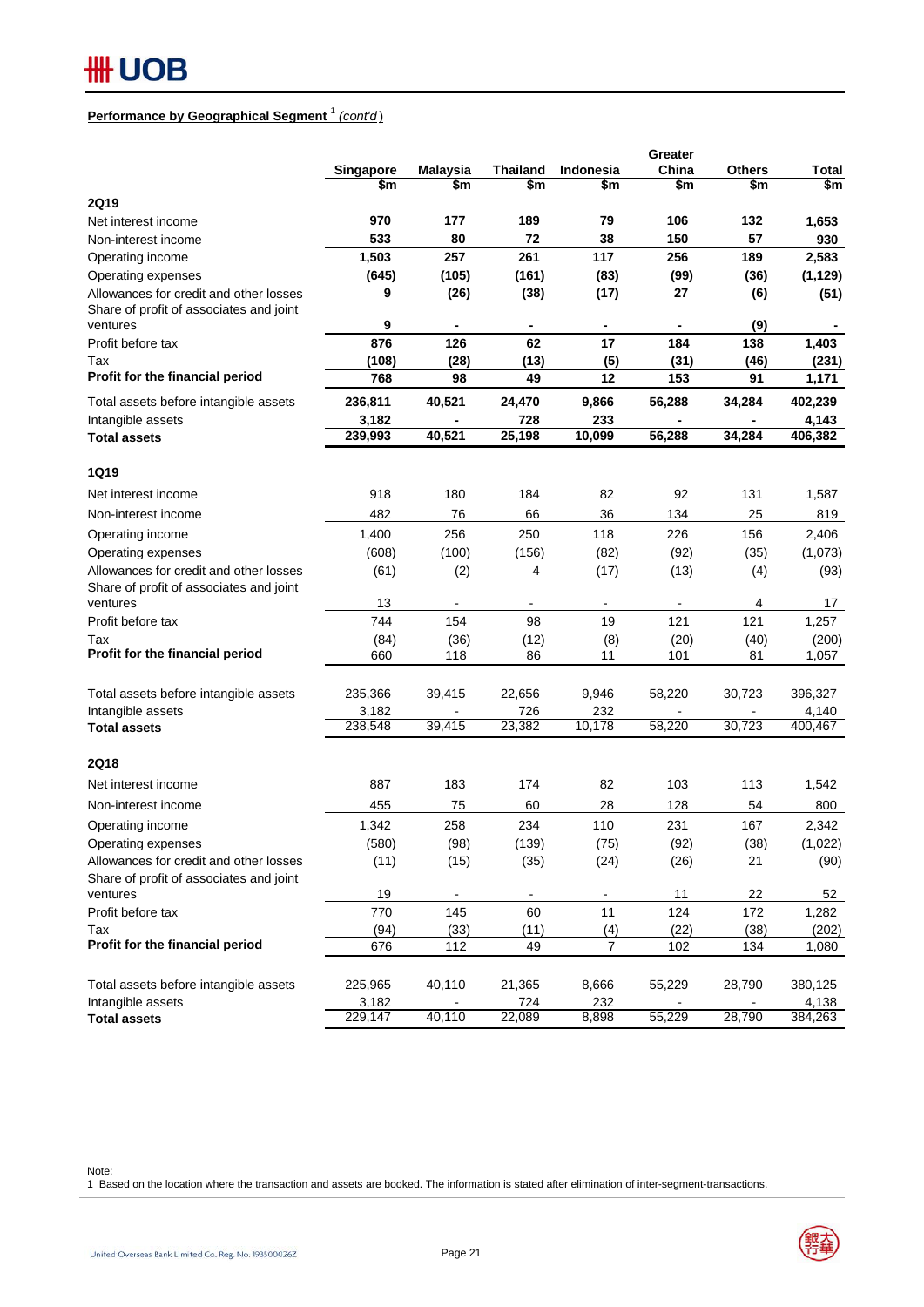

#### **Performance by Geographical Segment** *(cont'd)*

Geographical segment performance reporting is prepared based on the location where the transaction or assets are booked. All results are prepared in accordance with Singapore Financial Reporting Standards (International) (SFRS(I)). The information is stated after elimination of inter-segment transactions.

#### **Singapore**

Net profit increased 14% to \$1.43 billion from a year ago, supported by double-digit growth in income. Net interest income rose 10% to \$1.89 billion from loan growth and higher net interest margin. Non-interest income increased 16% to \$1.01 billion from higher trading and investment income. Expenses were 10% higher at \$1.25 billion, primarily from investment in talent and technology to support franchise growth.

Compared to the same quarter last year and previous quarter, net profit increased 14% and 16% respectively to \$768 million on the back of stronger income growth, coupled with lower allowances for credit losses amid relatively benign credit environment.

#### **Malaysia**

Net profit in 1H19 declined 8% to \$215 million against the previous year, partly from unfavourable foreign exchange translation. Total income fell 3% to \$513 million, as net interest income from loan growth was partly offset by lower net interest margin following the reduction in interest rate environment, while the decline in non-interest income was attributable to loan-related, trade and wealth management products. Expenses increased 5% to \$205 million and allowances were relatively flat from a year ago.

Against the same quarter last year and the previous quarter, net profit declined by 13% and 17% respectively to \$98 million due to higher allowances for credit and other losses.

#### **Thailand**

Compared to a year ago, net profit registered a strong growth of 16% to \$135 million, primarily driven by higher income, lower allowances for credit and other losses coupled with favourable foreign exchange translation. Income rose 9% to \$511 million, led by loan growth and broad-based increase in fee income. Expenses increased 17% to \$318 million, largely from investment in digital bank and staff costs.

Net profit of \$49 million in 2Q19 was flat against the similar period last year and lower by \$37 million against the previous quarter which benefited from a write-back in allowances for credit and other losses.

#### **Indonesia**

Net profit decreased by \$17 million to \$24 million from a year ago. Income grew by 9% to \$236 million from higher trading income and increased fee from wealth and credit cards. This was more than offset by higher revenue-related expenses and investment in people, while credit costs normalised.

Compared to the same quarter last year, net profit increased \$5 million to \$12 million on the back of higher trading and investment income and lower allowances. Net profit were relatively flat quarter on quarter.

#### **Greater China**

Net profit registered a strong growth of 27% to \$253 million from a year ago boosted by higher treasury income and loanrelated fee, coupled with a write-back of allowances for credit and other losses. This was partially offset by a dilution of interest in associated companies.

Net profit of \$153 million in 2Q19 represented 50% growth from a year ago and 51% against last quarter, largely driven by improved net interest margin, higher loan-related fee and treasury income while total allowances benefited from payment recoveries.

#### **Others**

Net profit in 1H19 declined by 21% to \$173 million from a year ago, as income growth was more than offset by increase in allowances and lower contribution from associates.

Against the corresponding quarter last year, net profit decreased 32% to \$91 million mainly due to write-back in allowances in 2018 not repeated and reduction in share of associates' profits. Total income rose 13% to \$189 million while expenses declined marginally.

Compared to the previous quarter, net profit increased 12% to \$91 million as income continued to grow by double digits, partially offset by lower share of associates' profits.

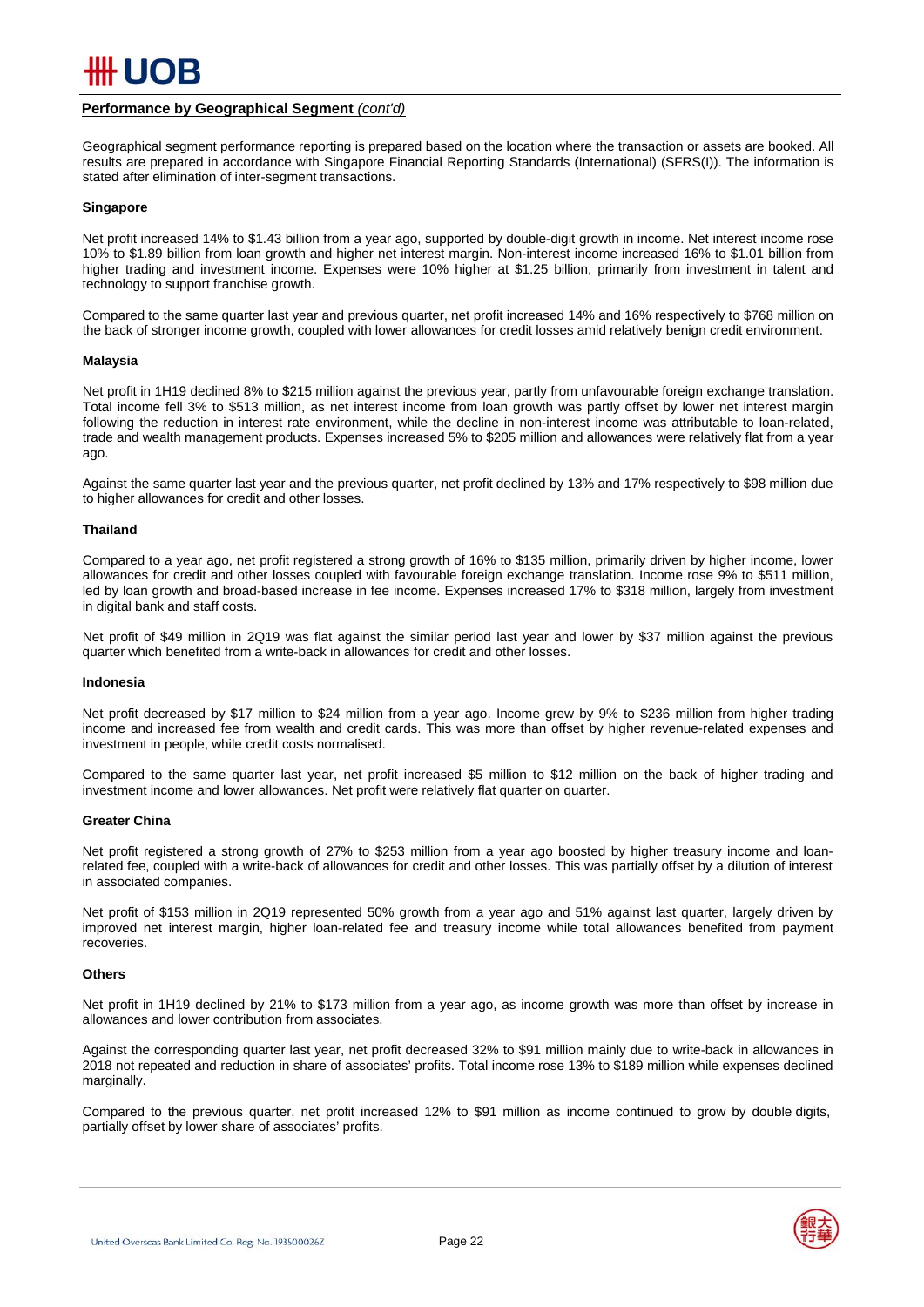## ## UOB

## **Capital Adequacy and Leverage Ratios** 1,2,3

|                                              | <b>Jun-19</b> | Mar-19  | Dec-18   | $Jun-18$ |
|----------------------------------------------|---------------|---------|----------|----------|
|                                              | \$m           | \$m\$   | \$m\$    | \$m\$    |
| Share capital                                | 4,946         | 4,888   | 4,888    | 4,993    |
| Disclosed reserves/others                    | 31,734        | 31,754  | 30,445   | 29,530   |
| Regulatory adjustments                       | (4,613)       | (4,629) | (4, 583) | (4,602)  |
| <b>Common Equity Tier 1 Capital ("CET1")</b> | 32,067        | 32,013  | 30,750   | 29,921   |
| Perpetual capital securities/others          | 2,129         | 2,129   | 2,129    | 2,976    |
| <b>Additional Tier 1 Capital ("AT1")</b>     | 2,129         | 2,129   | 2,129    | 2,976    |
| <b>Tier 1 Capital</b>                        | 34,196        | 34,142  | 32,879   | 32,897   |
| Subordinated notes                           | 5,056         | 4,190   | 4,186    | 4,150    |
| Provisions/others                            | 378           | 582     | 477      | 755      |
| <b>Tier 2 Capital</b>                        | 5,434         | 4,772   | 4,663    | 4,905    |
| <b>Eligible Total Capital</b>                | 39,630        | 38,914  | 37,542   | 37,803   |
| <b>Risk-Weighted Assets ("RWA")</b>          | 230,032       | 229,515 | 220,568  | 205,704  |
| <b>Capital Adequacy Ratios ("CAR")</b>       |               |         |          |          |
| CET <sub>1</sub>                             | 13.9%         | 13.9%   | 13.9%    | 14.5%    |
| Tier 1                                       | 14.9%         | 14.9%   | 14.9%    | 16.0%    |
| Total                                        | 17.2%         | 17.0%   | 17.0%    | 18.4%    |
| <b>Leverage Exposure</b>                     | 454,152       | 448,511 | 434,732  | 428,845  |
| Leverage Ratio                               | 7.5%          | 7.6%    | 7.6%     | 7.7%     |

The Group's CET1, Tier 1 and Total CAR as at 30 June 2019 were well above the regulatory minimum requirements.

Year on year, total capital was higher mainly from retained earnings and issuance of US\$600 million subordinated notes, partly offset by redemption of S\$850 million perpetual capital securities and lower eligible provisions. RWA was higher largely due to asset growth.

Total capital was higher quarter on quarter mainly from issuance of US\$600 million subordinated notes, partly offset by lower eligible provisions.

As at 30 June 2019, the Group's leverage ratio was 7.5%, comfortably above the regulatory minimum requirement of 3%.

Notes:

1 Singapore-incorporated banks are required to maintain minimum CAR as follows: CET1 at 6.5%, Tier 1 at 8% and Total at 10%. In addition, the Group is required to maintain CET1 capital to meet the capital conservation buffer of 2.5% and the countercyclical capital buffer (CCyB) of up to 2.5% effective 1 January 2019. The Group's CCyB is computed as the weighted average of effective CCyB in jurisdictions to which the Group has private sector exposures.

<sup>3</sup> Disclosures required under MAS Notice 637 are published on our website: www.UOBgroup.com/investor-relations/financial/index.html.



<sup>2</sup> Leverage ratio is calculated in accordance with MAS Notice 637. A minimum ratio of 3% is required effective 1 January 2018.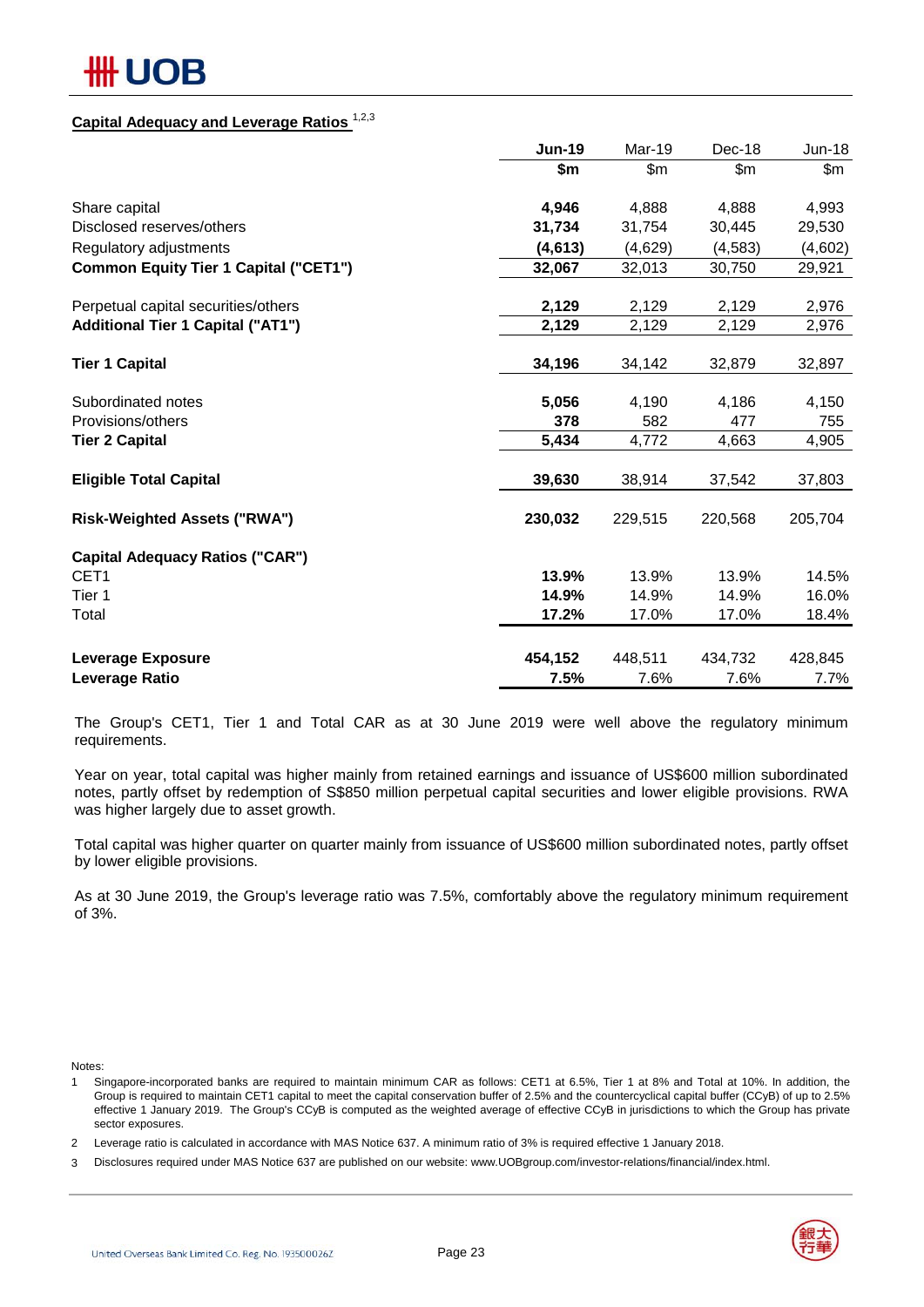#### **Consolidated Income Statement (Unaudited)**

|                                                  | 1H19  | 1H18  | $+$ /(-)       | <b>2Q19</b> | 2Q18  | $+$ /(-)       | 1Q19  | $+$ /(-)       |
|--------------------------------------------------|-------|-------|----------------|-------------|-------|----------------|-------|----------------|
|                                                  | \$m   | \$m   | %              | \$m         | \$m   | $\%$           | \$m   | $\%$           |
| Interest income                                  | 6,295 | 5,183 | 21             | 3,194       | 2,729 | 17             | 3,101 | 3              |
| Less: Interest expense                           | 3,054 | 2,171 | 41             | 1,541       | 1,186 | 30             | 1,513 | 2              |
| Net interest income                              | 3,241 | 3,012 | 8              | 1,653       | 1,542 | $\overline{7}$ | 1,587 | 4              |
| Net fee and commission income                    | 1,005 | 1,015 | (1)            | 527         | 498   | 6              | 479   | 10             |
| Dividend income                                  | 41    | 21    | 93             | 40          | 20    | >100           | 1     | >100           |
| Rental income                                    | 56    | 60    | (8)            | 28          | 30    | (7)            | 28    |                |
| Net trading income                               | 487   | 390   | 25             | 245         | 215   | 14             | 243   | $\mathbf 1$    |
| Net gain from investment securities              | 95    | 13    | >100           | 67          | 1     | >100           | 28    | >100           |
| Other income                                     | 65    | 61    | 6              | 24          | 36    | (34)           | 41    | (42)           |
| Non-interest income                              | 1,749 | 1,561 | 12             | 930         | 800   | 16             | 819   | 13             |
| <b>Total operating income</b>                    | 4,989 | 4,573 | 9              | 2,583       | 2,342 | 10             | 2,406 | $\overline{7}$ |
| Less: Staff costs                                | 1,335 | 1,224 | 9              | 675         | 619   | 9              | 660   | $\overline{2}$ |
| Other operating expenses                         | 868   | 785   | 11             | 455         | 403   | 13             | 413   | 10             |
| <b>Total operating expenses</b>                  | 2,203 | 2,009 | 10             | 1,129       | 1,022 | 11             | 1,073 | 5              |
| Operating profit before allowance                | 2,787 | 2,564 | 9              | 1,453       | 1,320 | 10             | 1,333 | 9              |
| Less: Allowances for credit and other losses     | 144   | 170   | (15)           | 51          | 90    | (44)           | 93    | (45)           |
| <b>Operating profit after allowance</b>          | 2,643 | 2,394 | 10             | 1,403       | 1,230 | 14             | 1,240 | 13             |
| Share of profit of associates and joint ventures | 17    | 81    | (79)           | (0)         | 52    | (>100)         | 17    | (>100)         |
| Profit before tax                                | 2,660 | 2,476 | $\overline{7}$ | 1,403       | 1,282 | 9              | 1,257 | 12             |
| Less: Tax                                        | 432   | 414   | 4              | 231         | 202   | 15             | 200   | 16             |
| Profit for the financial period                  | 2,228 | 2,061 | 8              | 1,171       | 1,080 | 8              | 1,057 | 11             |
| Attributable to:                                 |       |       |                |             |       |                |       |                |
| <b>Equity holders of the Bank</b>                | 2,219 | 2,055 | 8              | 1,168       | 1,077 | 8              | 1,052 | 11             |
| Non-controlling interests                        | 9     | 7     | 30             | 4           | 4     | 5              | 5     | (28)           |
|                                                  | 2,228 | 2,061 | 8              | 1,171       | 1,080 | 8              | 1,057 | 11             |

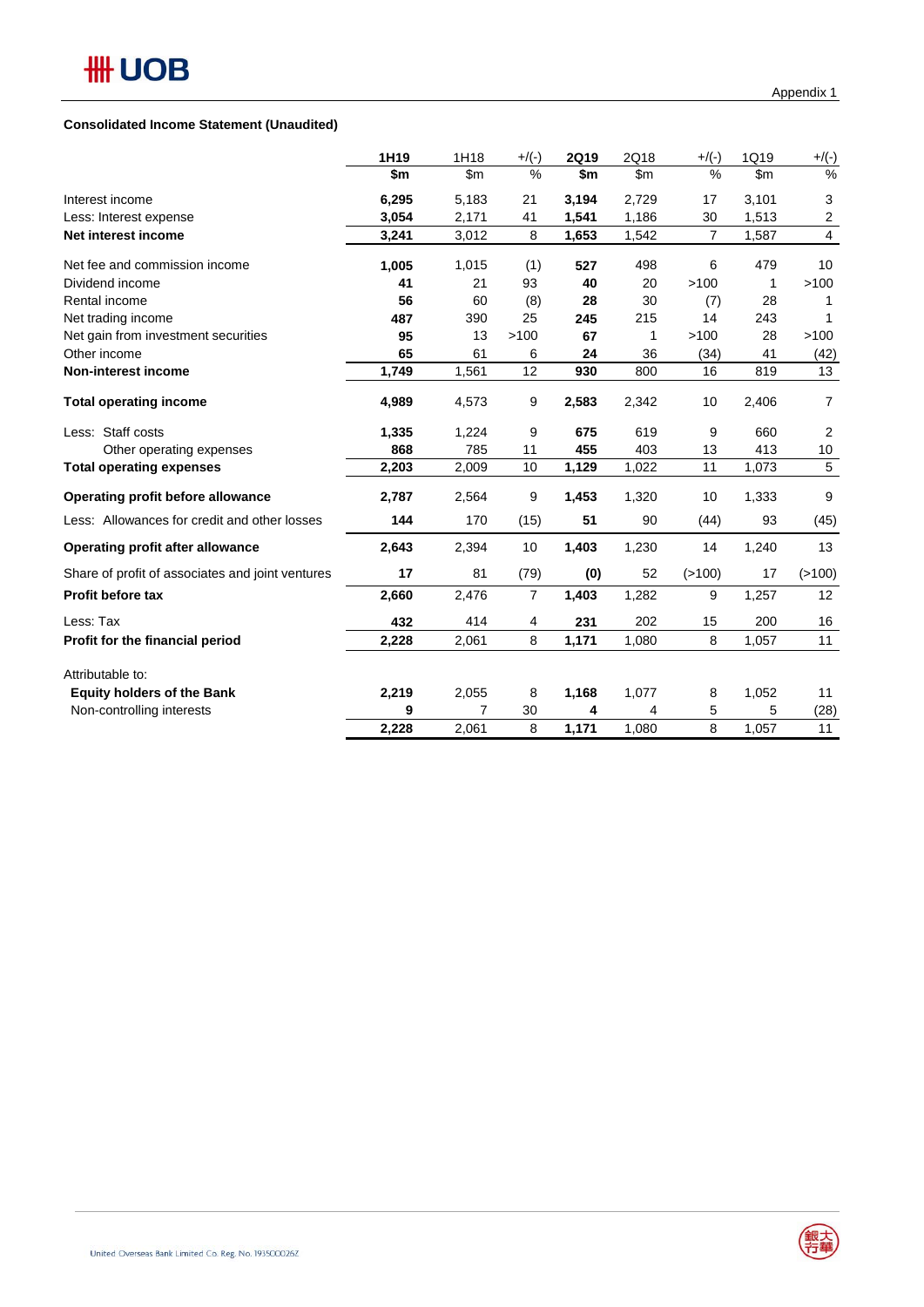

## **Consolidated Statement of Comprehensive Income (Unaudited)**

|                                                                                                                                | 1H19  | 1H18  | $+$ /(-)          | <b>2Q19</b> | 2Q18           | $+$ /(-)    | 1Q19  | $+/(-)$         |
|--------------------------------------------------------------------------------------------------------------------------------|-------|-------|-------------------|-------------|----------------|-------------|-------|-----------------|
|                                                                                                                                | \$m   | \$m   | %                 | \$m         | \$m            | $\%$        | \$m   | $\%$            |
| Profit for the financial period                                                                                                | 2,228 | 2,061 | 8                 | 1,171       | 1,080          | 8           | 1,057 | 11              |
| Other comprehensive income that will not be<br>reclassified to income statement<br>Net gains/(losses) on equity instruments at |       |       |                   |             |                |             |       |                 |
| fair value through other comprehensive income<br>Fair value changes on financial liabilities designated at                     | 131   |       | (137) > 100       | 21          |                | (244) > 100 | 110   | (81)            |
| fair value due to the Bank's own credit risk                                                                                   | (38)  | 49    | (>100)            | (12)        |                | 24 (>100)   | (26)  | 54              |
| Remeasurement of defined benefit obligation                                                                                    | 0     | 0     | >100              | 0           | 0              | >100        | 0     | >100            |
| Related tax on items fair value through other                                                                                  |       |       |                   |             |                |             |       |                 |
| comprehensive income                                                                                                           | (51)  |       | $(15)$ ( $>100$ ) | (67)        | 5              | (>100)      | 16    | (>100)          |
|                                                                                                                                | 43    | (103) | >100              | (57)        | (215)          | 74          | 100   | (>100)          |
| Other comprehensive income that may be<br>subsequently reclassified to income statement                                        |       |       |                   |             |                |             |       |                 |
| Currency translation adjustments<br>Debt instruments at fair value through other<br>comprehensive income                       | 89    | 52    | 72                | (9)         | (84)           | 89          | 98    | (>100)          |
| Change in fair value                                                                                                           | 300   | (264) | >100              | 124         | (97)           | >100        | 176   | (30)            |
| Transfer to income statement on disposal                                                                                       | (53)  | 21    | (>100)            | (41)        | $\overline{4}$ | (>100)      |       | $(12)$ $(>100)$ |
| Changes in allowance for expected credit losses                                                                                | (50)  | 1     | (>100)            | (3)         | 3              | (>100)      | (48)  | 94              |
| <b>Related tax</b>                                                                                                             | 49    | 15    | >100              | 53          | 10             | >100        | (4)   | >100            |
|                                                                                                                                | 335   | (176) | >100              | 124         | (164)          | >100        | 211   | (41)            |
| Change in shares of other comprehensive<br>income of associates and joint ventures                                             | 6     |       | (8) > 100         | 11          |                | (0) > 100   | (5)   | >100            |
| Other comprehensive income for                                                                                                 |       |       |                   |             |                |             |       |                 |
| the financial period, net of tax                                                                                               | 384   | (286) | >100              | 78          | (380)          | >100        | 306   | (75)            |
| Total comprehensive income for<br>the financial period, net of tax                                                             | 2,612 | 1,775 | 47                | 1,249       | 700            | 78          | 1,363 | (8)             |
|                                                                                                                                |       |       |                   |             |                |             |       |                 |
| Attributable to:                                                                                                               |       |       |                   |             |                |             |       |                 |
| <b>Equity holders of the Bank</b>                                                                                              | 2,596 | 1,769 | 47                | 1,242       | 697            | 78          | 1,354 | (8)             |
| Non-controlling interests                                                                                                      | 16    | 6     | >100              | 7           | 4              | >100        | 9     | (22)            |
|                                                                                                                                | 2,612 | 1,775 | 47                | 1,249       | 700            | 78          | 1,363 | (8)             |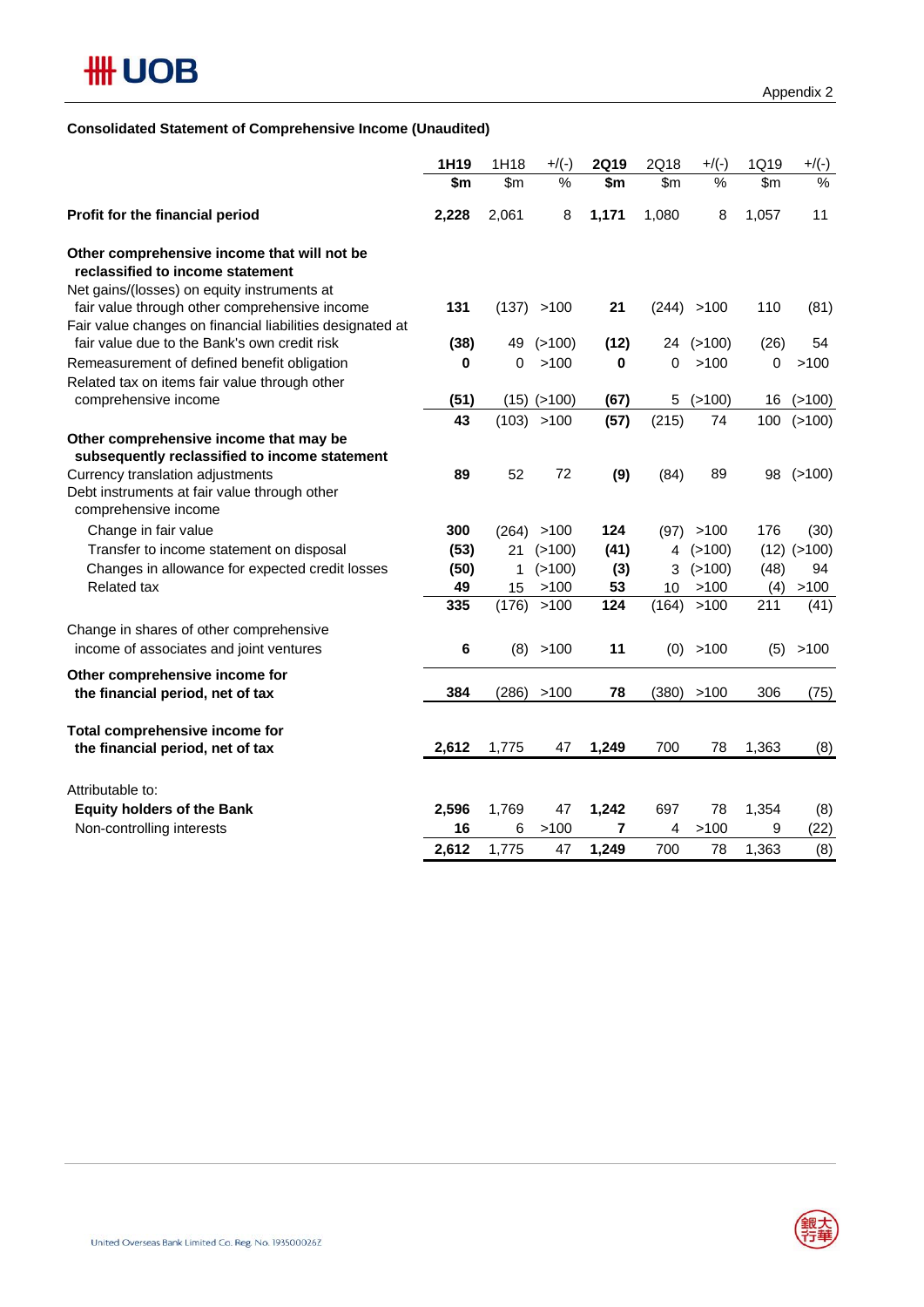## **Consolidated Balance Sheet (Unaudited)**

|                                                      | <b>Jun-19</b><br>\$m | Mar-19<br>$\overline{\$m}$ | Dec-18 $1$<br>\$m | <b>Jun-18</b><br>\$m |
|------------------------------------------------------|----------------------|----------------------------|-------------------|----------------------|
|                                                      |                      |                            |                   |                      |
| <b>Equity</b>                                        |                      |                            |                   |                      |
| Share capital and other capital                      | 7,072                | 7,014                      | 7,014             | 7,967                |
| Retained earnings                                    | 22,681               | 22,725                     | 21,716            | 20,681               |
| Other reserves                                       | 9,280                | 9,250                      | 8,893             | 9,011                |
| Equity attributable to equity holders of the Bank    | 39,033               | 38,989                     | 37,623            | 37,660               |
| Non-controlling interests                            | 202                  | 199                        | 190               | 190                  |
| Total equity                                         | 39,235               | 39,188                     | 37,813            | 37,850               |
| <b>Liabilities</b>                                   |                      |                            |                   |                      |
| Deposits and balances of banks                       | 18,157               | 18,959                     | 13,801            | 17,161               |
| Deposits and balances of customers                   | 304,792              | 307,701                    | 293,186           | 287,515              |
| Bills and drafts payable                             | 743                  | 727                        | 638               | 873                  |
| Derivative financial liabilities                     | 5,874                | 5,054                      | 5,840             | 6,834                |
| <b>Other liabilities</b>                             | 5,431                | 5,477                      | 5,417             | 5,483                |
| Tax payable                                          | 542                  | 637                        | 514               | 651                  |
| Deferred tax liabilities                             | 270                  | 264                        | 279               | 139                  |
| Debts issued                                         | 31,338               | 22,461                     | 30,606            | 27,756               |
| <b>Total liabilities</b>                             | 367,147              | 361,279                    | 350,280           | 346,413              |
| <b>Total equity and liabilities</b>                  | 406,382              | 400,467                    | 388,092           | 384,263              |
| <b>Assets</b>                                        |                      |                            |                   |                      |
| Cash, balances and placements with central banks     | 26,742               | 30,058                     | 25,252            | 29,450               |
| Singapore Government treasury bills and securities   | 5,542                | 6,030                      | 5,615             | 5,864                |
| Other government treasury bills and securities       | 14,733               | 12,882                     | 13,201            | 11,066               |
| <b>Trading securities</b>                            | 2,193                | 2,014                      | 1,929             | 2,174                |
| Placements and balances with banks                   | 53,103               | 48,893                     | 50,800            | 57,929               |
| Loans to customers                                   | 269,820              | 266,515                    | 258,627           | 246,392              |
| Derivative financial assets<br>Investment securities | 5,832<br>14,722      | 4,987<br>15,161            | 5,730<br>13,553   | 7,213<br>11,784      |
| Other assets                                         | 4,536                | 4,808                      | 4,516             | 3,672                |
| Deferred tax assets                                  | 260                  | 270                        | 284               | 169                  |
| Investment in associates and joint ventures          | 1,178                | 1,183                      | 1,170             | 1,252                |
| Investment properties                                | 984                  | 1,004                      | 1,012             | 1,046                |
| <b>Fixed assets</b>                                  | 2,593                | 2,522                      | 2,266             | 2,114                |
| Intangible assets                                    | 4,143                | 4,140                      | 4,138             | 4,138                |
| <b>Total assets</b>                                  | 406,382              | 400,467                    | 388,092           | 384,263              |
| <b>Off-balance sheet items</b>                       |                      |                            |                   |                      |
| <b>Contingent liabilities</b>                        | 32,175               | 29,471                     | 31,003            | 30,998               |
| <b>Financial derivatives</b>                         | 939,828              | 959,526                    | 922,170           | 1,001,268            |
| Commitments                                          | 153,946              | 155,078                    | 151,494           | 140,924              |
|                                                      |                      |                            |                   |                      |
| Net asset value per ordinary share (\$)              | 22.12                | 22.13                      | 21.31             | 20.77                |

Note:

1 Audited.

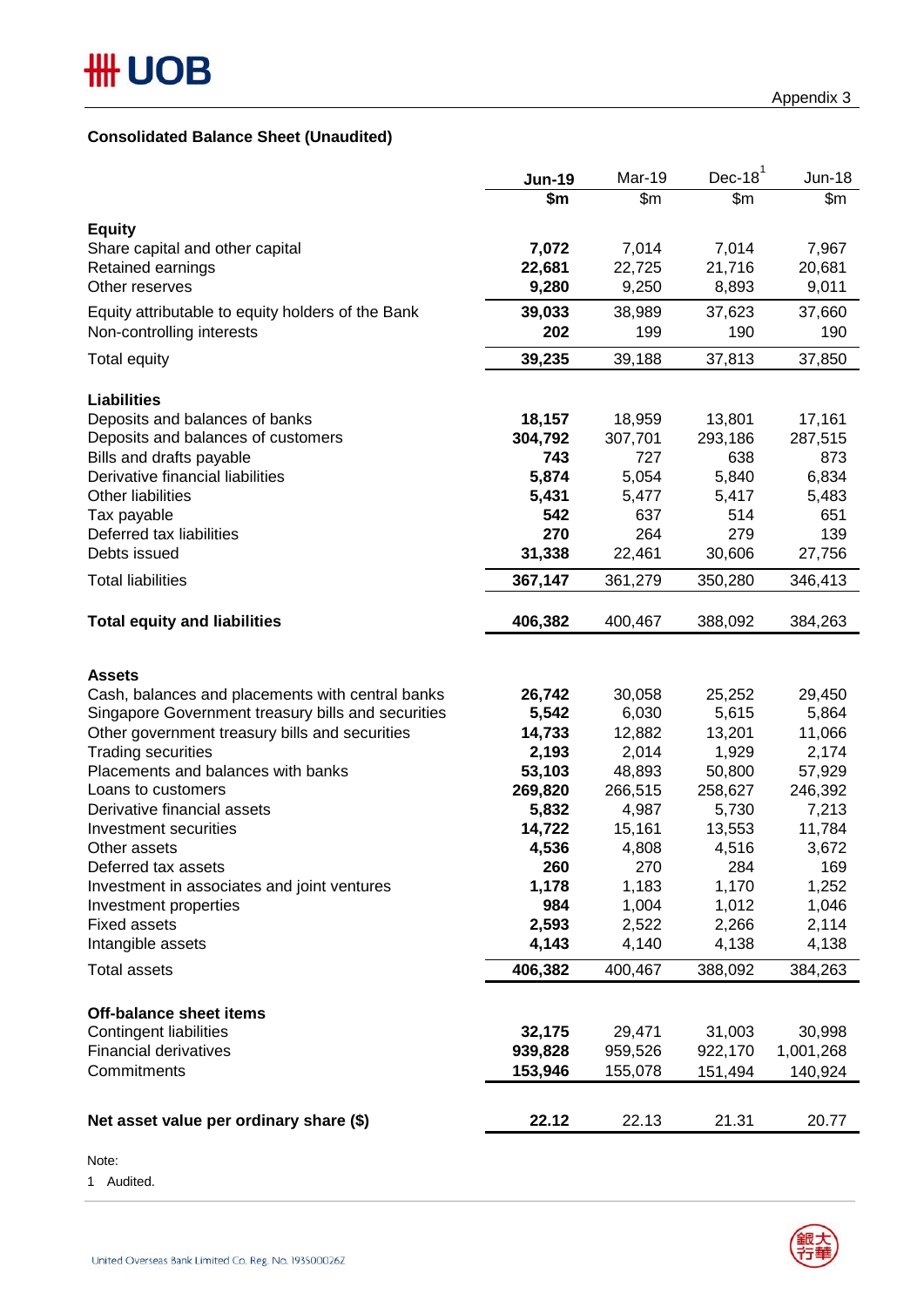## **Consolidated Statement of Changes in Equity (Unaudited)**

|                                                                                                             | <b>Share</b><br>capital and<br>other capital<br>\$m | <b>Retained</b><br>earnings<br>\$m | <b>Other</b><br>reserves<br>\$m | Total<br>\$m      | Non-<br>controlling<br>interests<br>\$m | <b>Total</b><br>equity<br>\$m |
|-------------------------------------------------------------------------------------------------------------|-----------------------------------------------------|------------------------------------|---------------------------------|-------------------|-----------------------------------------|-------------------------------|
| Balance at 1 January 2019                                                                                   | 7,014                                               | 21,716                             | 8,893                           | 37,623            | 190                                     | 37,813                        |
| Profit for the financial period                                                                             |                                                     | 2,219                              |                                 | 2,219             | 9                                       | 2,228                         |
| Other comprehensive income<br>for the financial period                                                      |                                                     | (0)                                | 376                             | 376               | 7                                       | 384                           |
| Total comprehensive income<br>for the financial period<br><b>Transfers</b><br><b>Dividends</b>              |                                                     | 2,219<br>(43)<br>(1, 211)          | 376<br>43                       | 2,596<br>(1, 211) | 16<br>(4)                               | 2,612<br>(1, 215)             |
| Share-based compensation                                                                                    |                                                     |                                    | 26                              | 26                |                                         | 26                            |
| Shares issued under share-based<br>compensation plans                                                       | 58                                                  |                                    | (58)                            |                   |                                         |                               |
| Balance at 30 June 2019                                                                                     | 7,072                                               | 22,681                             | 9,280                           | 39,033            | 202                                     | 39,235                        |
| Balance at 1 January 2018<br>Impact of adopting SFRS(I) 9                                                   | 7,766                                               | 19,707<br>62                       | 9,377<br>(59)                   | 36,850<br>3       | 187<br>(1)                              | 37,037<br>$\overline{2}$      |
| Restated opening balance<br>under SFRS(I) 9<br>Profit for the financial period                              | 7,766                                               | 19,769<br>2,055                    | 9,318                           | 36,853<br>2,055   | 185<br>$\overline{7}$                   | 37,039<br>2,061               |
| Other comprehensive income<br>for the financial period                                                      |                                                     | $\mathbf 0$                        | (286)                           | (285)             | (0)                                     | (286)                         |
| Total comprehensive income<br>for the financial period<br>Transfers<br>Change in non-controlling interests  |                                                     | 2,055<br>1                         | (286)<br>(1)                    | 1,769             | 6<br>4                                  | 1,775<br>4                    |
| Dividends<br>Shares re-purchased - held in<br>treasury                                                      | (105)                                               | (1, 144)                           |                                 | (1, 144)<br>(105) | (6)                                     | (1, 150)<br>(105)             |
| Shares issued under scrip<br>dividend scheme<br>Share-based compensation<br>Shares issued under share-based | 267                                                 |                                    | 19                              | 267<br>19         |                                         | 267<br>19                     |
| compensation plans                                                                                          | 39                                                  |                                    | (39)                            |                   |                                         |                               |
| Balance at 30 June 2018                                                                                     | 7,967                                               | 20,681                             | 9,011                           | 37,660            | 190                                     | 37,850                        |

## **Attributable to equity holders of the Bank**

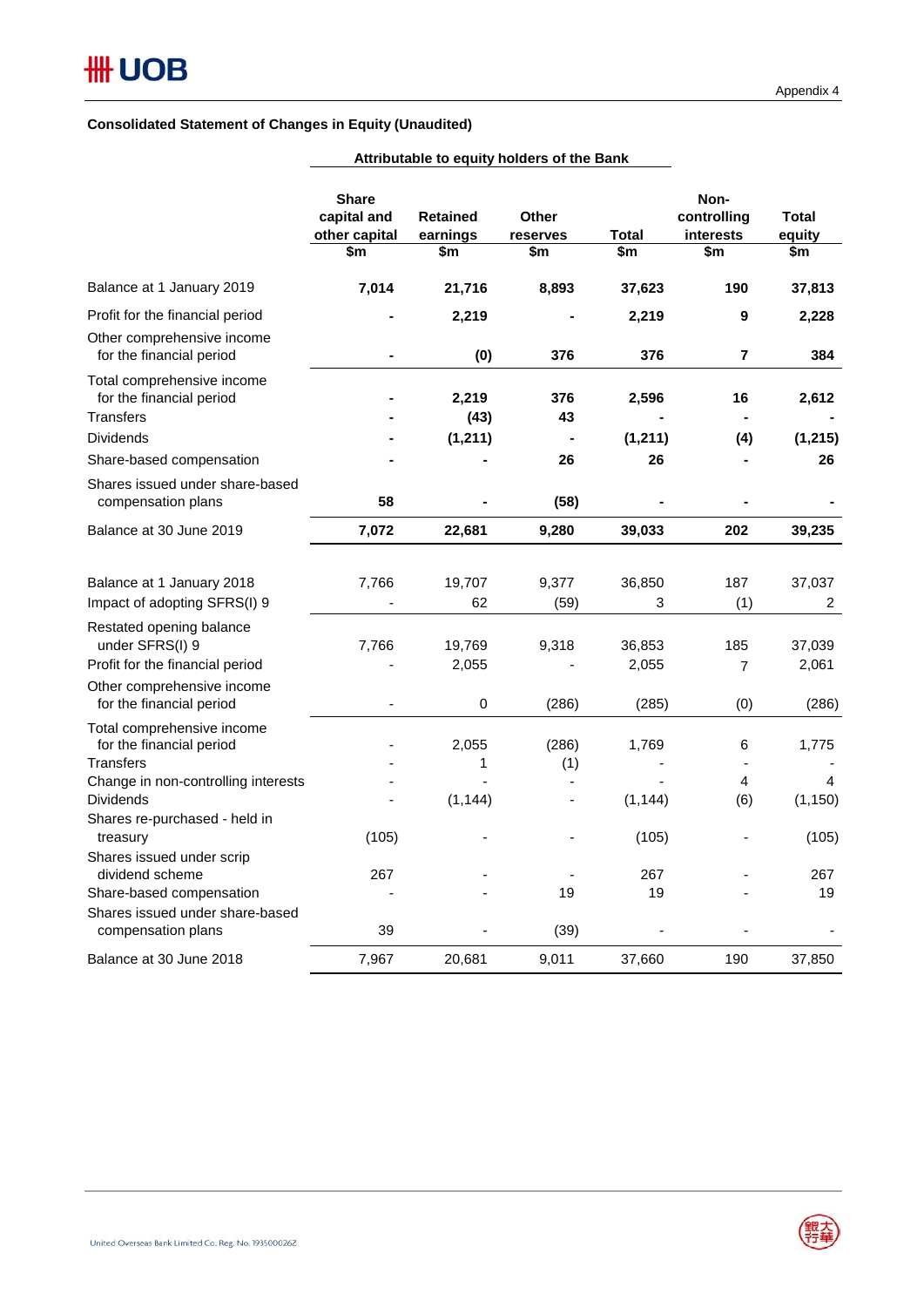## **Consolidated Statement of Changes in Equity (Unaudited)**

|                                                        | Attributable to equity holders of the Bank          |                                    |                                 |                |                                         |                        |
|--------------------------------------------------------|-----------------------------------------------------|------------------------------------|---------------------------------|----------------|-----------------------------------------|------------------------|
|                                                        | <b>Share</b><br>capital and<br>other capital<br>\$m | <b>Retained</b><br>earnings<br>\$m | <b>Other</b><br>reserves<br>\$m | Total<br>\$m   | Non-<br>controlling<br>interests<br>\$m | Total<br>equity<br>\$m |
| Balance at 1 April 2019                                | 7,014                                               | 22,725                             | 9,250                           | 38,989         | 199                                     | 39,188                 |
| Profit for the financial period                        |                                                     | 1,168                              |                                 | 1,168          | 4                                       | 1,171                  |
| Other comprehensive income<br>for the financial period |                                                     | 0                                  | 74                              | 74             | 3                                       | 78                     |
| Total comprehensive income<br>for the financial period |                                                     | 1,168                              | 74                              | 1,242          | 7                                       | 1,249                  |
| <b>Transfers</b>                                       |                                                     | 0                                  | (0)                             |                |                                         |                        |
| <b>Dividends</b>                                       |                                                     | (1, 211)                           |                                 | (1, 211)       | (4)                                     | (1, 215)               |
| Share-based compensation                               |                                                     |                                    | 13                              | 13             |                                         | 13                     |
| Shares issued under share-based<br>compensation plans  | 58                                                  |                                    | (58)                            |                |                                         |                        |
| Balance at 30 June 2019                                | 7,072                                               | 22,681                             | 9,280                           | 39,033         | 202                                     | 39,235                 |
| Balance at 1 April 2018                                | 7,729                                               | 20,726                             | 9,423                           | 37,877         | 188                                     | 38,065                 |
| Profit for the financial period                        |                                                     | 1,077                              |                                 | 1,077          | $\overline{4}$                          | 1,080                  |
| Other comprehensive income<br>for the financial period | $\blacksquare$                                      | $\mathbf 1$                        | (381)                           | (380)          | 0                                       | (380)                  |
| Total comprehensive income<br>for the financial period |                                                     | 1,077                              | (381)                           | 697            | 4                                       | 700                    |
| <b>Transfers</b>                                       |                                                     | 1                                  | (1)                             |                |                                         |                        |
| Change in non-controlling interests                    |                                                     |                                    |                                 |                | 4                                       | 4                      |
| <b>Dividends</b>                                       |                                                     | (1, 123)                           |                                 | (1, 123)       | (5)                                     | (1, 128)               |
| Shares re-purchased - held in<br>treasury              | (66)                                                |                                    |                                 | (66)           |                                         | (66)                   |
| Shares issued under scrip                              |                                                     |                                    |                                 |                |                                         |                        |
| dividend scheme                                        | 267                                                 |                                    |                                 | 267            |                                         | 267                    |
| Share-based compensation                               |                                                     |                                    | 7                               | $\overline{7}$ |                                         | $\overline{7}$         |
| Shares issued under share-based<br>compensation plans  | 37                                                  |                                    | (37)                            |                |                                         |                        |
| Balance at 30 June 2018                                | 7,967                                               | 20,681                             | 9,011                           | 37,660         | 190                                     | 37,850                 |

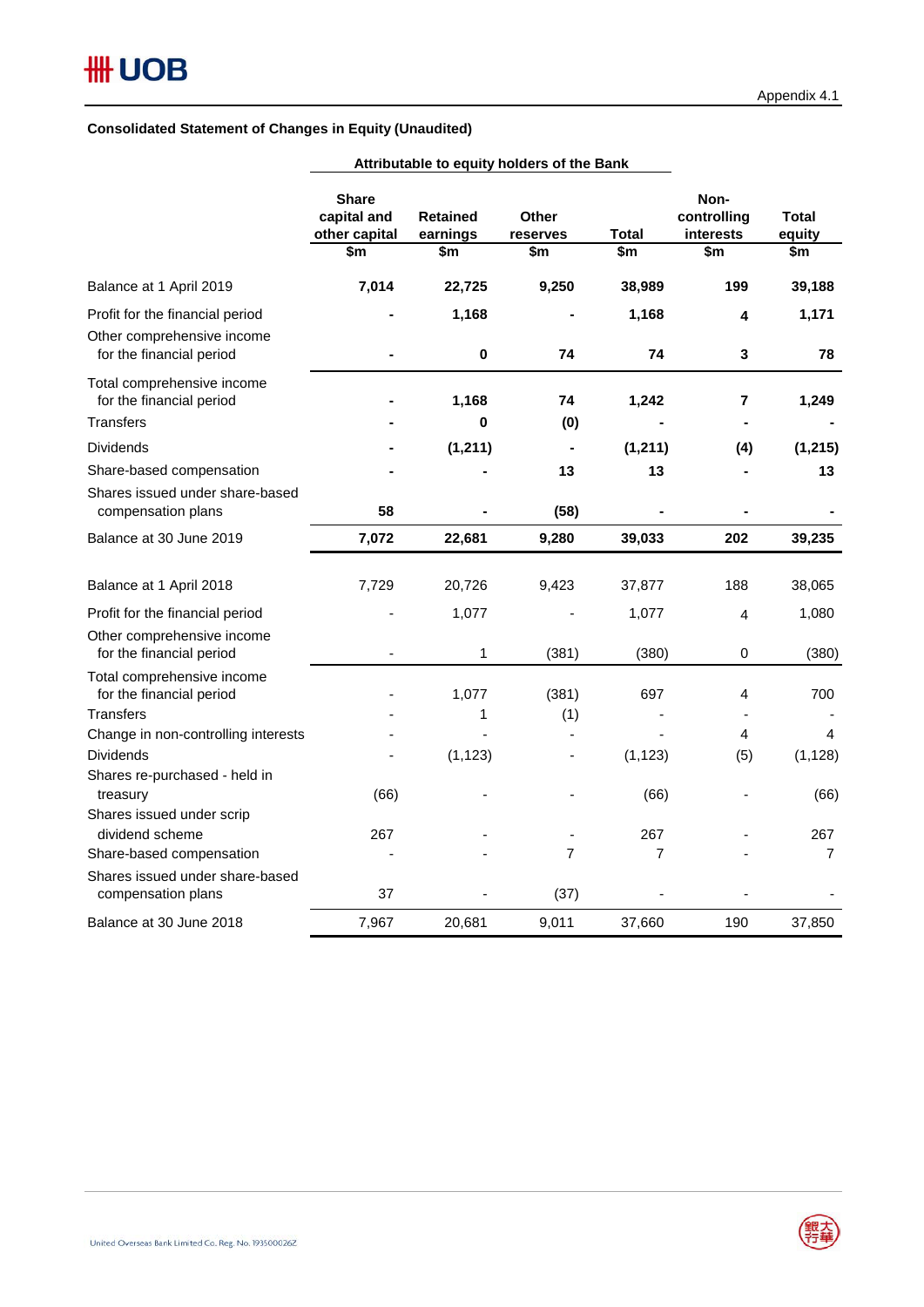

| <b>Consolidated Cash Flow Statement (Unaudited)</b>            |           |           |             |                  |
|----------------------------------------------------------------|-----------|-----------|-------------|------------------|
|                                                                | 1H19      | 1H18      | <b>2Q19</b> | 2Q18             |
|                                                                | \$m       | \$m\$     | \$m         | \$m              |
| Cash flows from operating activities                           |           |           |             |                  |
| Profit for the financial period                                | 2,228     | 2,061     | 1,171       | 1,080            |
| Adjustments for:                                               |           |           |             |                  |
| Allowances for credit and other losses                         | 144       | 170       | 51          | 90               |
| Share of profit of associates and joint ventures               | (17)      | (81)      | 0           | (52)             |
| Tax                                                            | 432       | 414       | 231         | 202              |
| Depreciation of assets                                         | 188       | 131       | 98          | 68               |
| Net (gain)/loss on disposal of assets                          | (151)     | 7         | (110)       | 2                |
| Share-based compensation                                       | 26        | 19        | 14          | $\boldsymbol{7}$ |
| Operating profit before working capital changes                | 2,850     | 2,722     | 1,454       | 1,398            |
| Change in working capital:                                     |           |           |             |                  |
| Deposits and balances of banks                                 | 4,420     | 5,705     | (751)       | 3,065            |
| Deposits and balances of customers                             | 11,110    | 14,177    | (2, 777)    | 13,747           |
| Bills and drafts payable                                       | 98        | 166       | 13          | (275)            |
| Other liabilities                                              | 279       | 1,174     | 821         | (628)            |
| Restricted balances with central banks                         | (260)     | 129       | (36)        | 161              |
| Government treasury bills and securities                       | (1, 393)  | (931)     | (1, 358)    | (328)            |
| <b>Trading securities</b>                                      | (247)     | (396)     | (159)       | (225)            |
| Placements and balances with banks                             | (2, 284)  | (5,602)   | (4, 195)    | (8, 175)         |
| Loans to customers                                             | (11, 125) | (13, 512) | (3, 433)    | (8, 467)         |
| Investment securities                                          | (808)     | (844)     | 535         | (646)            |
| Other assets                                                   | (208)     | (947)     | (699)       | 476              |
| Cash generated from/(used in) operations                       | 2,431     | 1,841     | (10, 583)   | 103              |
| Income tax paid                                                | (390)     | (318)     | (328)       | (299)            |
| Net cash provided by/(used in) operating activities            | 2,041     | 1,523     | (10, 911)   | (196)            |
|                                                                |           |           |             |                  |
| Cash flows from investing activities                           |           |           |             |                  |
| Capital injection into associates and joint ventures           | (22)      | (19)      | (14)        | (11)             |
| Distribution from associates and joint ventures                | 31        | 31        | 27          | 23               |
| Acquisition of properties and other fixed assets               | (270)     | (234)     | (140)       | (151)            |
| Proceeds from disposal of properties and other fixed assets    | 22        | 12        | 7           | 12 <sub>2</sub>  |
| Change in non-controlling interests                            | ۰         | 4         | ۰           | 4                |
| Net cash used in investing activities                          | (239)     | (205)     | (120)       | (123)            |
| Cash flows from financing activities                           |           |           |             |                  |
| Issuance of debts issued                                       | 17,604    | 23,866    | 14,884      | 11,269           |
| Redemption of debts issued                                     | (17, 119) | (21, 247) | (6, 123)    | (8, 164)         |
| Shares re-purchased - held in treasury                         |           | (105)     |             | (66)             |
| Dividends paid on ordinary shares                              | (1, 167)  | (812)     | (1, 167)    | (812)            |
| Distribution for perpetual capital securities                  | (44)      | (64)      | (44)        | (43)             |
| Dividends paid to non-controlling interests                    | (4)       | (6)       | (4)         | (5)              |
| Lease payments                                                 | (38)      |           | (21)        |                  |
| Net cash (used in)/provided by financing activities            | (768)     | 1,632     | 7,525       | 2,177            |
| Currency translation adjustments                               | 197       | (28)      | 178         | 363              |
| Net increase/(decrease) in cash and cash equivalents           | 1,232     | 2,923     | (3, 327)    | 2,222            |
| Cash and cash equivalents at beginning of the financial period | 19,617    | 20,975    | 24,176      | 21,676           |
| Cash and cash equivalents at end of the financial period       | 20,849    | 23,898    | 20,849      | 23,898           |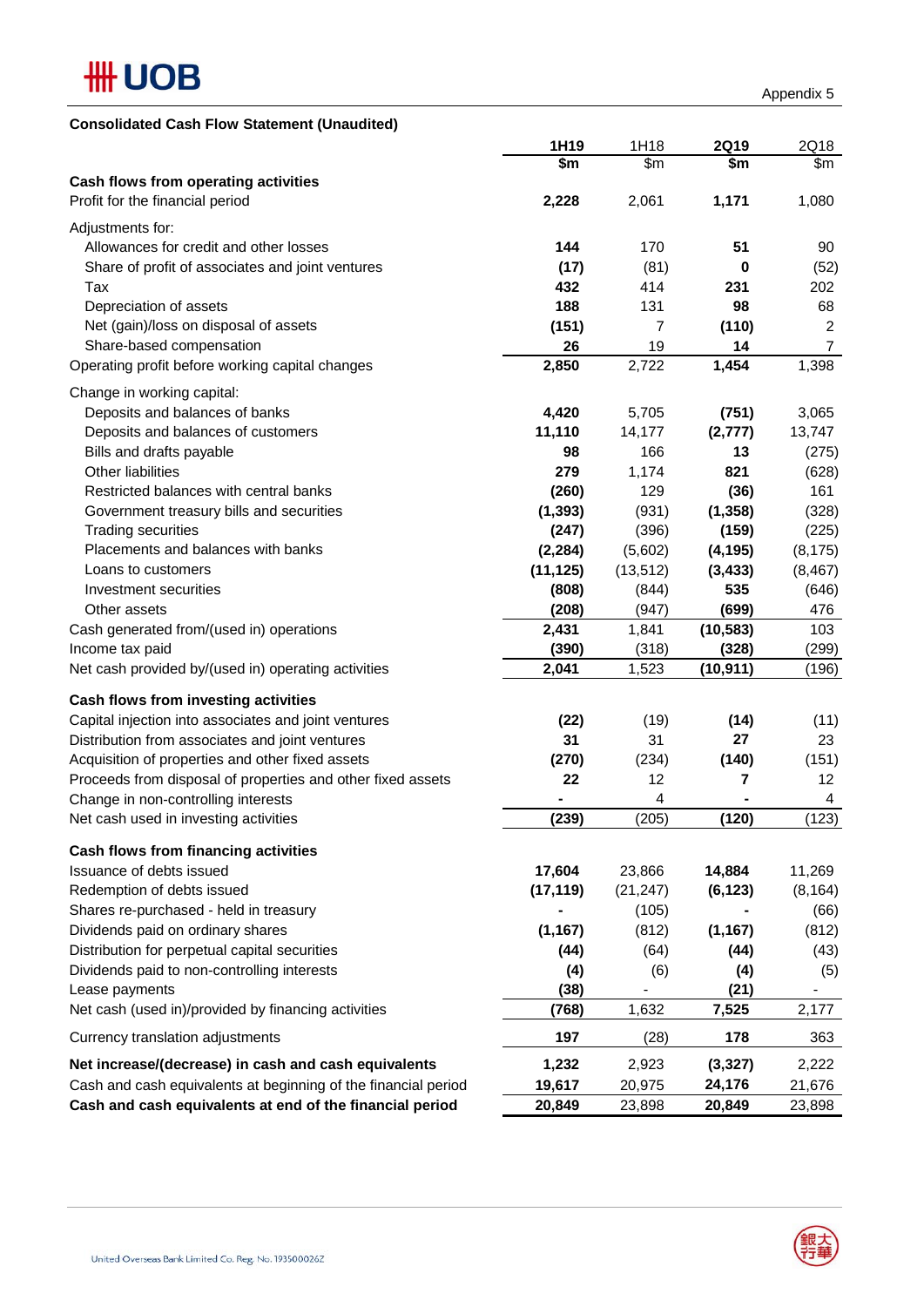# **HH UOB**

## **Balance Sheet of the Bank (Unaudited)**

|                                                    | <b>Jun-19</b>      | Mar-19             | Dec-18 $1$         | <b>Jun-18</b>      |
|----------------------------------------------------|--------------------|--------------------|--------------------|--------------------|
|                                                    | \$m                | \$m\$              | \$m                | \$m                |
| <b>Equity</b>                                      |                    |                    |                    |                    |
| Share capital and other capital                    | 7,072              | 7,014              | 7,014              | 7,967              |
| Retained earnings<br>Other reserves                | 16,944             | 16,905             | 16,118<br>9,598    | 15,489             |
|                                                    | 9,822              | 9,808              |                    | 9,685              |
| Total                                              | 33,838             | 33,728             | 32,729             | 33,140             |
| <b>Liabilities</b>                                 |                    |                    |                    |                    |
| Deposits and balances of banks                     | 15,513             | 16,287             | 12,071             | 16,107             |
| Deposits and balances of customers                 | 236,998            | 242,704            | 227,259            | 224,804            |
| Deposits and balances of subsidiaries              | 11,071             | 11,071             | 13,562             | 11,159             |
| Bills and drafts payable                           | 492                | 403                | 359                | 564                |
| Derivative financial liabilities                   | 4,759              | 3,896              | 4,487              | 5,279              |
| Other liabilities                                  | 3,462              | 3,448              | 3,105              | 2,995              |
| Tax payable                                        | 491                | 561                | 435                | 572                |
| Deferred tax liabilities                           | 191                | 185                | 206                | 105                |
| Debts issued                                       | 29,894             | 20,942             | 28,905             | 26,248             |
| Total                                              | 302,871            | 299,498            | 290,389            | 287,834            |
|                                                    |                    |                    |                    |                    |
| <b>Total equity and liabilities</b>                | 336,709            | 333,226            | 323,118            | 320,974            |
| <b>Assets</b>                                      |                    |                    |                    |                    |
| Cash, balances and placements with central banks   | 22,229             | 25,501             | 20,783             | 24,445             |
| Singapore Government treasury bills and securities | 5,542              | 6,013              | 5,609              | 5,864              |
| Other government treasury bills and securities     | 6,177              | 5,817              | 5,668              | 5,105              |
| <b>Trading securities</b>                          | 2,103              | 1,940              | 1,795              | 1,951              |
| Placements and balances with banks                 | 41,845             | 38,182             | 39,812             | 45,767             |
| Loans to customers                                 | 211,203            | 208,408            | 201,789            | 191,934            |
| Placements with and advances to subsidiaries       | 14,831             | 14,716             | 16,363             | 15,652             |
| Derivative financial assets                        | 4,741              | 3,788              | 4,344              | 5,545              |
| Investment securities                              | 12,491             | 13,212             | 11,668             | 10,575             |
| Other assets                                       | 2,885              | 3,039              | 2,870              | 1,964              |
| Deferred tax assets                                | 87                 | 87                 | 87                 | 65                 |
| Investment in associates and joint ventures        | 374                | 368                | 363                | 345                |
| Investment in subsidiaries                         | 6,026              | 6,026              | 6,014              | 5,912              |
|                                                    | 1,050              | 1,077              | 1,079              | 1,102              |
| Investment properties<br><b>Fixed assets</b>       | 1,943              | 1,872              | 1,692              | 1,565              |
| Intangible assets                                  | 3,182              | 3,182              | 3,182              | 3,182              |
|                                                    |                    |                    |                    |                    |
| Total                                              | 336,709            | 333,226            | 323,118            | 320,974            |
|                                                    |                    |                    |                    |                    |
| <b>Off-balance sheet items</b>                     |                    |                    |                    |                    |
| <b>Contingent liabilities</b>                      | 20,442             | 17,757             | 19,377             | 20,467             |
| <b>Financial derivatives</b><br>Commitments        | 762,745<br>125,858 | 773,214<br>127,051 | 754,822<br>123,815 | 826,681<br>115,270 |
|                                                    |                    |                    |                    |                    |
| Net asset value per ordinary share (\$)            | 19.01              | 18.97              | 18.37              | 18.07              |

Note:

1 Audited.



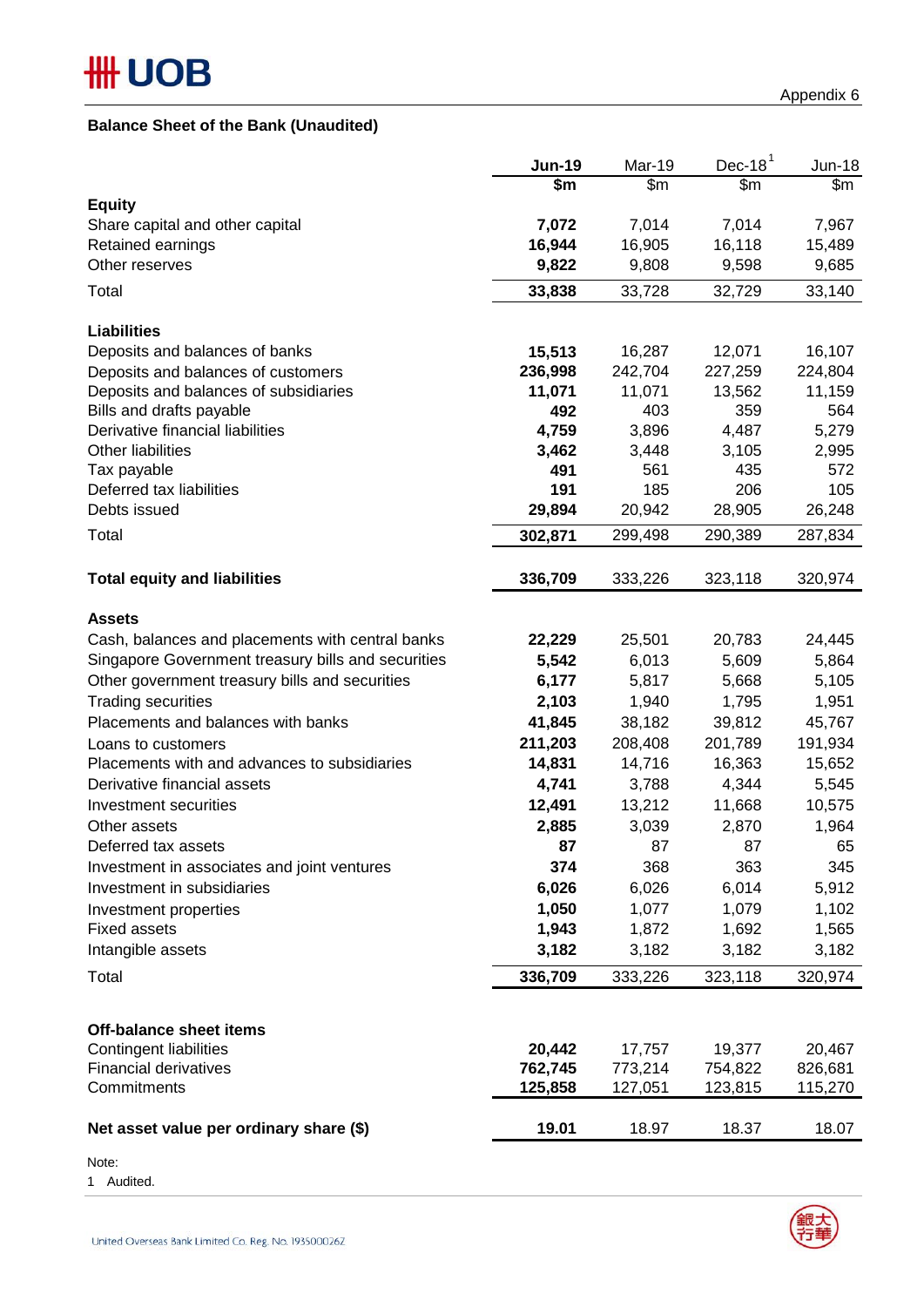# **HH UOB**

## **Statement of Changes in Equity of the Bank (Unaudited)**

|                                                                     | Share capital<br>and other<br>capital<br>\$m | <b>Retained</b><br>earnings<br>\$m | <b>Other</b><br>reserves<br>\$m | <b>Total equity</b><br>\$m |
|---------------------------------------------------------------------|----------------------------------------------|------------------------------------|---------------------------------|----------------------------|
|                                                                     |                                              |                                    |                                 |                            |
| Balance at 1 January 2019                                           | 7,014                                        | 16,118                             | 9,598                           | 32,729                     |
| Profit for the financial period                                     |                                              | 2,083                              |                                 | 2,083                      |
| Other comprehensive income<br>for the financial period              |                                              | (0)                                | 212                             | 212                        |
| Total comprehensive income<br>for the financial period              |                                              | 2,082                              | 212                             | 2,294                      |
| <b>Transfers</b>                                                    |                                              | (45)                               | 45                              |                            |
| <b>Dividends</b>                                                    |                                              | (1, 211)                           |                                 | (1, 211)                   |
| Share-based compensation                                            |                                              |                                    | 26                              | 26                         |
| Shares issued under share-based<br>compensation plans               | 58                                           |                                    | (58)                            |                            |
| Balance at 30 June 2019                                             | 7,072                                        | 16,944                             | 9,822                           | 33,838                     |
| Balance at 1 January 2018<br>Impact of adopting SFRS(I) 9           | 7,766                                        | 14,701<br>93                       | 10,045<br>(34)                  | 32,512<br>59               |
| Restated opening balance under<br>SFRS(I) 9                         | 7,766                                        | 14,794                             | 10,011                          | 32,571                     |
| Profit for the financial period                                     |                                              | 1,837                              |                                 | 1,837                      |
| Other comprehensive income<br>for the financial period              |                                              | 0                                  | (305)                           | (305)                      |
| Total comprehensive income<br>for the financial period              |                                              | 1,838                              | (305)                           | 1,532                      |
| <b>Transfers</b>                                                    |                                              | 1                                  | (1)                             |                            |
| <b>Dividends</b>                                                    |                                              | (1, 144)                           |                                 | (1, 144)                   |
| Shares re-purchased - held in treasury<br>Shares issued under scrip | (105)                                        |                                    |                                 | (105)                      |
| dividend scheme                                                     | 267                                          |                                    |                                 | 267                        |
| Share-based compensation                                            |                                              |                                    | 19                              | 19                         |
| Shares issued under share-based<br>compensation plans               | 39                                           |                                    | (39)                            |                            |
| Balance at 30 June 2018                                             | 7,967                                        | 15,489                             | 9,685                           | 33,140                     |